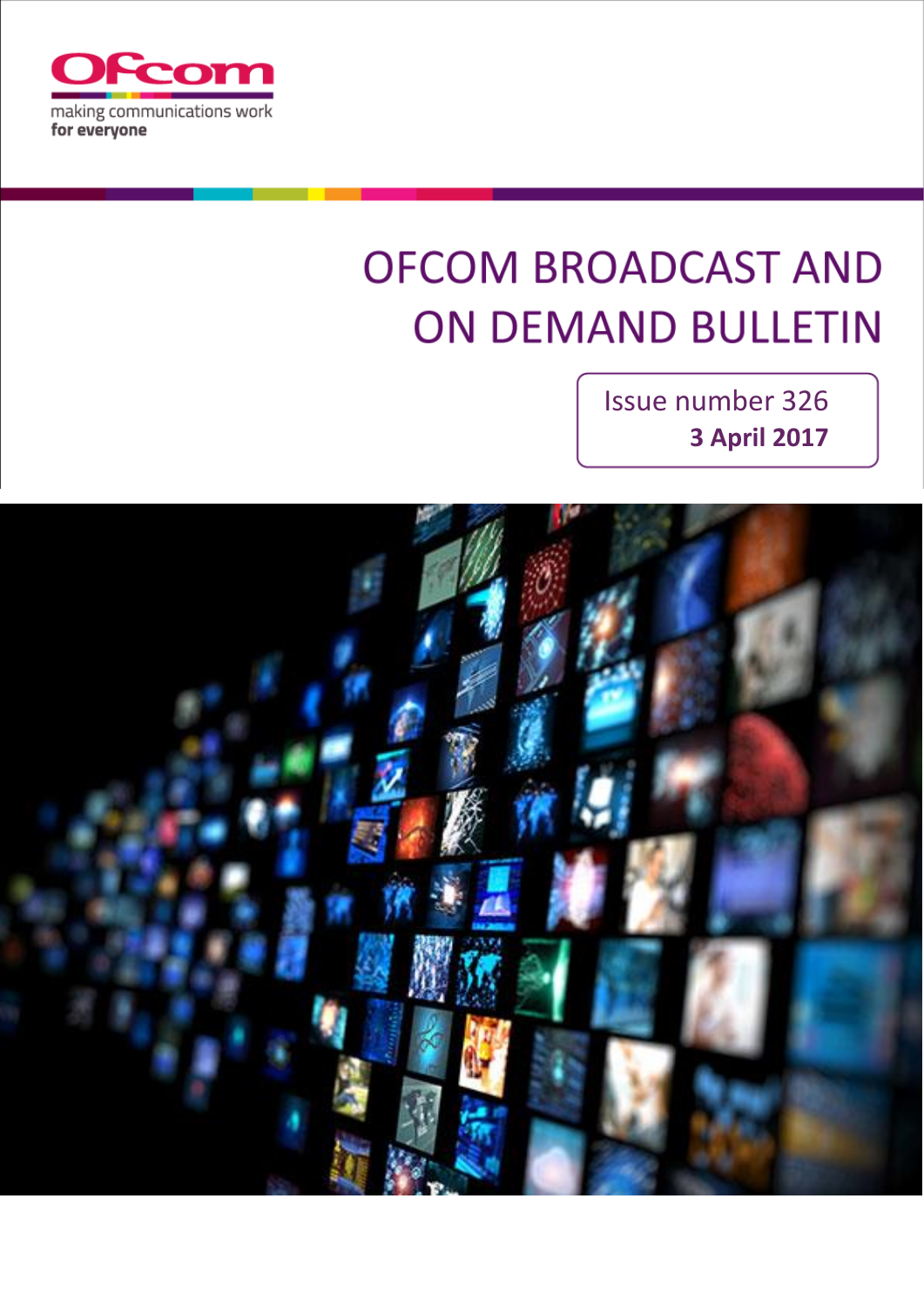# **Contents**

| Introduction                                                                                                                                                                                        | 3              |
|-----------------------------------------------------------------------------------------------------------------------------------------------------------------------------------------------------|----------------|
| <b>Note to Broadcasters</b>                                                                                                                                                                         |                |
| <b>Amended Broadcasting Code and Procedures</b>                                                                                                                                                     | 5              |
| <b>Broadcast Standards cases</b>                                                                                                                                                                    |                |
| <b>In Breach</b>                                                                                                                                                                                    |                |
| Celebrity 100% Hotter<br>5STAR, 25 January 2017, 20:00                                                                                                                                              | $\overline{7}$ |
| The Two Mikes<br>Talksport, 29 December 2016, 13:40                                                                                                                                                 | 9              |
| Awakening with Brahma Kumaris<br>MATV, 28 September 2016, 06:24                                                                                                                                     | 13             |
| Grahonkakhe<br>MATV, 28 September 2016, 17:57                                                                                                                                                       | 16             |
| <b>Picture Dating</b><br>Kiss Me TV, 27 September 2016, 08:00                                                                                                                                       | 19             |
| Vindicate Album Launch<br>Olive TV, 14 October 2016, 08:23<br><b>Solution Hour</b><br>Olive TV, 14 October 2016, 13:00<br><b>Advertising Minutage</b><br>Olive TV, 14 October 2016, 08:00 and 17:00 | 22             |
| <b>Resolved</b>                                                                                                                                                                                     |                |
| <b>East Midlands Today</b><br>BBC1 East Midlands, 30 January 2017, 18:30                                                                                                                            | 27             |
| <b>Football League</b><br>Sky Sports 2, 5 February 2017, 13:57                                                                                                                                      | 29             |
| <b>Broadcast competition</b><br>Channel 5, 9 January 2017, 13:55                                                                                                                                    | 31             |
| <b>Broadcast Licence Conditions cases</b>                                                                                                                                                           |                |
| <b>In Breach</b>                                                                                                                                                                                    |                |
| Production of recordings                                                                                                                                                                            |                |

*West Hull Community Radio, 8, 9 and 10 December 2016* 33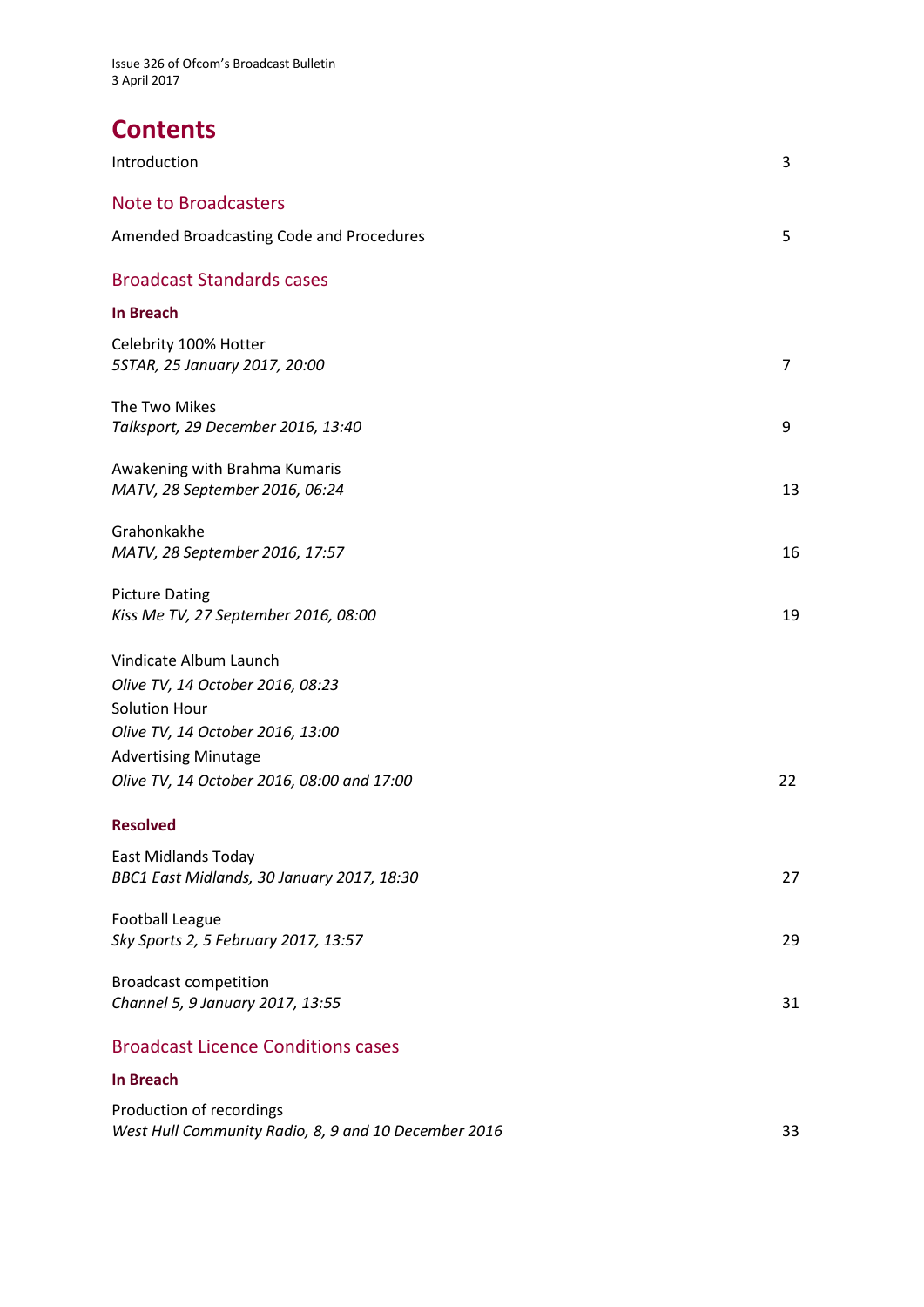| Broadcasting licensees' late payment of licence fees                   | 35 |
|------------------------------------------------------------------------|----|
| <b>Broadcast Fairness and Privacy cases</b>                            |    |
| <b>Not Upheld</b>                                                      |    |
| Complaint by Mrs A on behalf of Mr B<br>Rookies, ITV, 6 September 2016 | 36 |
| Tables of cases                                                        |    |
| Investigations not in breach                                           | 45 |
| Complaints assessed, not investigated                                  | 46 |
| Complaints outside of remit                                            | 51 |
| <b>Investigations List</b>                                             | 53 |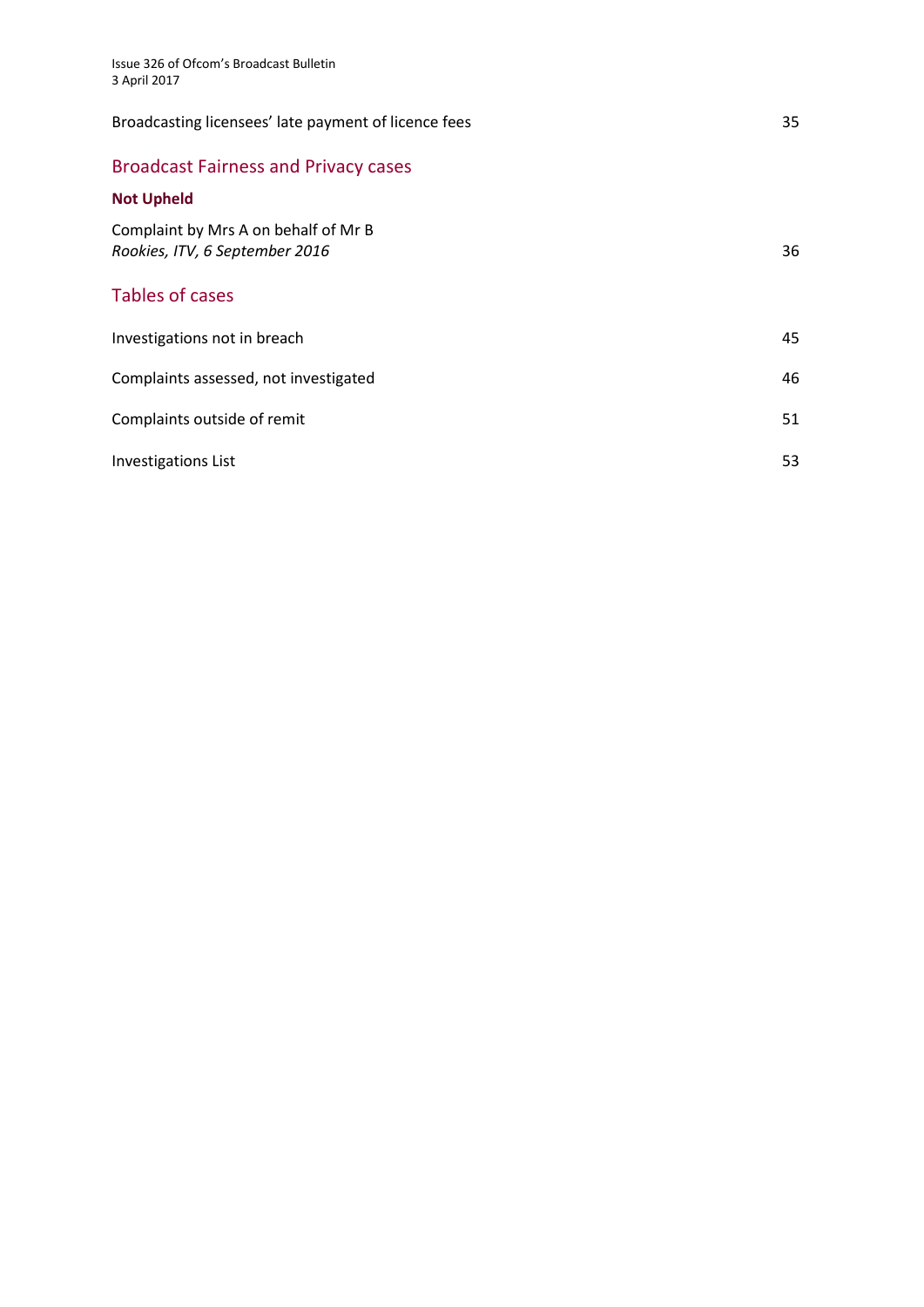# **Introduction**

Under the Communications Act 2003 ("the Act"), Ofcom has a duty to set standards for broadcast content to secure the standards objectives<sup>1</sup>. Ofcom also has a duty to ensure that On Demand Programme Services ("ODPS") comply with certain standards requirements set out in the Act<sup>2</sup>.

Ofcom reflects these requirements in its codes and rules. The Broadcast and On Demand Bulletin reports on the outcome of Ofcom's investigations into alleged breaches of its codes and rules, as well as conditions with which broadcasters licensed by Ofcom are required to comply. The codes and rules include:

- a) [Ofcom's Broadcasting Code](http://stakeholders.ofcom.org.uk/broadcasting/broadcast-codes/broadcast-code/) ("the Code") for content broadcast on television and radio services licensed by Ofcom, and for content on the BBC's licence fee funded television, radio and on demand services.
- b) the [Code on the Scheduling of Television Advertising](https://www.ofcom.org.uk/__data/assets/pdf_file/0014/32162/costa-april-2016.pdf) ("COSTA"), containing rules on how much advertising and teleshopping may be scheduled on commercial television, how many breaks are allowed and when they may be taken.
- c) certain sections of th[e BCAP Code: the UK Code of Broadcast Advertising,](https://www.cap.org.uk/Advertising-Codes/Broadcast.aspx) for which Ofcom retains regulatory responsibility for television and radio services. These include:
	- the prohibition on 'political' advertising;
	- 'participation TV' advertising, e.g. long-form advertising predicated on premium rate telephone services – notably chat (including 'adult' chat), 'psychic' readings and dedicated quiz TV (Call TV quiz services); and
	- $\bullet$  gambling, dating and 'message board' material where these are broadcast as advertising<sup>3</sup>.
- d) other conditions with which Ofcom licensed services must comply, such as requirements to pay fees and submit information required for Ofcom to carry out its statutory duties. Further information can be found on Ofcom's website for [television](http://licensing.ofcom.org.uk/tv-broadcast-licences/) an[d radio](http://licensing.ofcom.org.uk/radio-broadcast-licensing/) licences.
- e) Ofcom's [Statutory Rules and Non-Binding Guidance for Providers of On-Demand Programme](http://stakeholders.ofcom.org.uk/binaries/broadcast/on-demand/rules-guidance/rules_and_guidance.pdf)  [Services](http://stakeholders.ofcom.org.uk/binaries/broadcast/on-demand/rules-guidance/rules_and_guidance.pdf) for editorial content on ODPS (apart from BBC ODPS). Ofcom considers sanctions for advertising content on ODPS referred to it by the Advertising Standards Authority ("ASA"), the coregulator of ODPS for advertising, or may do so as a concurrent regulator.

[Other codes and requirements](http://stakeholders.ofcom.org.uk/broadcasting/broadcast-codes/) may also apply to broadcasters, depending on their circumstances. These include the requirements in the BBC Agreement, the Code on Television Access Services (which sets out how much subtitling, signing and audio description relevant licensees must provide), the Code on Electronic Programme Guides, the Code on Listed Events, and the Cross Promotion Code.

**It is Ofcom's policy to describe fully television, radio and on demand content. Some of the language and descriptions used in Ofcom's Broadcast and On Demand Bulletin may therefore cause offence.**

 $\overline{a}$ 

 $1$  The relevant legislation is set out in detail in Annex 1 of the Code.

 $2$  The relevant legislation can be found at Part 4A of the Act.

<sup>&</sup>lt;sup>3</sup> BCAP and ASA continue to regulate conventional teleshopping content and spot advertising for these types of services where it is permitted. Ofcom remains responsible for statutory sanctions in all advertising cases.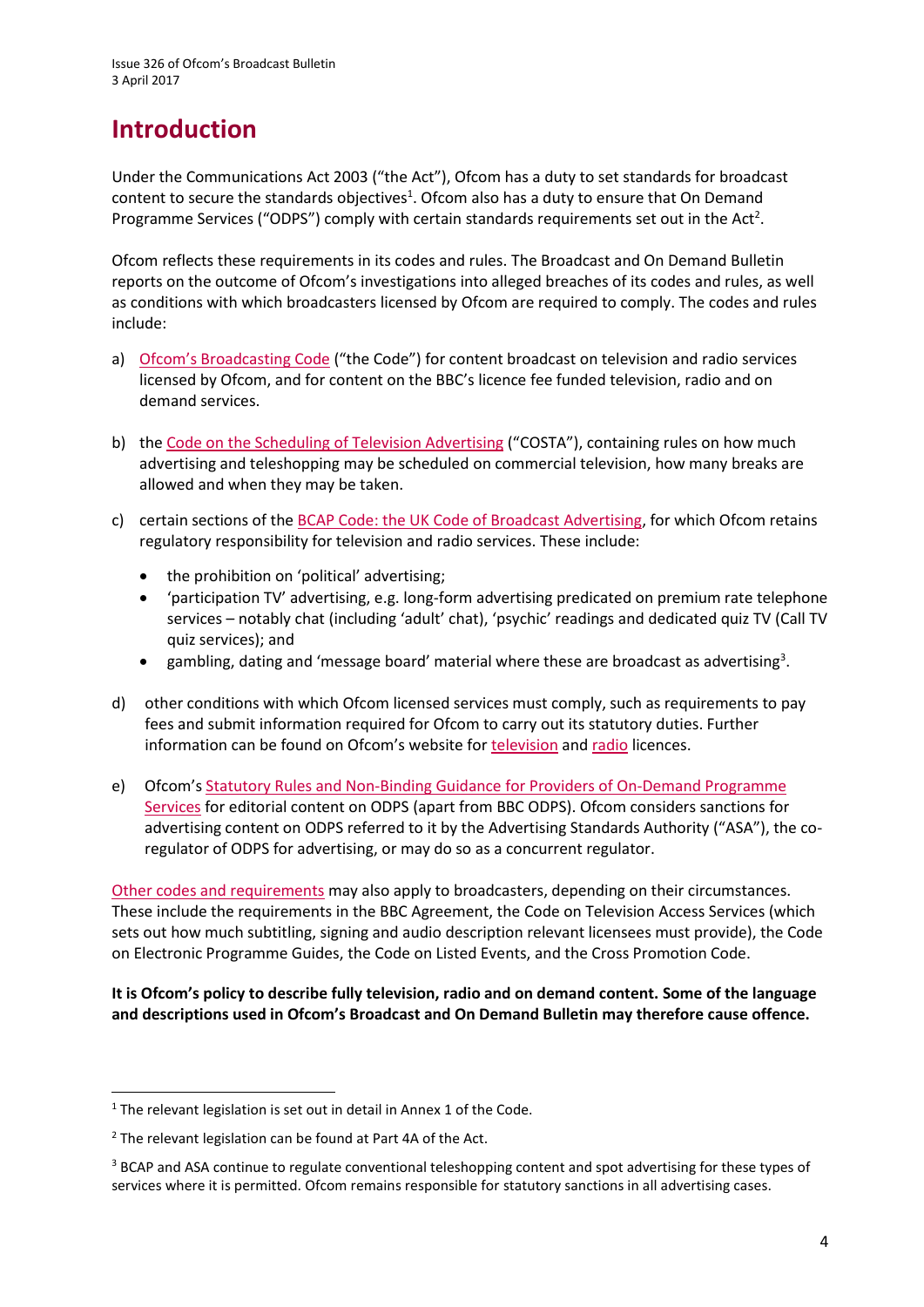# **Note to Broadcasters and On Demand Service Providers**

#### **Introduction of:**

- **the amended Broadcasting Code;**
- **procedures for handling BBC content standards complaints, investigations and sanctions; and**
- **amended investigation and sanction procedures for other broadcasters and notified on demand programme service ("ODPS") providers**

Ofcom is today taking on responsibility as the BBC's new external regulator. Following several public consultations, on 29 March 2017 we published our Statements setting out our decisions relating to:

- **Amendments to the Broadcasting Code**<sup>1</sup>: We have today published<sup>2</sup> an amended version of the Code to make clear: the areas where Ofcom has new responsibility to regulate content standards for BBC licence-fee funded services; and that the BBC iPlayer will be regulated under the Code, as relevant. We also have added the existing statutory rules for ODPS as a separate part alongside the Broadcasting Code. The full Ofcom Broadcasting Code (with the Cross-promotion Code and the ODPS rules) is available on Ofcom's website: See [https://www.ofcom.org.uk/tv-radio-and-on](https://www.ofcom.org.uk/tv-radio-and-on-demand/broadcast-codes/broadcast-code)[demand/broadcast-codes/broadcast-code](https://www.ofcom.org.uk/tv-radio-and-on-demand/broadcast-codes/broadcast-code)
- **Procedures for handling BBC content standards complaints, investigations and sanctions<sup>3</sup> :** We have today published new procedures that reflect key aspects of the new BBC Charter and Agreement. These are the procedures that Ofcom will normally follow for BBC's UK broadcasting and ODPS funded by the licence fee when:
	- o considering and investigating content standards issues under the Code;
	- $\circ$  considering and adjudicating Fairness and Privacy complaints under the Code; and
	- o considering the imposition of sanctions for breaches of the Code.

These new procedures aim to inform consumers and other relevant stakeholders clearly and effectively how Ofcom will consider complaints on a 'BBC First' basis**,** where the BBC will handle complaints in the first instance before a complainant can refer their issue to Ofcom.

 **Amendments to investigation and sanction procedures for other broadcasters and notified on demand service providers<sup>4</sup>** : We have also today published amended versions of our current

<sup>2</sup> On 9 March 2017 we also published a Statement

[\(https://www.ofcom.org.uk/\\_\\_data/assets/pdf\\_file/0030/98148/Due-impartiality-and-elections-statement.pdf\)](https://www.ofcom.org.uk/__data/assets/pdf_file/0030/98148/Due-impartiality-and-elections-statement.pdf) setting out:

- our decision to remove the concept of the list of larger parties from Section Six of the Code and the rules on party political and referendum broadcasts ("PPRB Rules"); and
- changes to apply Section Five (due impartiality and due accuracy) and Section Six of the Code, to the BBC

<sup>3</sup> See https://www.ofcom.org.uk/ data/assets/pdf file/0030/99570/BBCprogrammes.pdf

<sup>4</sup> [https://www.ofcom.org.uk/\\_\\_data/assets/pdf\\_file/0037/99568/Procedurescontentstandards.pdf](https://www.ofcom.org.uk/__data/assets/pdf_file/0037/99568/Procedurescontentstandards.pdf)

**<sup>.</sup>** <sup>1</sup> [https://www.ofcom.org.uk/\\_\\_data/assets/pdf\\_file/0032/99518/BroadcastingCodeReview.pdf](https://www.ofcom.org.uk/__data/assets/pdf_file/0032/99518/BroadcastingCodeReview.pdf)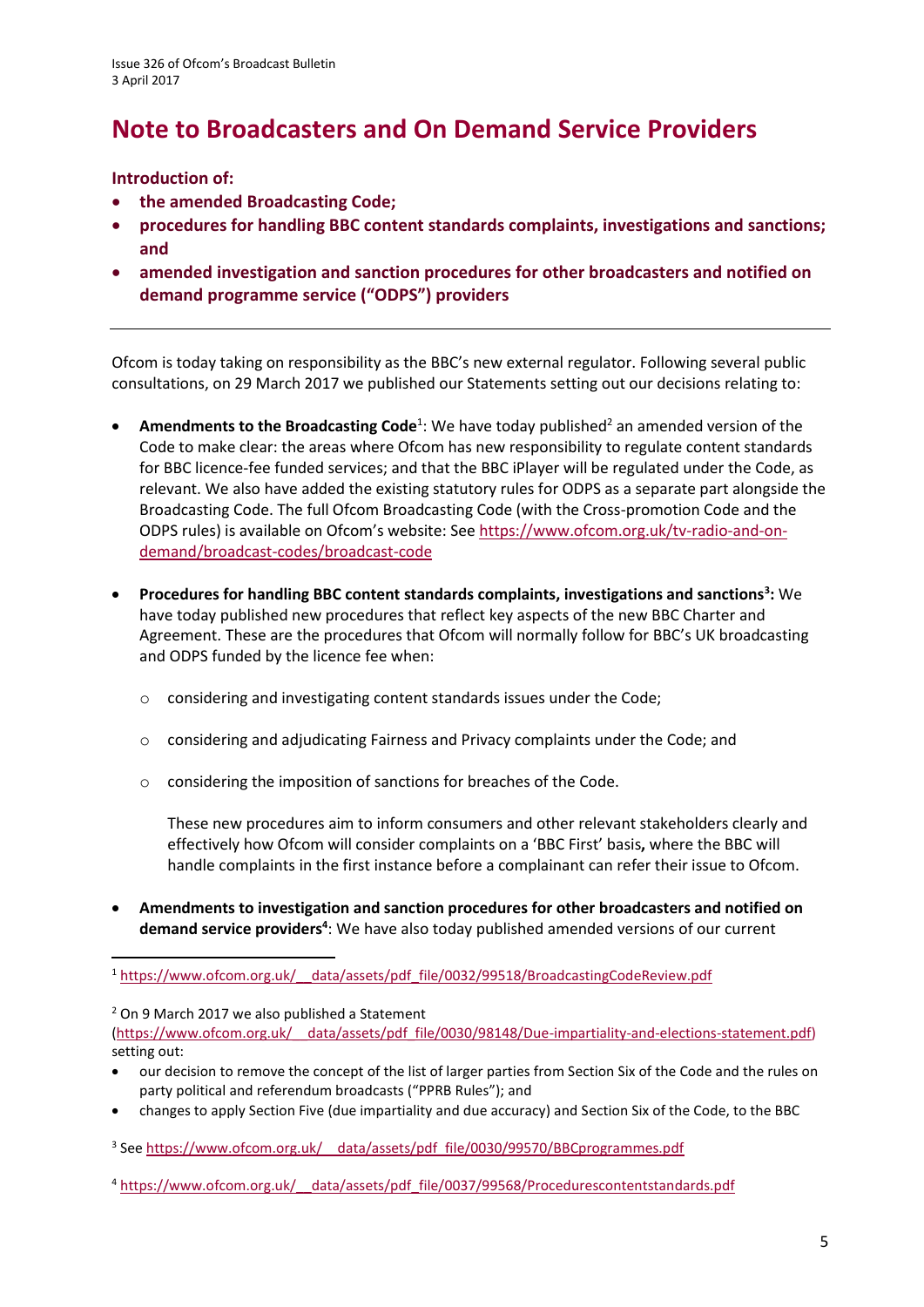procedures which apply to all other Ofcom television and radio licensees and notified ODPS providers. We consulted on these procedures at the same time as our new BBC procedures to ensure that: they are appropriate; they are consistent with the proposed BBC procedures; our processes are fair, efficient and timely; and there is transparency and clarity as to how our processes will be run. In summary, we have published the following amended procedures:

#### **(Links to be confirmed on Monday 3 April before publication)**

- o [procedures for investigating breaches of content standards for television](https://www.ofcom.org.uk/__data/assets/pdf_file/0020/55109/breaches-content-standards.pdf) and radio;
- o [procedures for the consideration and adjudication of Fairness & Privacy complaints;](https://www.ofcom.org.uk/__data/assets/pdf_file/0031/57388/fairness-privacy-complaints.pdf)
- o [general procedures for investigating breaches of broadcast licences;](https://www.ofcom.org.uk/__data/assets/pdf_file/0019/31942/general-procedures.pdf)
- o [procedures for the consideration of statutory sanctions in breaches of broadcast licences;](https://www.ofcom.org.uk/__data/assets/pdf_file/0030/71967/procedures_for_consideration.pdf)
- o [procedures for investigating breaches of rules for ODPS;](https://www.ofcom.org.uk/__data/assets/pdf_file/0033/74499/procedures-investigating-breaches.pdf) and
- o [procedures for the consideration of statutory sanctions arising in the context of ODPS.](https://www.ofcom.org.uk/__data/assets/pdf_file/0034/68794/revised_sanctions_procedures.pdf)

All Ofcom's procedural documents are available on Ofcom's website: [https://www.ofcom.org.uk/tv](https://www.ofcom.org.uk/tv-radio-and-on-demand/information-for-industry/guidance/procedures)[radio-and-on-demand/information-for-industry/guidance/procedures](https://www.ofcom.org.uk/tv-radio-and-on-demand/information-for-industry/guidance/procedures)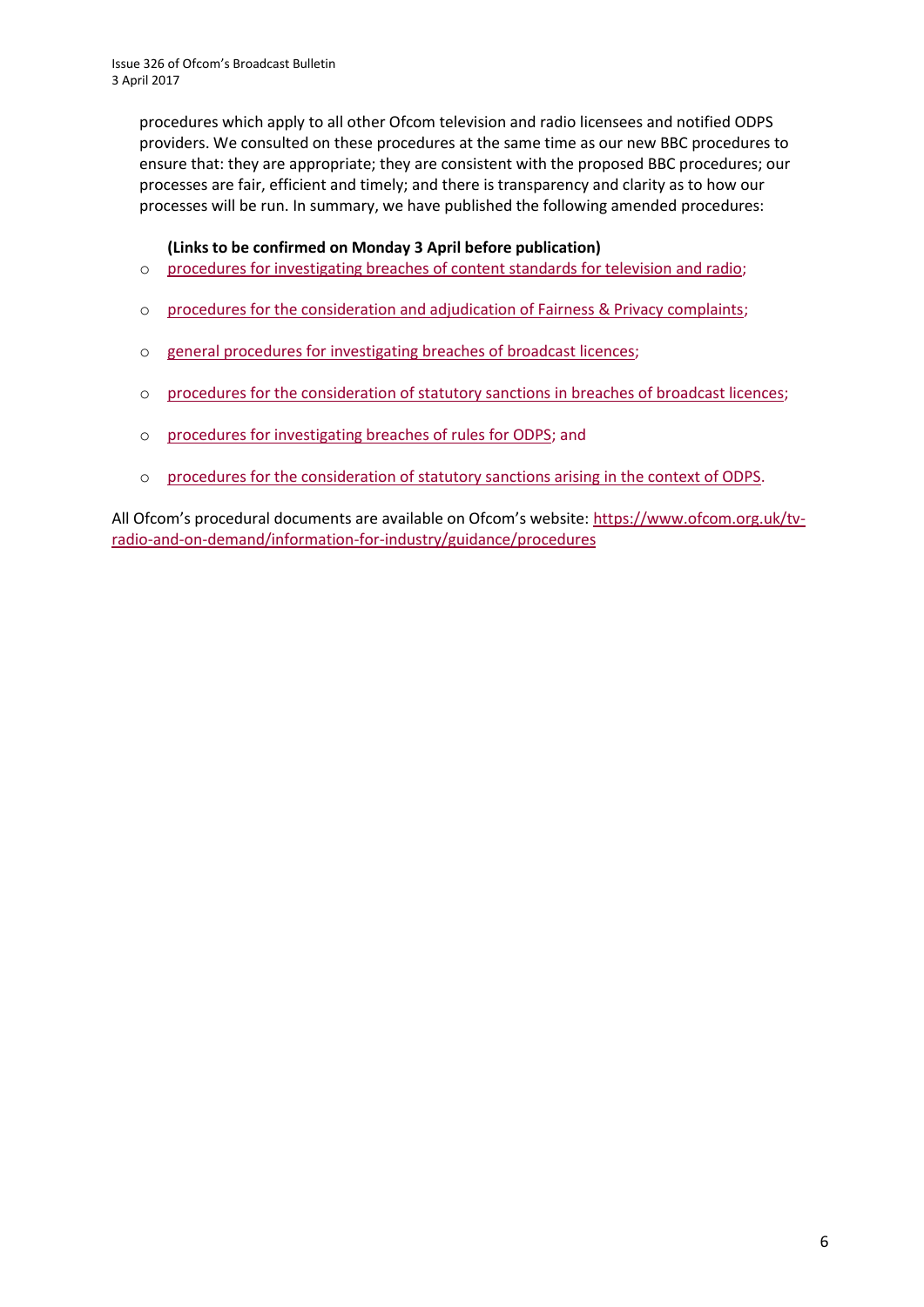# **Broadcast Standards cases**

In Breach

### **Celebrity 100% Hotter** *5STAR, 25 January 2017, 20:00*

#### **Introduction**

5STAR is a general entertainment channel broadcast on a variety of digital platforms. It is owned and operated by Channel 5 Broadcasting Limited ("Channel 5" or "the Licensee").

*Celebrity 100% Hotter* is a "makeover" programme in which guest celebrities are rated by members of the public before and after the makeover. A complainant alerted Ofcom to offensive language broadcast at 20:07.

Holly Hagen, one of the guest celebrities, said in response to being rated:

- *"He fucking loves it"*; and
- *"For me, your look is a fucking one".*

Ofcom considered this raised issues under Rule 1.14 of the Code which states:

"The most offensive language must not be broadcast before the watershed…".

We therefore asked the Licensee for comments under this rule.

#### **Response**

Channel 5 explained that a member of the compliance team had not followed its procedures and, consequently, an incorrect version of the programme had been broadcast pre-watershed. Channel 5 accepted and apologised for this "human error" which led to this breach of the Code.

The Licensee added that an internal investigation had been conducted and "temporary manual procedures" had been implemented to ensure, "as far as possible", that a similar incident did not occur again.

#### **Decision**

**.** 

Reflecting our duties under the Communications Act 2003<sup>1</sup>, Section One of the Code requires that people under eighteen are protected from unsuitable material in programmes.

<sup>1</sup> <http://www.legislation.gov.uk/ukpga/2003/21/section/319>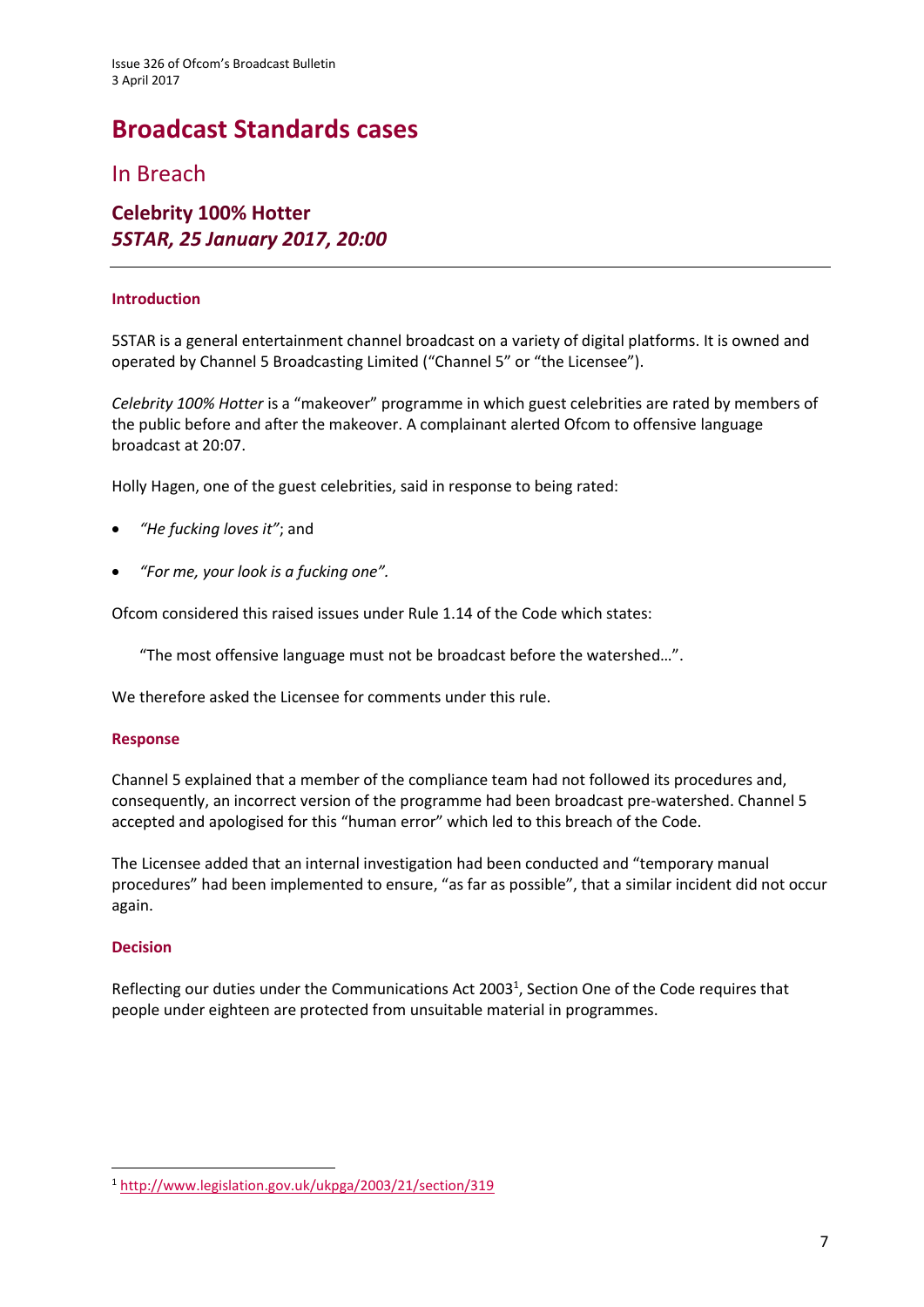Rule 1.14 states the most offensive language must not be broadcast on television before the watershed. Ofcom's 2016 research<sup>2</sup> on offensive language clearly indicates that the word "fuck" and variations of it are considered by audiences to be amongst the most offensive language.

In this case the word "fucking" was broadcast twice in a programme before the watershed. This material was therefore a clear breach of Rule 1.14.

This is the third recent case in which Ofcom has found the Licensee in breach of the Code for broadcasting the most offensive language on one of its services before the watershed<sup>3</sup>. In all three cases, the Licensee explained that the breaches occurred because of a technical<sup>4</sup> or human error which resulted in a post-watershed version of the programme being broadcast before the watershed.

Ofcom is therefore requesting that the Licensee attend a meeting to discuss its compliance in this area.

**Breach of Rule 1.14**

 $\overline{a}$ 

<sup>&</sup>lt;sup>2</sup> On 30 September 2016, Ofcom published updated research in this area: Attitudes to potentially offensive language and gestures on television and on radio: [https://www.ofcom.org.uk/\\_\\_data/assets/pdf\\_file/0022/91624/OfcomOffensiveLanguage.pdf](https://www.ofcom.org.uk/__data/assets/pdf_file/0022/91624/OfcomOffensiveLanguage.pdf)

<sup>&</sup>lt;sup>3</sup> See https://www.ofcom.org.uk/ data/assets/pdf file/0018/51228/issue 303.pdf and https://www.ofcom.org.uk/ data/assets/pdf file/0027/51975/issue\_297.pdf

<sup>4</sup> Ofcom published a breach decision on 25 April 2016 for the inclusion of the most offensive language broadcast before the watershed. In this case the Licensee explained that the breach occurred due to a technical error. Ofcom recognised the different nature of the circumstances of this breach and reminded the Licensee of the need to have effective compliance procedures in this area: [https://www.ofcom.org.uk/\\_\\_data/assets/pdf\\_file/0018/51228/issue\\_303.pdf](https://www.ofcom.org.uk/__data/assets/pdf_file/0018/51228/issue_303.pdf)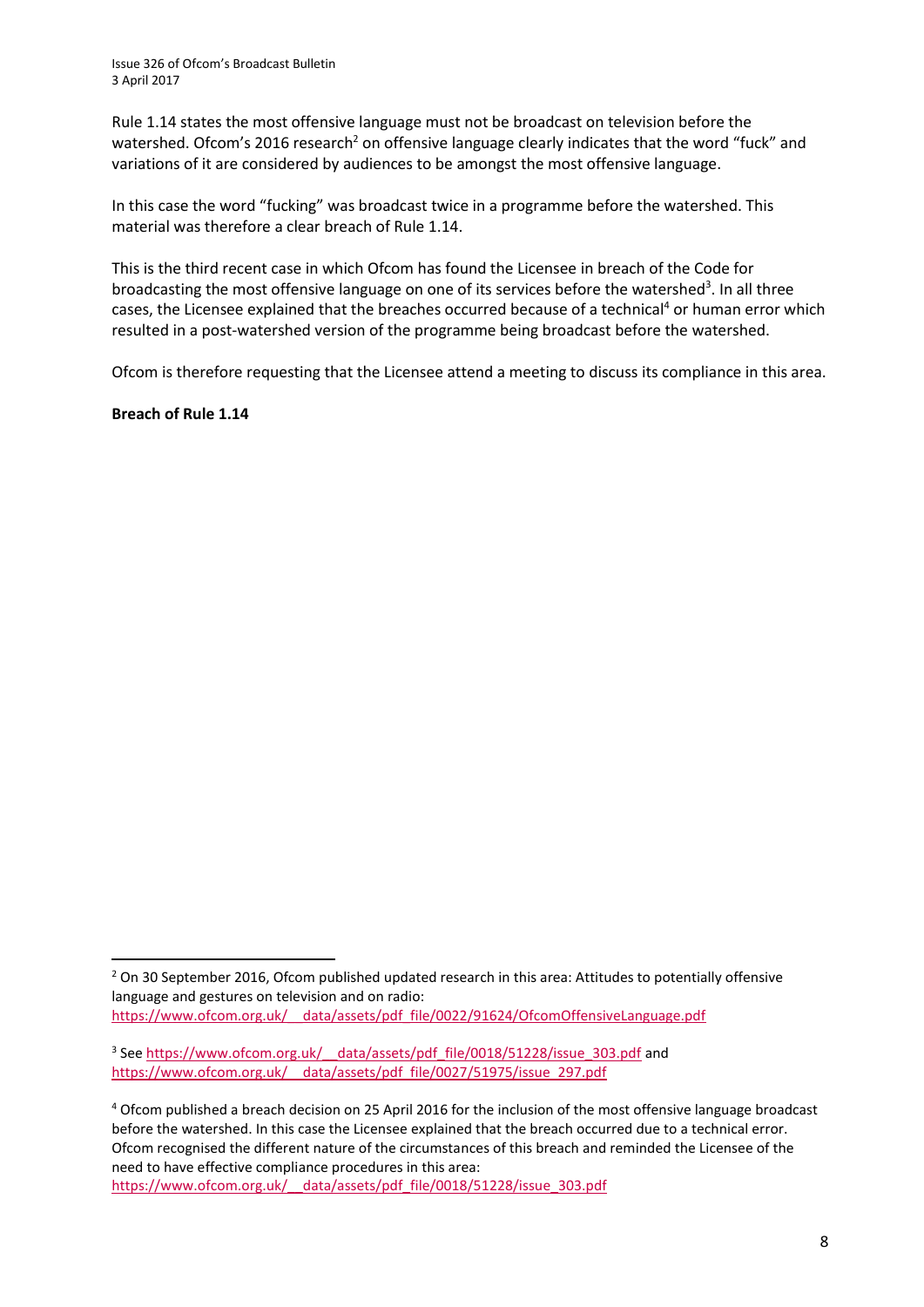# In Breach

### **The Two Mikes**  *Talksport, 29 December 2016, 13:40*

#### **Introduction**

Talksport is a national radio station providing a 24-hour speech service that primarily features programming about sport as well as regular news bulletins. The licence for Talksport is held by Talksport Limited ("Talksport Ltd" or "the Licensee").

*The Two Mikes* is a weekday radio programme which is usually broadcast on Talksport between 01:00 and 05:00. However, on this occasion the programme was moved to replace a daytime programme broadcast between 13:00 and 16:00.

A complainant alerted Ofcom to comments by the presenters, Mike Graham ("Graham") and Mike Parry ("Parry"), about a former colleague's alleged lewd behaviour towards female colleagues. The listener considered the comments highly offensive, particularly because the presenters recounted the anecdotes in a light-hearted way.

During an unscripted conversation about their careers as newspapers journalists, the presenters made the following comments about a former colleague:

| Parry:  | "I think we had a nurse at The Express and I think that our old colleague [name<br>redacted] seduced her in the sick bay".                                                                                                                                                                                                            |
|---------|---------------------------------------------------------------------------------------------------------------------------------------------------------------------------------------------------------------------------------------------------------------------------------------------------------------------------------------|
| Graham: | "probably he went down and pretended to have a bad knee or somethinghave a<br>look at that".                                                                                                                                                                                                                                          |
| Parry:  | " yeah, yeah he used to do that".                                                                                                                                                                                                                                                                                                     |
| Graham: | "He's not around anymore is he [name]?"                                                                                                                                                                                                                                                                                               |
| Parry:  | "[Name] is dead – not sure what happened to the nurse – but, there you gowounded<br>knee that was it".                                                                                                                                                                                                                                |
| Graham: | "The worse thing about [name] as lecherous as he was, he somehow<br>managed to get himself elected as the sexual harassment officer on The Daily Express,<br>so that he would listen to these tales of woe from young women coming in saying they<br>had been sexually harassed, he would make sure they gave him chapter and verse". |
| Parry:  | "Absolutely unbelievable - there is a young lady we still know who told us that [name]<br>used to ask her if he could fondle her breasts in the lift".                                                                                                                                                                                |
| Graham: | "it's a family show this - he used to ask her?"                                                                                                                                                                                                                                                                                       |
| Parry:  | "Yeah, he used to ask her if it was alright, yeah, this is a family show and [name] ends<br>up being the sexual offendercomplaints er monitor".                                                                                                                                                                                       |
| Graham: | "Well, it wasn't really 'offenders'".                                                                                                                                                                                                                                                                                                 |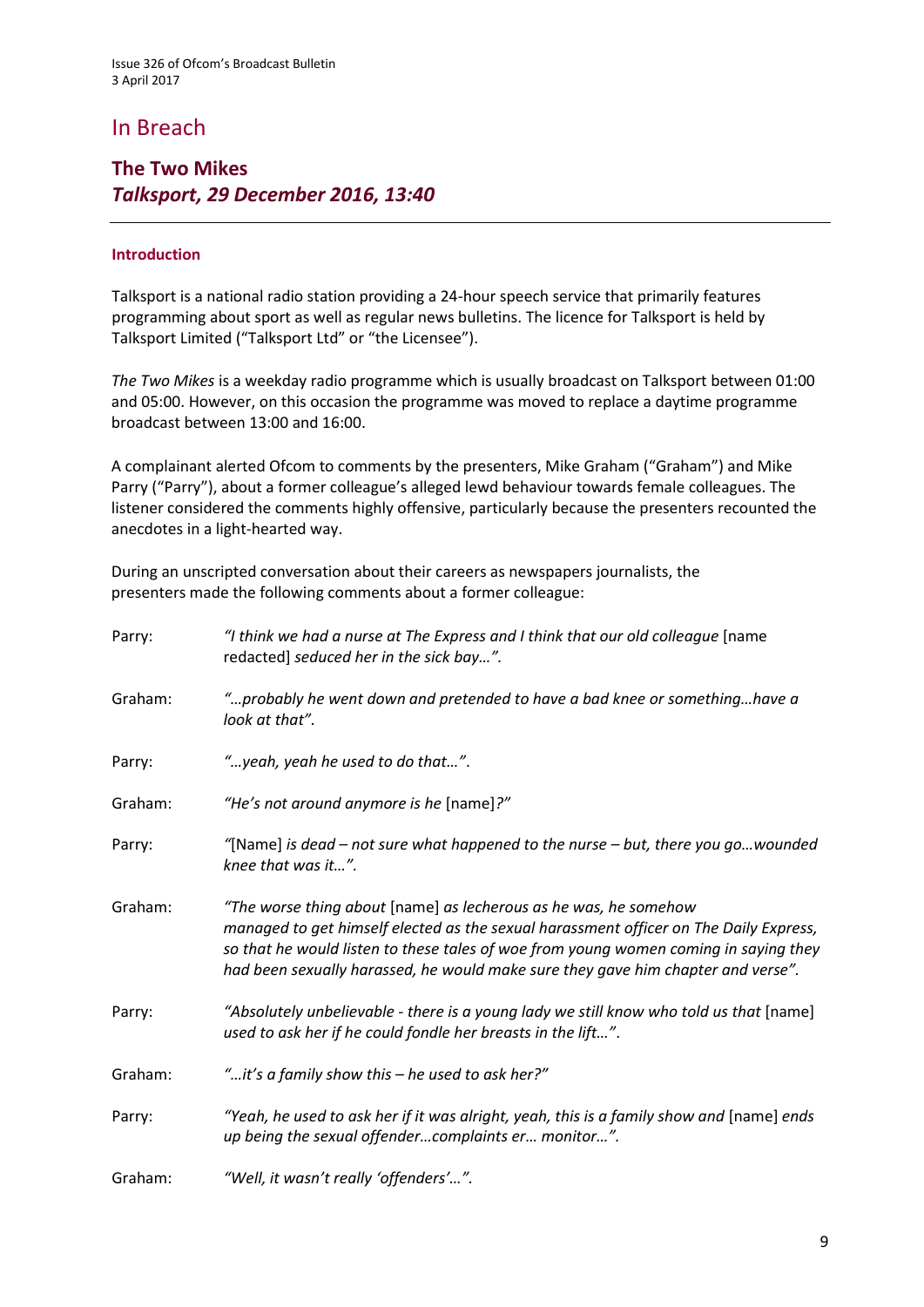| Parry:  | "Yeah wellwhat was it? Sexual erinsinuationofficer?"                                                                                                                                                                                                                                                                                                                                                                                                                                                                                                                                                                                                                                              |
|---------|---------------------------------------------------------------------------------------------------------------------------------------------------------------------------------------------------------------------------------------------------------------------------------------------------------------------------------------------------------------------------------------------------------------------------------------------------------------------------------------------------------------------------------------------------------------------------------------------------------------------------------------------------------------------------------------------------|
| Graham: | "sexual harassment".                                                                                                                                                                                                                                                                                                                                                                                                                                                                                                                                                                                                                                                                              |
| Parry:  | "Yes, harassment, harassment - yes that was it"                                                                                                                                                                                                                                                                                                                                                                                                                                                                                                                                                                                                                                                   |
| Graham: | "Sexual harassment officersexual insinuation officer was probably more apt".                                                                                                                                                                                                                                                                                                                                                                                                                                                                                                                                                                                                                      |
| Parry:  | "Yes, well I can tell you, I knew a little bit about [name]'s wild ways from a long time<br>back. We were doing a story in Sardinia".                                                                                                                                                                                                                                                                                                                                                                                                                                                                                                                                                             |
| Graham: | " we haven't got time for this was this when you got arrested?"                                                                                                                                                                                                                                                                                                                                                                                                                                                                                                                                                                                                                                   |
| Parry:  | "No, it was something else".                                                                                                                                                                                                                                                                                                                                                                                                                                                                                                                                                                                                                                                                      |
| Graham: | "I thought you got arrested in Sardinia?"                                                                                                                                                                                                                                                                                                                                                                                                                                                                                                                                                                                                                                                         |
| Parry:  | "That was a different story altogether - that was the World Cup. No, what happened<br>here was that a family got kidnapped from their villa in Sardiniaa very prominent<br>British family held for ransom".                                                                                                                                                                                                                                                                                                                                                                                                                                                                                       |
| Graham: | "All of them?"                                                                                                                                                                                                                                                                                                                                                                                                                                                                                                                                                                                                                                                                                    |
| Parry:  | "Yes all of them".                                                                                                                                                                                                                                                                                                                                                                                                                                                                                                                                                                                                                                                                                |
| Graham: | "If you kidnap everyone there is no one to pay the ransom"                                                                                                                                                                                                                                                                                                                                                                                                                                                                                                                                                                                                                                        |
| Parry:  | "Yeah, all of them, well the wife and the daughter - and they left the millionaire father<br>to sort out the ransomso I was a very lowly member of the Fleet Street pack at the<br>time and went up to see [name] and knocked on the door and he said come in and I<br>went out onto the balcony and found [name] with a stop watch, so I said: 'I'm Mike<br>Parry, we work on the same paper' so, I said 'what exactly are you doing there?' He<br>said, 'I'm timing them'. 'Timing who?' He said 'well, the back gate of this hotel is where<br>all the hookers wait and passing motorists stop and they get into their carone of them<br>was only away for 16 minutes and she was back again". |
| Graham: | " and that's what she was doing? Well, we'll talk some more about [name] this is a<br>family show as you know".                                                                                                                                                                                                                                                                                                                                                                                                                                                                                                                                                                                   |

We considered this raised potential issues under the following rule of the Code:

Rule 2.3: "In applying generally accepted standards broadcasters must ensure that material which may cause offence is justified by the context (see meaning of "context" below). Such material may include, but is not limited to, offensive language, violence, sex, sexual violence, humiliation, distress, violation of human dignity, discriminatory treatment or language (for example on the grounds of age, disability, gender, race, religion, beliefs and sexual orientation). Appropriate information should also be broadcast where it would assist in avoiding or minimising offence".

Ofcom requested comments from the Licensee on how the programme complied this Rule.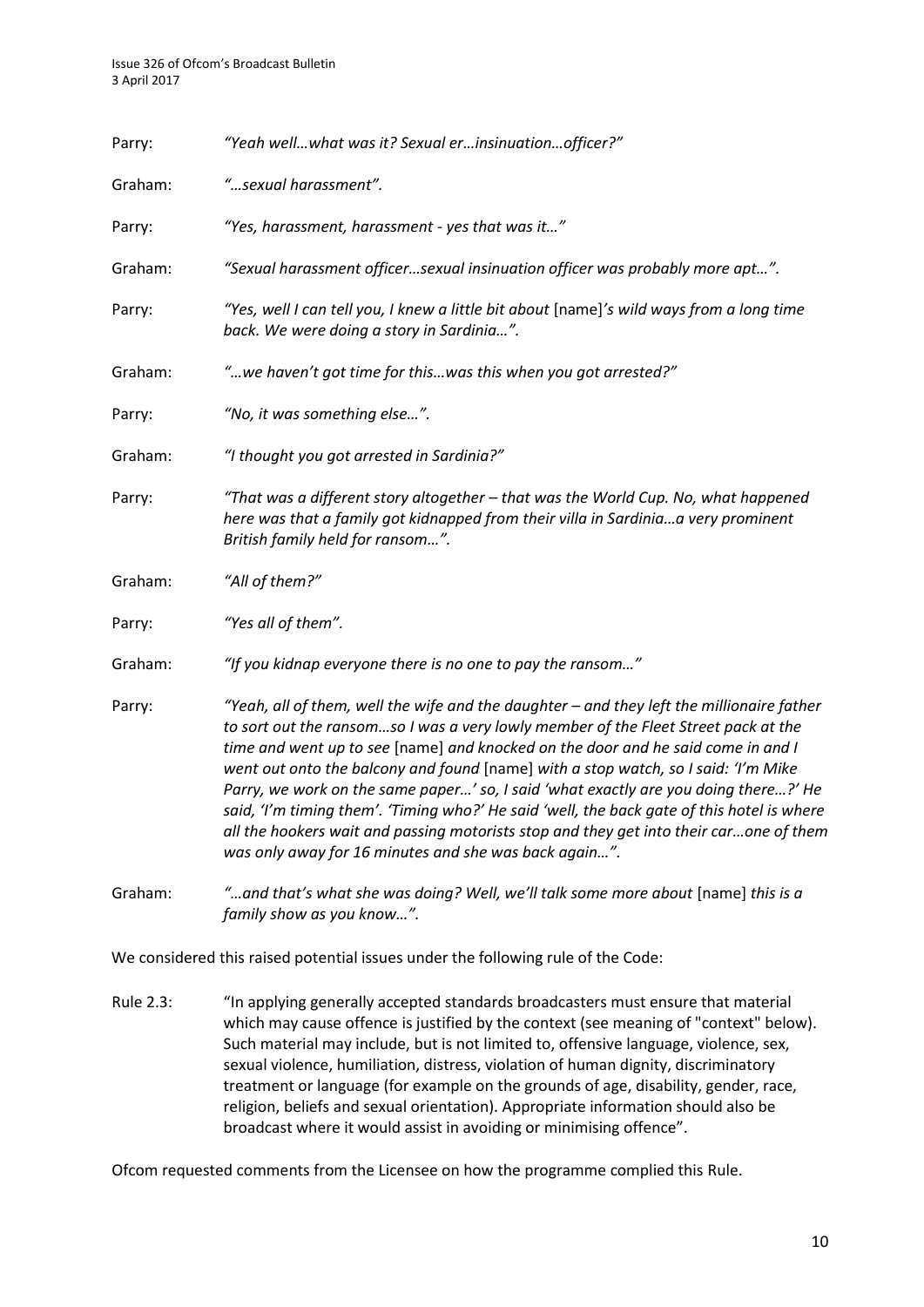#### **Response**

Talksport accepted that the presenters' comments were not appropriate. It explained that the unscripted conversation between the presenters "touched upon reminiscences of more than 20 years ago when social mores were very different from today". It added that their programme was usually broadcast between 01:00 to 05:00 which was "a very different kind of programme given its timeslot and expected audience anticipation" than the afternoon programme it replaced.

As a result of the complaint, Talksport said that its Programme Director had reminded the presenters and the production staff of the need to ensure compliance with Sections One and Two of the Code. In mitigation, the Licensee explained that "the presenters' laughter was perceived by the complainant to be making light of sexual harassment – when, in fact, it was expressing incredulity at the woeful lack of sensitivity of a bygone era when unacceptable workplace practices were, unfortunately, far too commonplace". Nonetheless, the Licensee acknowledged that the comments "could be misinterpreted as being insensitive" and expressed regret that they were broadcast.

#### **Decision**

1

Reflecting our duties under the Communications Act 2003<sup>1</sup>, Section Two of the Code requires that "generally accepted standards" are applied so as to provide adequate protection for members of the public from the inclusion of harmful or offensive material.

Under Rule 2.3, broadcasters must ensure that potentially offensive material is justified by context. Context is assessed by reference to a range of factors including the editorial content of the programme, the service in which the material is broadcast, the time of broadcast and the likely expectation of the audience.

Ofcom has taken account of the audience's and the broadcaster's right to freedom of expression set out in Article 10 of the European Convention on Human Rights. Ofcom must seek an appropriate balance between ensuring members of the public are adequately protected from material which may be considered offensive on one hand and the right to freedom of expression on the other.

We first considered whether the comments had the potential to cause offence.

These anecdotes were presented in a light-hearted manner and both presenters responded with laughter at their former colleague's behaviour. Although it may have been the case that the presenters' laughter was a result of "incredulity" at a "bygone era", in our view this implied disbelief was not necessarily evident to listeners. We recognised that the comments were anecdotal and alluded to alleged behaviour that would not be acceptable in the workplace today. However, at no point during the interchange did the presenters overtly criticise the behaviour of their former colleague.

We considered that the comments detailed degrading and sexually predatory behaviour towards women and, given the way in which they were delivered, they were capable of causing offence to the audience. The potential for offence was heightened because any "incredulity" on behalf of the presenters appeared to be based on the fact that the individual had avoided sanction for his alleged behaviour, rather than the nature of what he had allegedly done.

Ofcom then considered whether the broadcast of these comments was justified by the context.

<sup>1</sup> <http://www.legislation.gov.uk/ukpga/2003/21/section/319>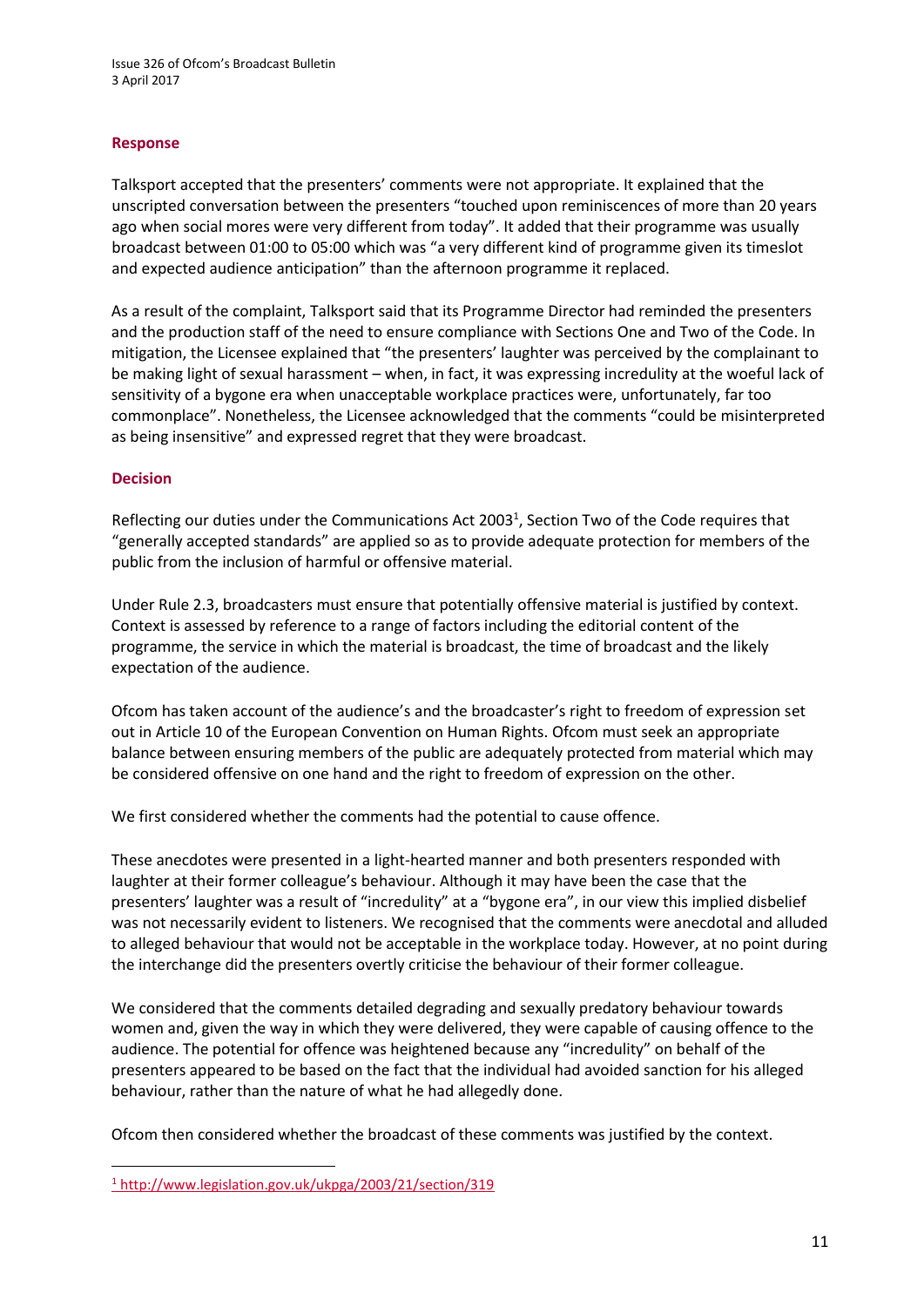We acknowledged that listeners to a talk radio show would be likely to expect to hear some challenging views expressed. We also took into account that the programme, usually broadcast at night, replaced a programme scheduled for the afternoon. However, we considered that listeners would still not have expected to hear such content at this time, especially given that it was broadcast during the Christmas period.

We took into account that the Licensee accepted that the presenters' comments were not appropriate and would have exceeded audience expectations.

Ofcom's view is that the presenters' offensive comments exceeded generally accepted standards and, therefore, the programme was in breach of Rule 2.3 of the Code.

**Breach of Rule 2.3**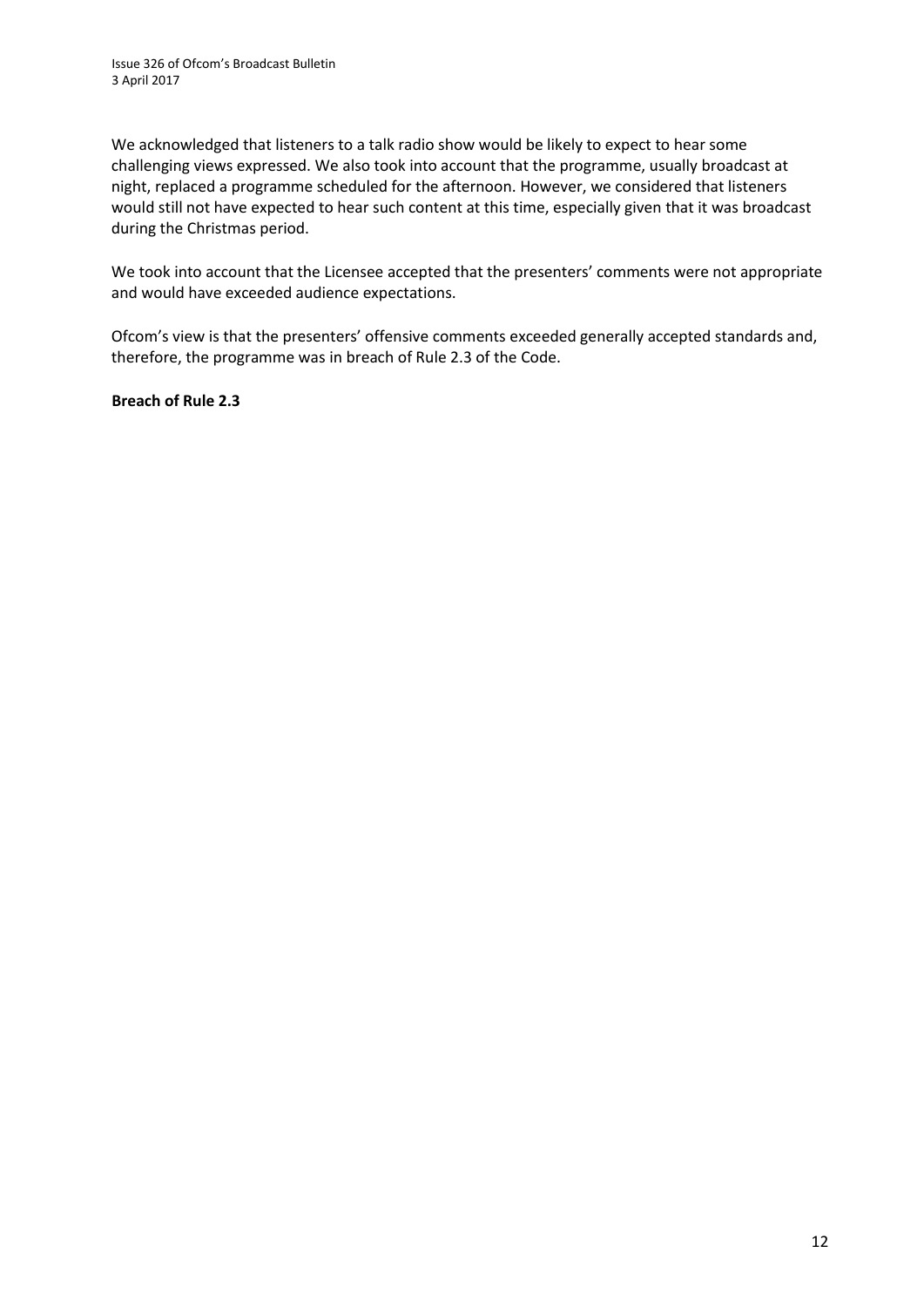# In Breach

### **Awakening with Brahma Kumaris** *MATV, 28 September 2016, 06:24*

#### **Introduction**

Midlands Asian Television ("MATV") is a satellite television service that broadcasts Indian programming primarily in Hindi, English, Gujarati and Punjabi. The licence for MATV is held by Middlesex Broadcasting Corporation Limited ("MBCL" or "the Licensee").

As part of a routine monitoring exercise we identified a programme which contained references to the Brahma Kumaris Foundation, an organisation which offers meditation and yoga courses and meditation music tracks which users can download. It has centres around the world, including the UK.

The programme was broadcast in Hindi and Ofcom translated the content into English and gave the Licensee an opportunity to comment on the accuracy of the translation. MBCL did not raise any issues, and we therefore used this translation for the purposes of the investigation.

At the end of the programme, a segment lasting approximately two minutes featured on-screen and audio references to the services offered by the Brahma Kumaris Foundation, for example:

*"Brahma Kumaris, Raj Yoga Meditation, and Free of Cost. This course is for one hour, for seven days. From big cites to smaller ones, we have more than eight thousand centres…".*

\*\*\*\*

*"To find out about your nearest centre Call:* [telephone number] *… 8500 centres in 130 countries".*

\*\*\*\*

*"Email:* [email address]*".*

**.** 

\*\*\*\*

*"Courses offered: Stress free living, Self-management, Positive Thinking".*

*"Download song –* [website address]*...".*

\*\*\*\*

*"To learn Raj yoga or to find out more about the nearest centre, contact us...".*

Ofcom requested information from the Licensee to determine whether the references to the Brahma Kumaris Foundation and its products and services, constituted product placement as defined in the Code<sup>1</sup>. The Licensee confirmed that the references to the telephone numbers and email address were

 $1$  The Code defines product placement as: "The inclusion in a programme of, or reference to, a product, service or trade mark where the inclusion is for a commercial purpose, and is in return for the making of any payment, or the giving of other valuable consideration, to any relevant provider or any other person connected with a relevant provider, and is not prop placement."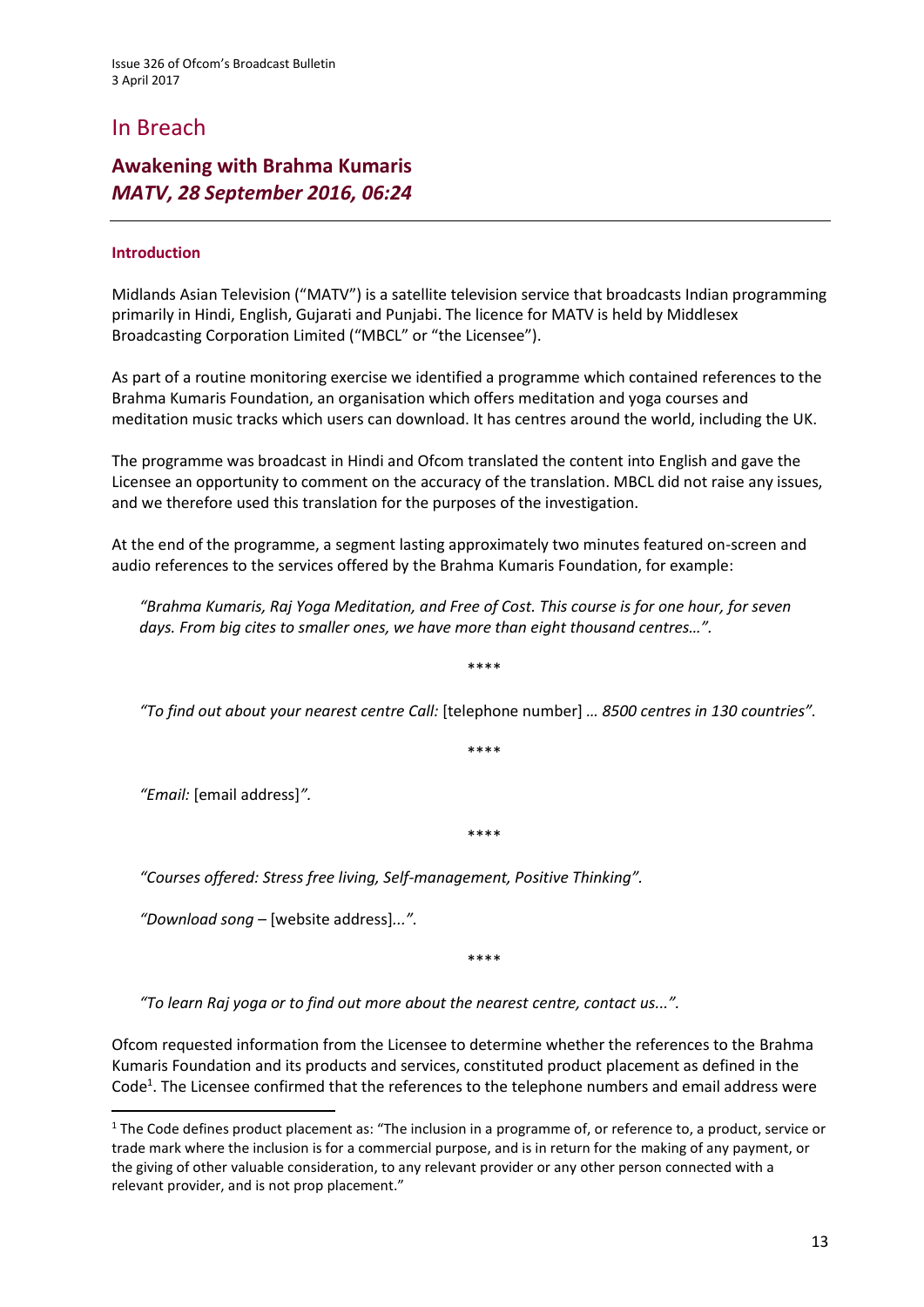not made in return for payment or valuable consideration to any relevant provider or any person connected with the relevant provider. Based on the information provided, we considered the material raised issues under the following Code rules:

- Rule 9.4 "Products, services and trade marks must not be promoted in programming."
- Rule 9.5 "No undue prominence may be given in programming to a product, service or trade mark. Undue prominence may result from:
	- the presence of, or reference to, a product, service or trade mark in programming where there is no editorial justification; or
	- the manner in which a product, service or trade mark appears or is referred to in programming".

We sought the Licensee's comments on how the material complied with these rules.

#### **Response**

The Licensee said that the programme was part of MATV's "social welfare" programming and offered advice to viewers on the benefits of positive thought and meditation. MBCL said that Brahma Kumaris is a "registered social charitable institute" that offers a range of meditative services for free.

It added that the programme was not "commercial in any way" and the contact details were simply provided for viewers to obtain further information about the Brahma Kumaris Foundation.

Finally, MBCL said that it has stopped broadcasting the programme with immediate effect in the light of Ofcom's investigation.

#### **Decision**

Under the Communications Act 2003 ("the Act"), Ofcom has a statutory duty to set standards for broadcast content as appear to it best calculated to secure a number of standards objectives, one of which is "that the international obligations of the United Kingdom with respect to advertising included in television and radio services are complied with". These obligations include ensuring compliance with the Audiovisual Media Services ("AVMS") Directive.

The AVMS Directive requires a distinction between advertising and editorial content, including that television advertising is kept visually and/or audibly distinct from programming. This is to prevent programmes becoming vehicles for advertising and to protect viewers from surreptitious advertising. The requirements of the Act and the AVMS Directive are reflected in Section Nine of the Code, including, among other rules, Rules 9.4 and 9.5.

#### Rule 9.4

Rule 9.4 states that products, services and trade marks must not be promoted in programming.

At the end of this programme the contact details for the Brahma Kumaris Foundation, including its website and telephone numbers, were shown full screen for around two minutes. Viewers were encouraged to contact the organisation to find their nearest yoga centre or to sign up to a Raj Yoga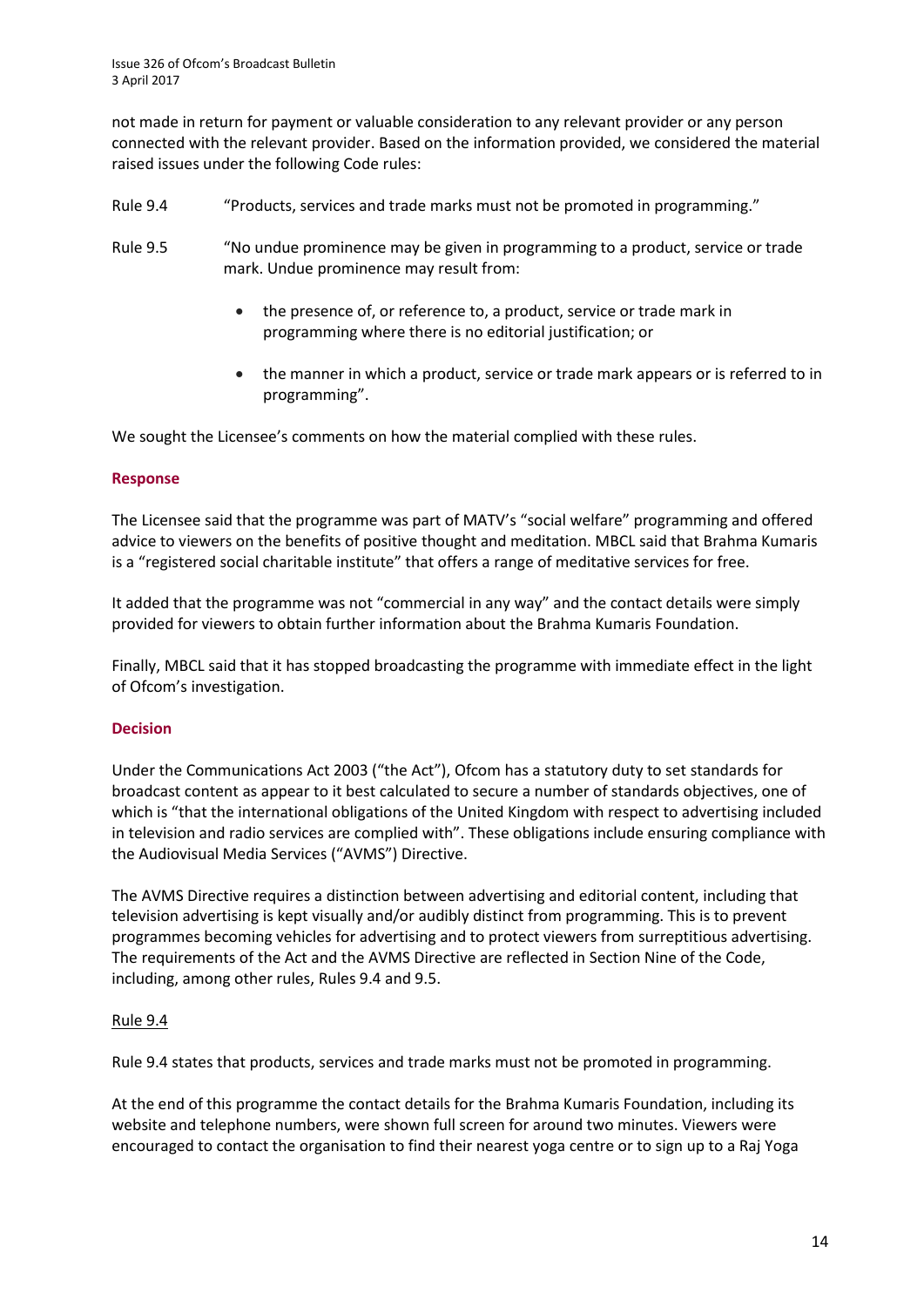meditation course. This promotion of the Brahma Kumaris Foundation and the services it offered was therefore in breach of Rule 9.4 of the Code.

#### Rule 9.5

Rule 9.5 states that no undue prominence may be given in programming to a product, service or trade mark, noting that undue prominence may result from a reference to a product, service or trade mark where there is no editorial justification, or from the manner in which a product, service or trade mark is referred to. Ofcom's published guidance<sup>2</sup> on Rule 9.5 states: "Whether a product, service or trade mark appears in a programme for solely editorial reasons…or as a result of a commercial arrangement between the broadcaster or producer and a third party funder…there must be editorial justification for its inclusion. The level of prominence given to a product, service or trade mark will be judged against the editorial context in which the reference appears".

We took into account the Licensee's argument that the programme intended to offer advice to viewers on the benefits of positive thought and meditation and that details of the Brahma Kumaris Foundation and its services were provided for information only. Ofcom did not accept that the subject matter of the programme provided sufficient editorial justification for the numerous and extended visual and audio references to the products and services offered by one organisation. The programme was therefore in breach of Rule 9.5 of the Code.

#### **Breaches of Rules 9.4 and 9.5**

**.** 

<sup>2</sup> <http://stakeholders.ofcom.org.uk/binaries/broadcast/guidance/831193/section9.pdf>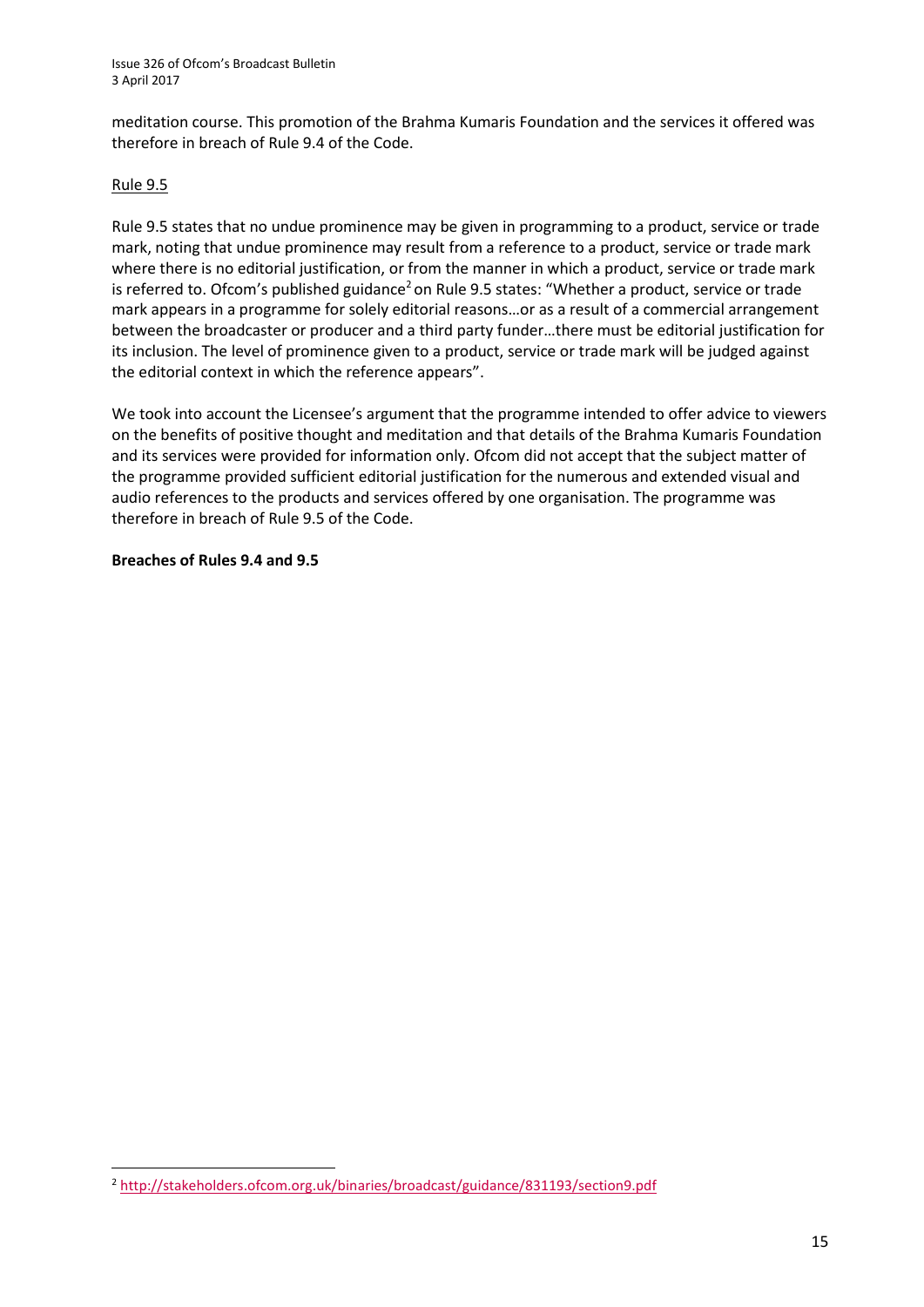# In Breach

### **Grahonkakhe** *MATV, 28 September 2016, 17:57*

#### **Introduction**

Midlands Asian Television ("MATV") is a satellite television service that broadcasts Indian programming primarily in Hindi, English, Gujarati and Punjabi. The licence for MATV is held by Middlesex Broadcasting Corporation Limited ("MBCL" or "the Licensee").

As part of a routine monitoring exercise*,* Ofcom identified an episode of *Grahonkakhe,* an astrology programme hosted by Gurudev Suresh Shrimali Ji, a popular astrologer in India. The programme was broadcast in Hindi and Ofcom translated the content into English and gave the Licensee an opportunity to comment on the accuracy of the translation. MBCL did not raise any issues, and we therefore relied on this translation for the purposes of the investigation.

The programme covered the Hindu festival, Navratri<sup>1</sup>, planetary movements and various meditative and spiritual practices. During the programme, viewers were provided with information about how they could make an appointment to meet the host and have an astrology reading, for example:

*"For telephonic Appointment* [telephone number]*".*

*"Website* [website address]*" and "Email* [email address]*".*

In response to Ofcom's initial request for information, the Licensee advised Ofcom that it considered the content to be teleshopping. Ofcom considered that the material did not fulfil the criteria<sup>2</sup> to be classified as such. In our view the content was presented as a programme. We therefore requested information from the Licensee to determine whether the email and telephone references constituted product placement as defined in the Code<sup>3</sup>.

Based on the information provided, we considered the material raised issues warranting investigation under the following Code rules:

Rule 9.9: "References to placed products, services and trade marks must not be promotional".

Rule 9.10: "References to placed products, services and trade marks must not be unduly prominent".

<sup>1</sup> Navratri is a festival dedicated to the worship of the Hindu deity, Durga.

 $<sup>2</sup>$  As set out in the Note to Broadcasters in issue 193 of Ofcom's Broadcast Bulletin, available at</sup> [https://www.ofcom.org.uk/\\_\\_data/assets/pdf\\_file/0028/47386/obb193.pdf](https://www.ofcom.org.uk/__data/assets/pdf_file/0028/47386/obb193.pdf)

<sup>&</sup>lt;sup>3</sup> The Code defines product placement as: "The inclusion in a programme of, or reference to, a product, service or trade mark where the inclusion is for a commercial purpose, and is in return for the making of any payment, or the giving of other valuable consideration, to any relevant provider or any other person connected with a relevant provider, and is not prop placement."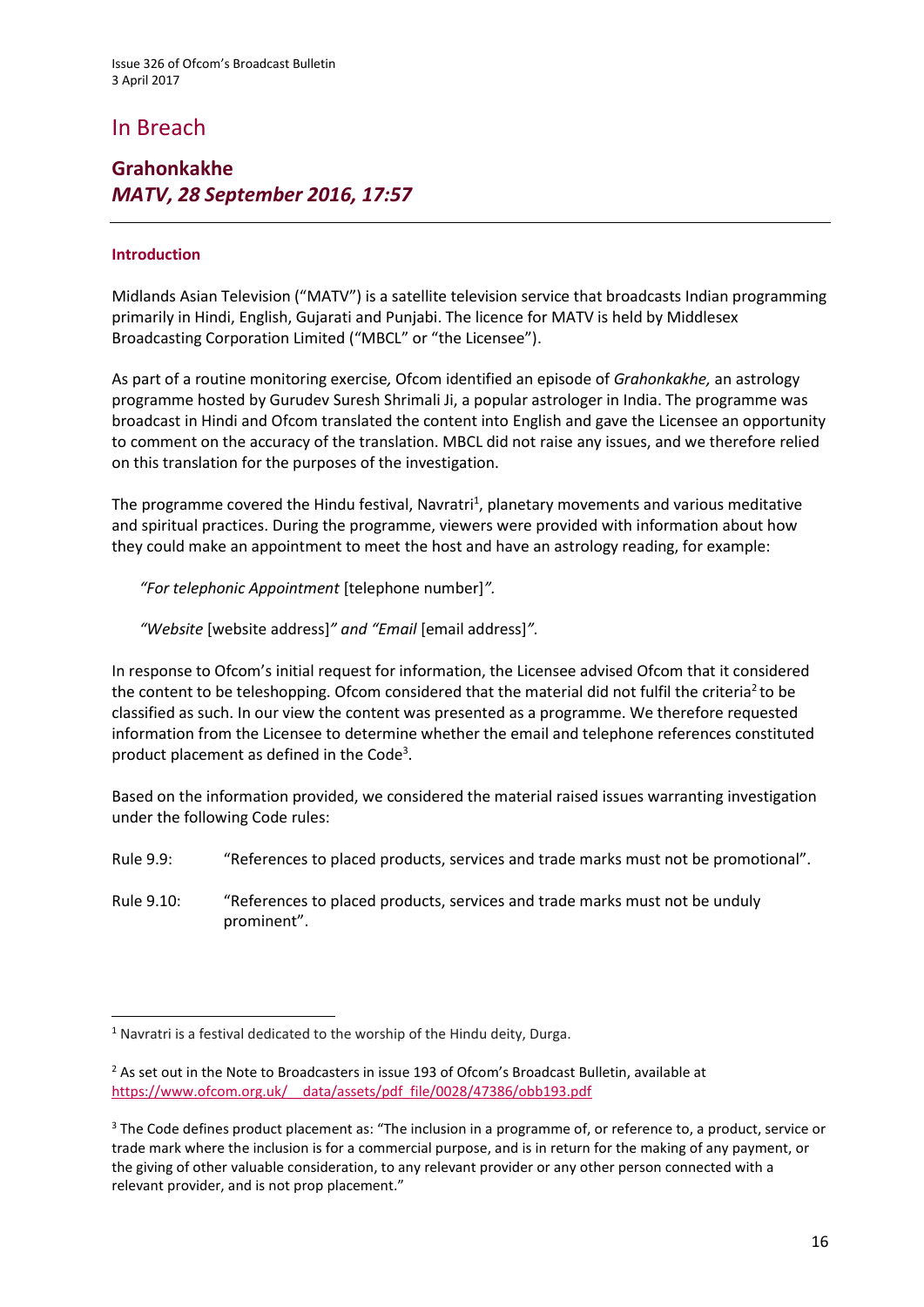We therefore asked the Licensee for its comments as to how the material broadcast complied with these rules.

#### **Response**

The Licensee said that this was a long running programme which had been broadcast by MATV for the past 12 years. It said that when "the new management took control [in 2007] this programme was onair and no contract was supplied to [it] by the previous management. It has been [broadcast] since with no changes at all; hence [it] never felt the need of a contract".

MBCL added that "it is basically a pre-recorded show on the lines of teleshopping" and that while contact details are offered to viewers; it is at their "discretion to approach [Gurudev Suresh Shrimali Ji] or not".

#### **Decision**

Under the Communications Act 2003 ("the Act"), Ofcom has a statutory duty to set standards for broadcast content as appear to it best calculated to secure specific standards objectives, including "that the international obligations of the United Kingdom with respect to advertising included in television and radio services are complied with". These obligations include ensuring compliance with the Audiovisual Media Services ("AVMS") Directive.

The AVMS Directive contains a number of provisions designed to help maintain a distinction between advertising and editorial content, including requirements that television advertising is kept visually and/or audibly distinct from programming in order to prevent programmes becoming vehicles for advertising and to protect viewers from surreptitious advertising. Further, both the AVMS Directive and the Act require that:

- programmes containing product placement shall not directly encourage the purchase or rental of goods or services; and
- programmes containing product placement shall not give undue prominence to the products, services or trade marks concerned.

Rules 9.9 and 9.10 of the Code reflect these requirements.

#### Rule 9.9

The programme included invitations to contact the host for astrology readings. Ofcom recognises that viewer interaction is a key component of some programmes. There may well be clear editorial grounds for broadcasters to provide viewers with details of how to contact the programme. The Code allows broadcasters to use a variety of communications routes to facilitate viewer interaction, including telephony, email and social media. However, when promoting such routes on air, care is needed to ensure that editorial content is not used, or perceived as being used, for advertising purposes (e.g. to promote a particular business or its products and services).

In this case, the programme was not broadcast live and therefore viewers would be unable to interact with the programme. Further, the contact details which appeared throughout the programme were not specific to the programme or channel but in fact were methods of contacting Gurudev Suresh Shrimali Ji directly and could be found on his own website. Ofcom considered that the explicit invitations to viewers to contact Gurudev Suresh Shrimali Ji to receive an astrological reading directly promoted his astrology service. Therefore the programme was in breach of Rule 9.9 of the Code.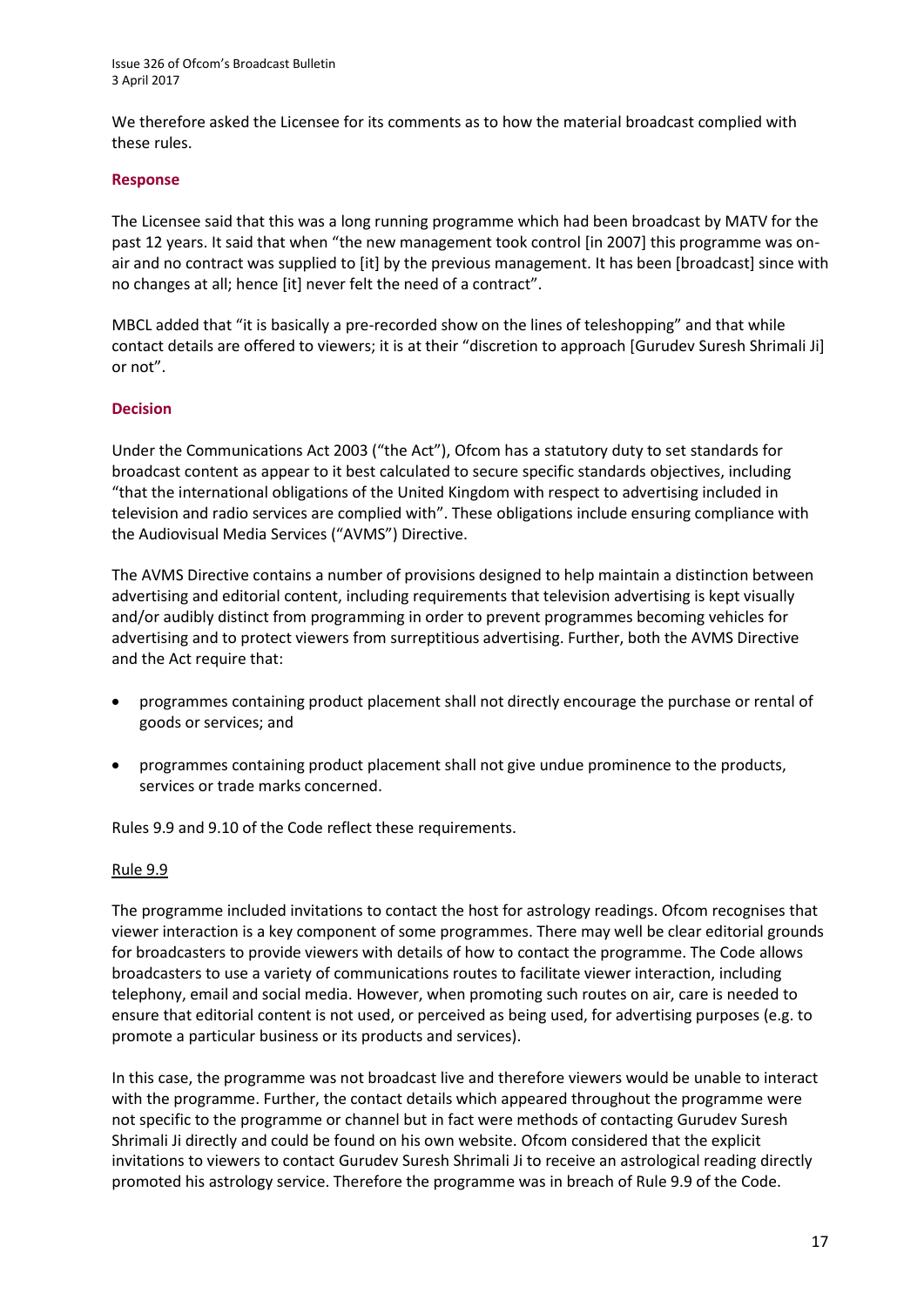#### Rule 9.10

Ofcom's Guidance to Section Nine of the Code<sup>4</sup> makes clear that the level of prominence given to a product, service or trade mark will be judged against the editorial context in which it appears and that "a lack or absence of sufficient editorial justification will be more difficult to justify as duly prominent.".

The programme was hosted by Gurudev Suresh Shrimali Ji and comprised spiritual and meditative teachings related to Hinduism. However, we considered the numerous references to Gurudev Suresh Shrimali Ji's contact details served an advertising rather than editorial purpose and this could not be justified by the editorial context. As a result, the references were unduly prominent, in breach of Rule 9.10 of the Code.

#### **Breaches of Rules 9.9 and 9.10**

**<sup>.</sup>** <sup>4</sup> [https://www.ofcom.org.uk/\\_\\_data/assets/pdf\\_file/0014/33611/section9\\_may16.pdf](https://www.ofcom.org.uk/__data/assets/pdf_file/0014/33611/section9_may16.pdf)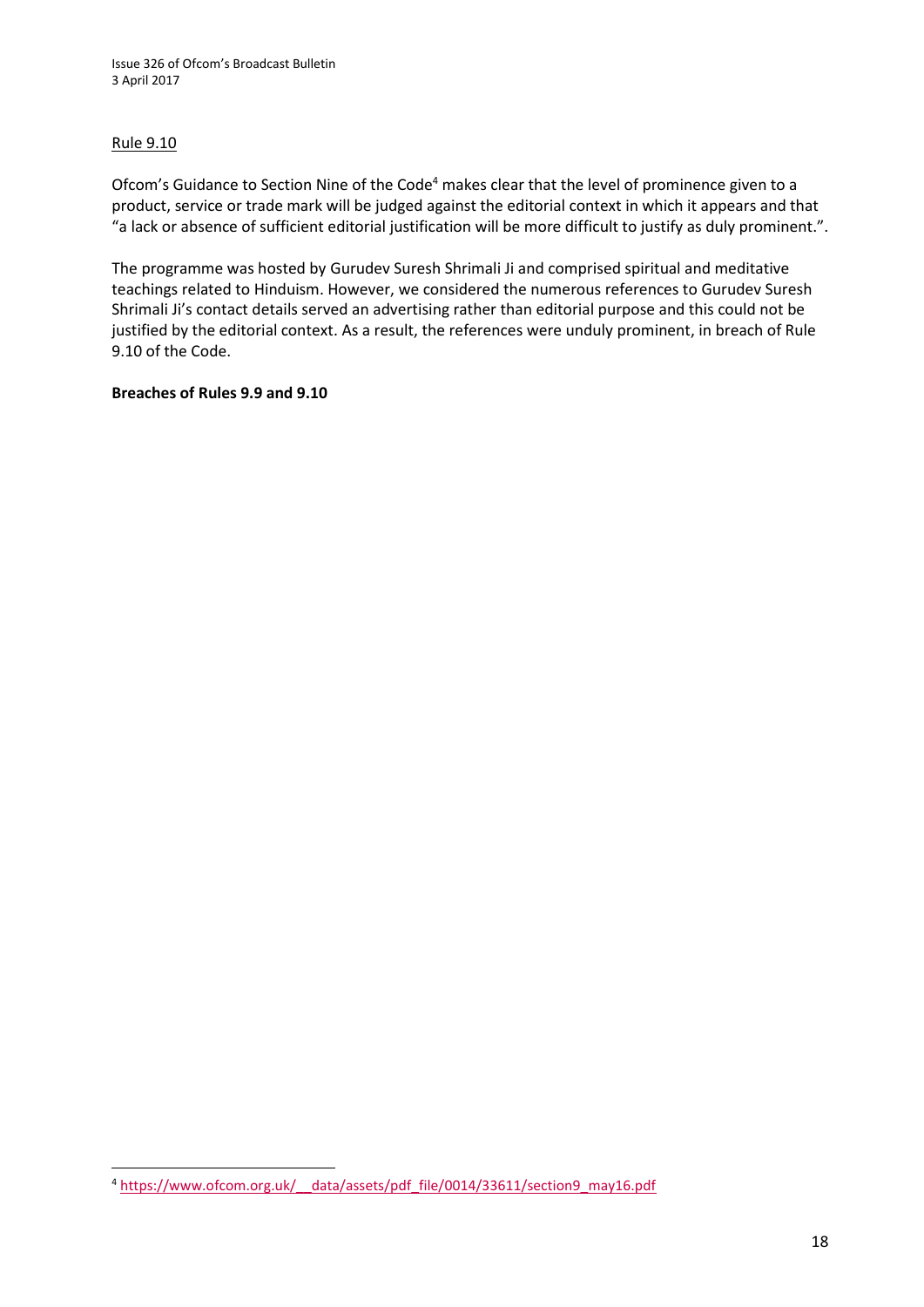# In Breach

### **Picture Dating** *Kiss Me TV, 27 September 2016, 08:00*

#### **Introduction**

Kiss Me TV is a dating channel that broadcasts on digital terrestrial platforms. The licence for Kiss Me TV is held by BoxBeat Media Limited ("BoxBeat Media" or "the Licensee").

*Picture Dating* consists of users' dating profiles, usually comprising a photograph and short message. Each profile features a personal identification number ("PIN") and viewers are invited to "text on TV" or "chat privately" with users via an SMS shortcode charged at a premium rate (60p and £1.20 respectively).

The channel is licensed as a teleshopping service because the content shown is predicated on the use of premium rate telephony services ("PRS")<sup>1</sup>. As teleshopping, the material on the channel is subject to the BCAP Code: the UK Code of Broadcast Advertising ("the BCAP Code"). For most matters the BCAP Code is enforced by the Advertising Standards Authority. Ofcom, however, is responsible for enforcing the rules for certain types of advertising, including long-form broadcast content that is based on paidfor viewer interaction, such as the content shown on Kiss Me TV.

A complaint alerted Ofcom to two separate dating profiles which appeared on screen repeatedly. The profiles featured the same photograph, but with different profile information. We sought information from the Licensee, who told us that the output had been affected by a technical issue which led to incorrect PINs accompanying some profile pictures.

We considered this raised potential issues under Rule 3.1 of the BCAP Code.

Rule 3.1: "Advertisements must not materially mislead or be likely to do so".

We therefore asked the Licensee for its comments as to how the content complied with this rule.

#### **Response**

**.** 

BoxBeat Media informed us that incorrect information accompanied some profile pictures because of a fault caused by a database becoming full and a number of records being overwritten. It said that the fault developed in "back end systems" and that this resulted in a "small amount of the data broadcast" being "corrupted".

The Licensee said it was not able to determine precisely how long the fault had lasted, but believed that the fault affected the photographs and PINs of "fewer than 10 customer records" and lasted for "less than 24 hours".

The Licensee told Ofcom that it "[had] not suffered any similar technical faults in the past" and that the database has now been "upgraded to ensure this cannot happen again".

 $1$  In June 2010, Ofcom published a statement confirming that Participation TV services (including dating services) predicated on the use of PRS were regulated as teleshopping (or long-form advertising). The statement can be found a[t https://www.ofcom.org.uk/consultations-and-statements/category-1/participationtv3/statement](https://www.ofcom.org.uk/consultations-and-statements/category-1/participationtv3/statement)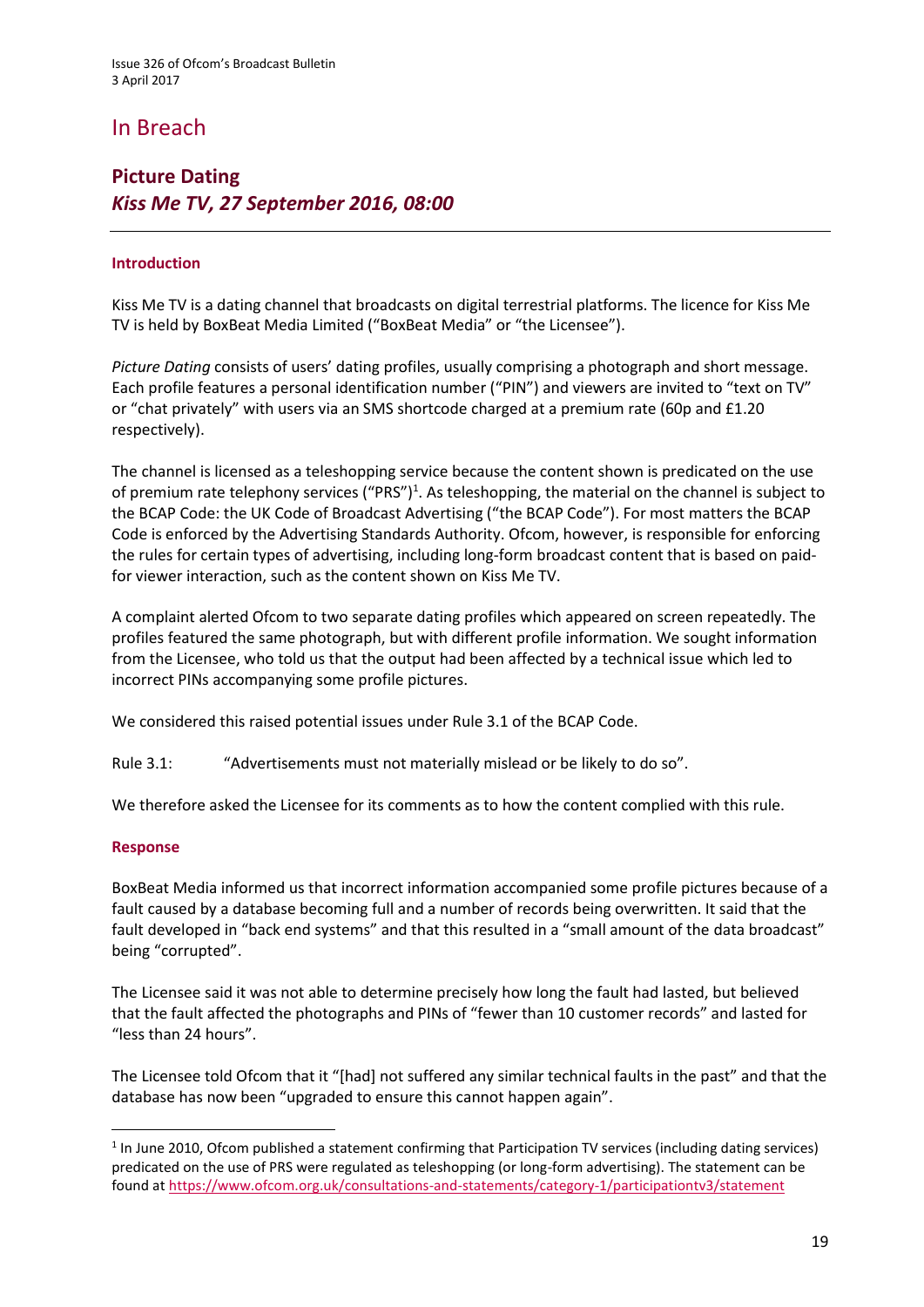BoxBeat Media continued that it did not believe that dating profiles could "reasonably be considered as advertisements in any conventional sense, nor that the public would expect them to be considered so". The Licensee said that an advertisement "would conventionally be considered to be the promotion of a commercial product or service" or "placed by a commercial organisation or similar". It added that dating profiles on Kiss Me TV consisted of a "picture of [users] with a few words of description" and that "there is no commercial element to this for the user".

Accordingly, it argued that these dating profiles cannot be considered advertisements in the way anticipated in the BCAP Code.

The Licensee added that an advertisement could not be considered to be materially misleading by virtue of incorrect response details. It emphasised that the fault in its system caused the PIN numbers to be overwritten, meaning that if a viewer had wanted to interact with a dating profile any messages would have failed to reach the desired recipient. BoxBeat Media said that as this was the only way in which data was corrupted, any "reasonable person" would not consider the material to be misleading.

The Licensee highlighted that it had received no complaints about the material and that, as no responses were received from viewers while the fault was occurring, it was of the view that no viewers had suffered any financial loss. The Licensee therefore concluded that it was "hard to see that there [was] any material viewer or consumer issue".

#### **Decision**

Under the Communication Act 2003, Ofcom has a statutory duty to set standards for broadcast content as appear to it best calculated to secure a number of standards objectives, one of which is that "the inclusion of advertising which may be misleading, harmful or offensive in television and radio services is prevented". This objective is reflected in the rules set out in the BCAP Code.

The BCAP Code states that it applies to "all advertisements (including teleshopping, content on selfpromotional television channels, television text and interactive television advertisements) and programme sponsorship on radio and television services licensed by Ofcom". It also defines teleshopping as "television broadcast direct offers for the supply of goods and services, including immovable property, rights and obligations in return for payment".

*Picture Dating* directly offered viewers the opportunity to interact with users at a cost of 60p or £1.20. As made clear in Ofcom's Statement on Participation  $TV^2$ , dating services dependent on the promotion of PRS phone lines are regulated under the BCAP Code by Ofcom. Ofcom was concerned that the Licensee appeared not to understand that the BCAP Code applied to its content.

#### Rule 3.1

**.** 

The Licensee explained that a fault resulted in some profiles displaying incorrect PINs, and that, had a viewer attempted to send a message to an affected user, this message would not have reached the owner of the chosen dating profile.

In Ofcom's view this had the potential to mislead viewers who, from the information provided on screen (i.e. a specific profile picture accompanied by a specific PIN, and the options to "text on TV" or "chat privately"), would reasonably have believed that by paying the stipulated premium rate charge, they would be able to interact with the person featured in the profile of their choosing.

<sup>&</sup>lt;sup>2</sup> See<https://www.ofcom.org.uk/consultations-and-statements/category-1/participationtv3/statement>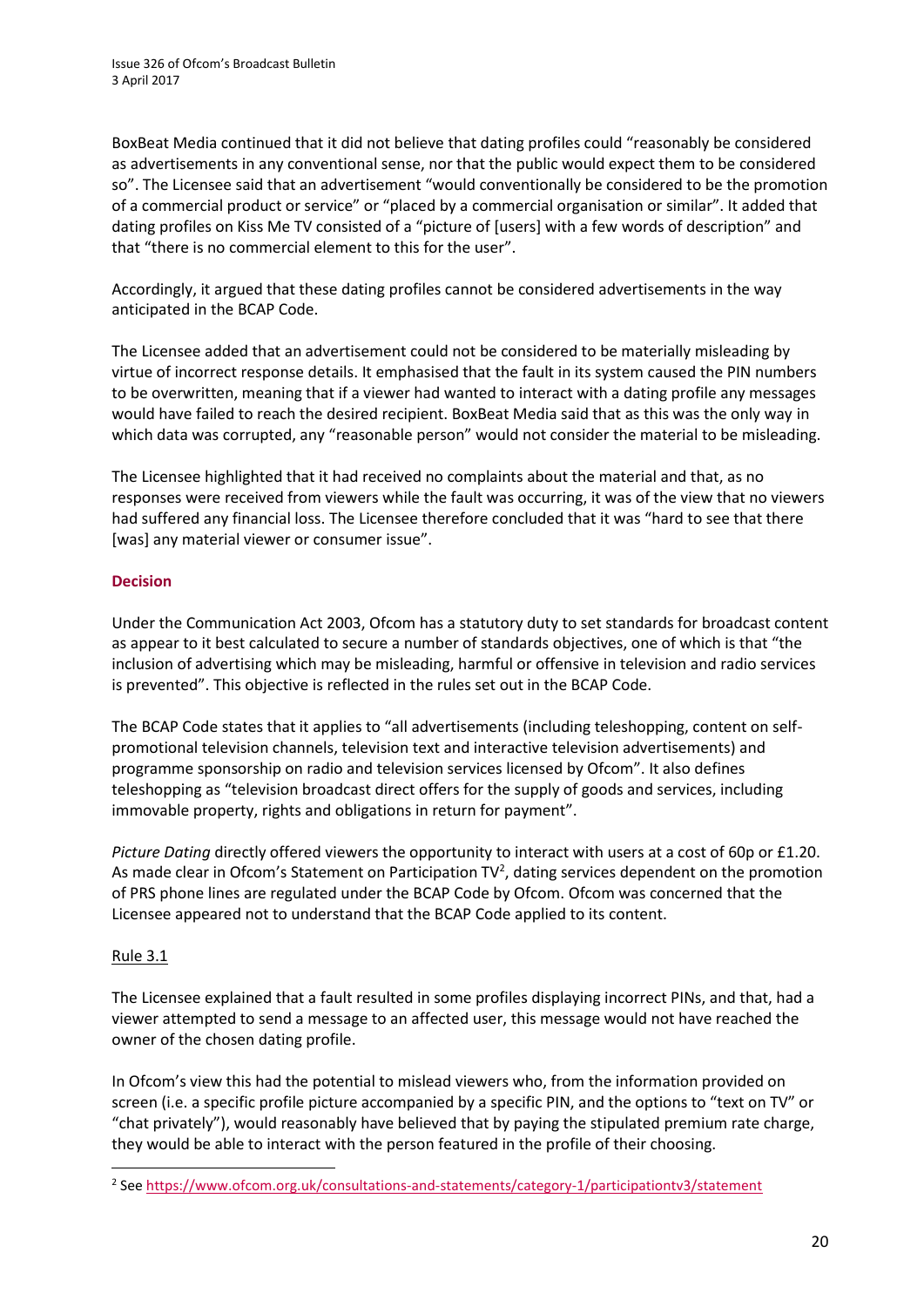The Licensee submitted that no responses to profiles were received from viewers whilst the fault was occurring. However, it also told us that it was unable to determine exactly how long the fault lasted. Ofcom is concerned that, for the reasons outlined above, any viewer attempting to interact with an affected profile during this time would have been materially misled – namely, they would have paid a premium rate to receive their chosen service but would not have done so due to the fault.

Ofcom recognised the measures undertaken by the Licensee to upgrade its systems to prevent a recurrence. However, for the reasons above, Ofcom's Decision is that Rule 3.1 was breached.

#### **Breach of Rule 3.1 of the BCAP Code**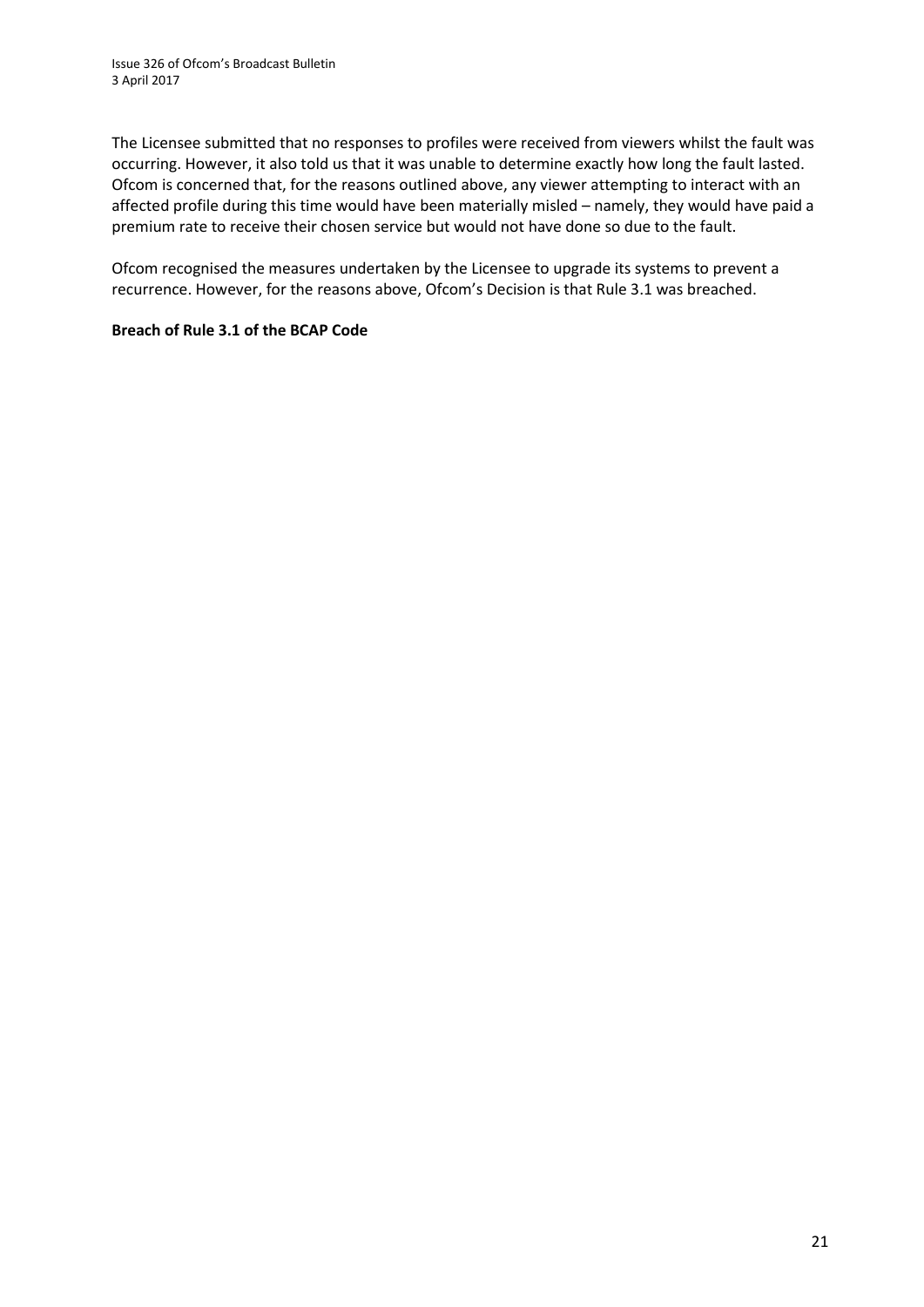# In Breach

### **Vindicate Album Launch<sup>1</sup>**

*Olive TV, 14 October 2016, 08:23* **Solution Hour**  *Olive TV, 14 October 2016, 13:00* **Advertising Minutage** *Olive TV, 14 October 2016, 08:00 and 17:00*

#### **Introduction**

Olive TV is a Christian channel that broadcasts in English, French and Lingala on a digital satellite platform. The licence for this service is held by Zion of the Holy One of Israel Ministries Limited ("the Licensee").

As part of a routine monitoring exercise, Ofcom assessed content broadcast on Olive TV. Where the content was broadcast in Lingala, Ofcom commissioned an independent translation of the material.

Ofcom identified the following content that raised issues warranting investigation under the Code, or the Code on the Scheduling of Television Advertising ("COSTA").

#### *Vindicate Album Launch*

1

This programme, broadcast in English and Lingala, consisted of an interview with music artist and preacher Beni Olive Nkosi. The interview, described by the presenters as a *"press conference"*, focused on the launch of Beni Olive Nkosi's new album 'Vindicate'. During our assessment we noted the following:

- several references to Beni Olive Nkosi's new single and album 'Vindicate' including: three broadcasts of her music video, a promotional poster of the album cover shown on set for the duration of the programme, discussion of the inspiration behind the album and the meaning of the song 'Vindicate', the anticipated album launch, and texts from viewers praising the artist and the single;
- the statement *"*[j]*ust to remind the public that the L'Or Mbongo Album 'BOKOYOKA SANGO' is already on sale, in Carmel Shop Media or in the Chemin des Artistes"* made by the programme presenter; and
- two captions, which remained on-screen throughout the duration of the programme, featuring the web address for Le Chemin des Artistes – promoters of Christian music and Christianity.

 $1$  This issue of the Broadcast Bulletin was amended after its original publication to include this decision. It was not published at the time due to an administrative error.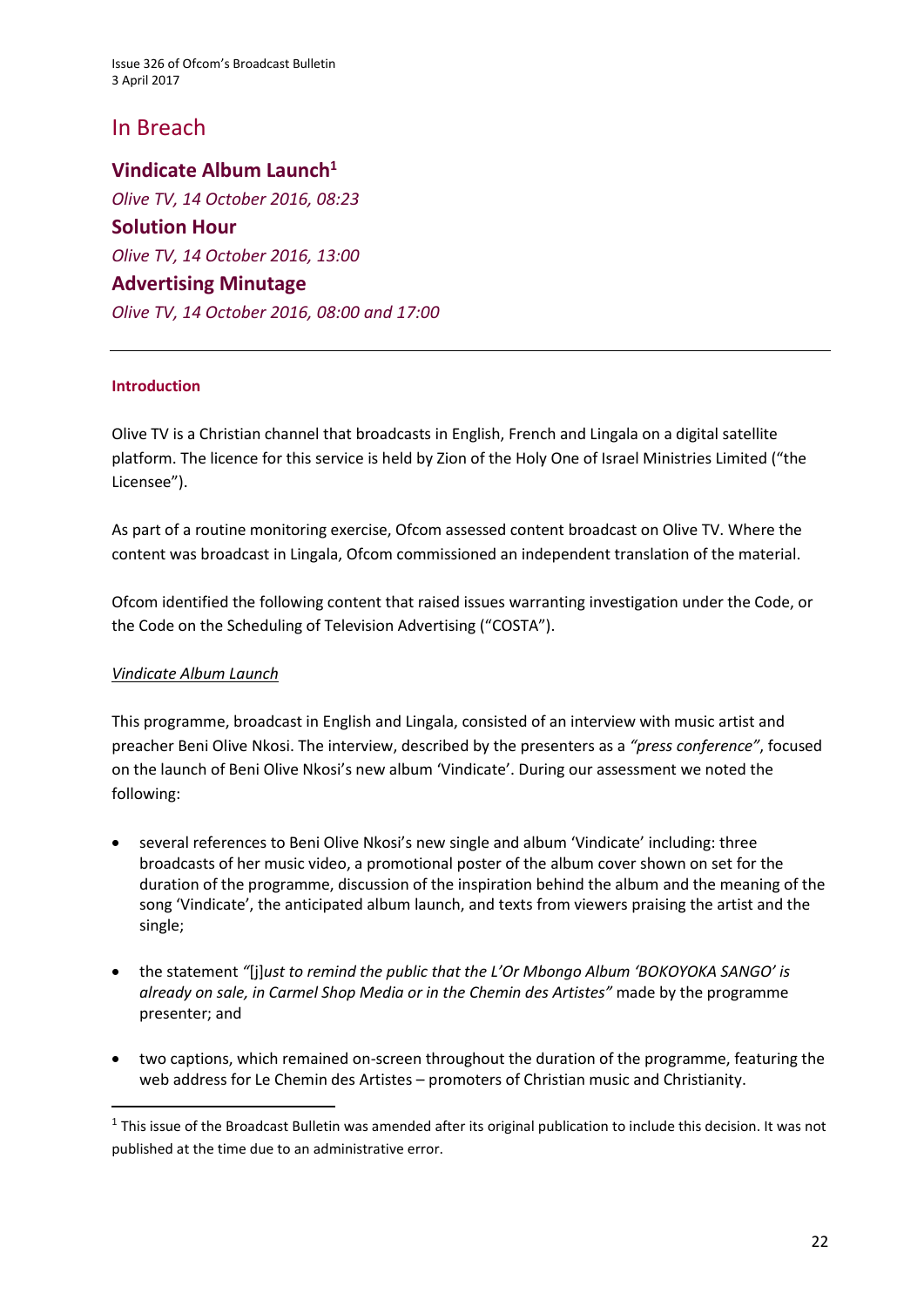#### *Solution Hour*

**.** 

This series features a mixture of lectures and studio discussions on verses from the bible, with Pastor Abbeam Danso, Pastor Chris Danso and guest contributors. In this episode Pastor Danso discussed the *"end of the year"* and how problems around this time of year may affect viewers spiritually. During the programme the following references were made about God's Solution Centre, a Pentecostal church and registered charity that hosts social gatherings, youth training and conferences:

 at approximately 13:00 and 13:30, a sequence of clips, filmed from a church service, referred to God's Solution Centre. The accompanying voiceover welcomed viewers "to hear the word of God" with Reverend Abbeam Danso and included text in a caption that said:

*"WORSHIP WITH US EVERY SUNDAY AND FRIDAY"*.

\*\*\*\*

*"Time: Fridays@6PM Sundays@10am".*

\*\*\*\*

"[Address, telephone and website address given]".

• a sequence referring to God's Solution Centre, was broadcast at approximately 13:01,13:31, and 13:55 and included the following on-screen text and accompanying voiceover:

*"God's Solution Centre presents 'Breaking Negative Altars' with your host Rev. Dr. Abbeam Danso* [clip of the Pastor delivering a speech]*. Date: From the 27th to the 30th of October 2016. Time: 6pm daily and 10AM on Sundays.* [Address and telephone given]*".*

• from approximately 13:32, during a discussion with Pastor Chris Danso, the following text appeared on screen for 23 minutes:

*"PASTOR ABBEAM AMPOMAH DANSO. GOD'S SOLUTION CENTRE.* [Address, telephone, email and website address given]*"*.

Ofcom requested information from the Licensee to determine whether these references constituted product placement as defined in the Code<sup>2</sup>. In response to a request for copies of contracts regarding the programmes, the Licensee provided Ofcom with contracts showing that both Le Chemin des

<sup>&</sup>lt;sup>2</sup> Product placement is defined as the inclusion in a programme of, or of a reference to, a product, service or trade mark where the inclusion is for a commercial purpose, and is in return for payment or other valuable consideration to the programme maker, the broadcaster or any person connected with either.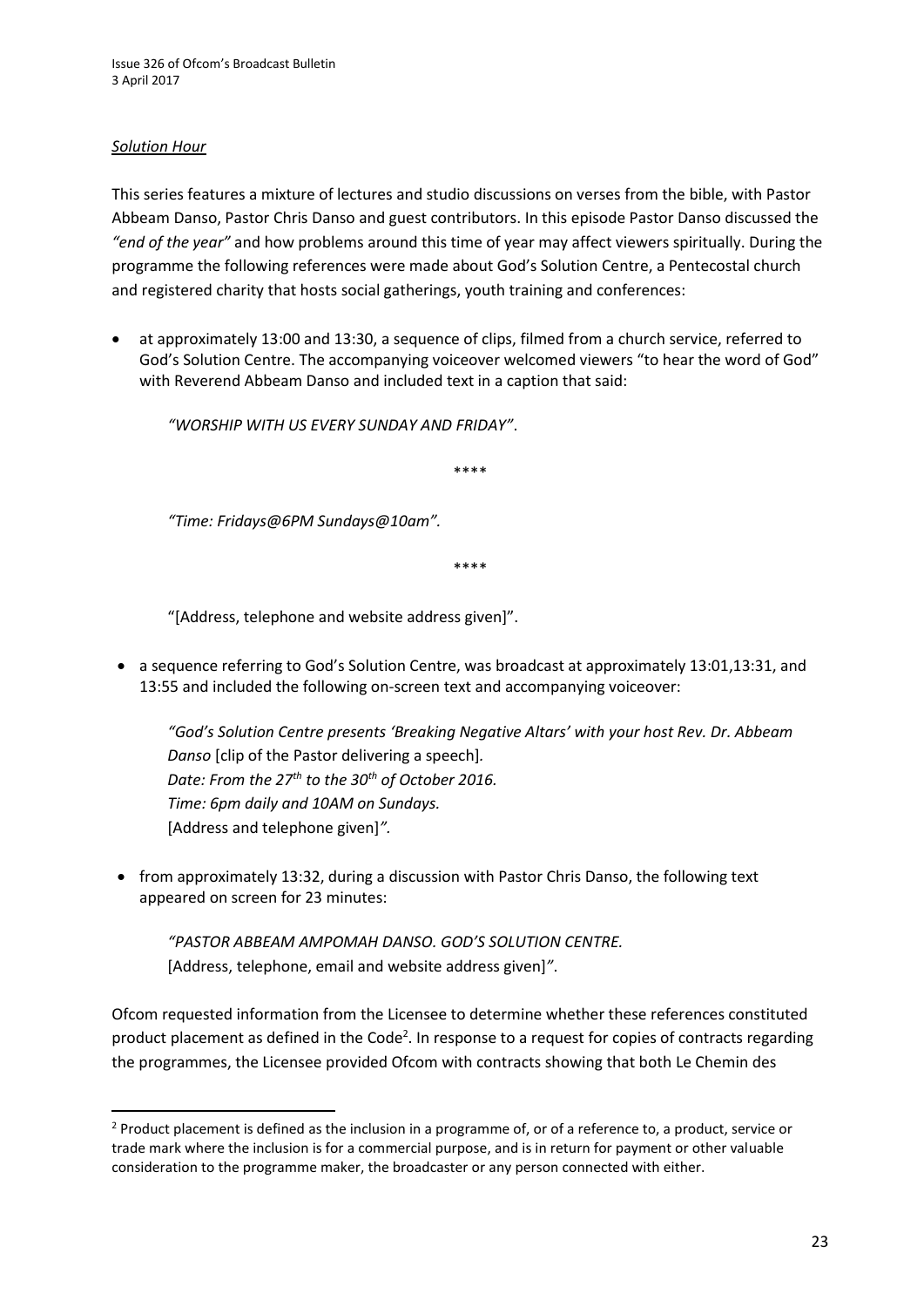Artistes and God's Solution Centre paid Olive TV to transmit these programmes. Based on this information, Ofcom considered that the references set out above appeared to meet the definition of product placement and featured in programmes produced under UK jurisdiction<sup>3</sup>.

For the reasons set out in the Decision section below, Ofcom was of the view that both *Vindicate Album Launch* and *Solution Hour* were religious programmes. Ofcom's Guidance on Section Nine of the Code<sup>4</sup> states that Ofcom will adopt the following meaning for a religious programme: "a programme that covers religious acts of worship or whose main focus is religious belief (but is not a news or current affairs programme)".

We therefore considered that both *Vindicate Album Launch* and *Solution Hour* raised issues under Rule 9.12 of the Code which states:

"Product placement is not permitted in the following:

(a) religious programmes […]"

#### *Advertising minutage*

In the 08:00 clock hour there were 17 minutes and 45 seconds of advertising. Further, the 17:00 clock hour contained 31 minutes and 52 seconds of advertising. We considered that this raised issues under Rule 2 of COSTA which states:

"Time devoted to the television advertising and teleshopping spots on any channel in any clock hour must not exceed 12 minutes".

We therefore asked the Licensee how the material complied with these rules.

#### **Response**

 $\overline{a}$ 

The Licensee initially said that both programmes were Christian religious programmes which did not refer to "products, adverts nor teleshopping in religious terms".

#### *Vindicate Album Launch*

The Licensee said that the programme is a weekly live music talent show showcasing the achievements of young members from the community, its purpose is to encourage innovation, develop talent, and to

<sup>&</sup>lt;sup>3</sup> "[P]rogrammes produced under UK jurisdiction" means any programme produced or commissioned by either: a) the provider of the television programme service or any person connected with that provider (except in the case of a film made for cinema); or b) any other person with a view to its first showing taking place in a television programme service under the jurisdiction of the United Kingdom (for the purposes of the Audiovisual Media Services Directive).

<sup>4</sup> [https://www.ofcom.org.uk/\\_\\_data/assets/pdf\\_file/0014/33611/section9\\_may16.pdf](https://www.ofcom.org.uk/__data/assets/pdf_file/0014/33611/section9_may16.pdf)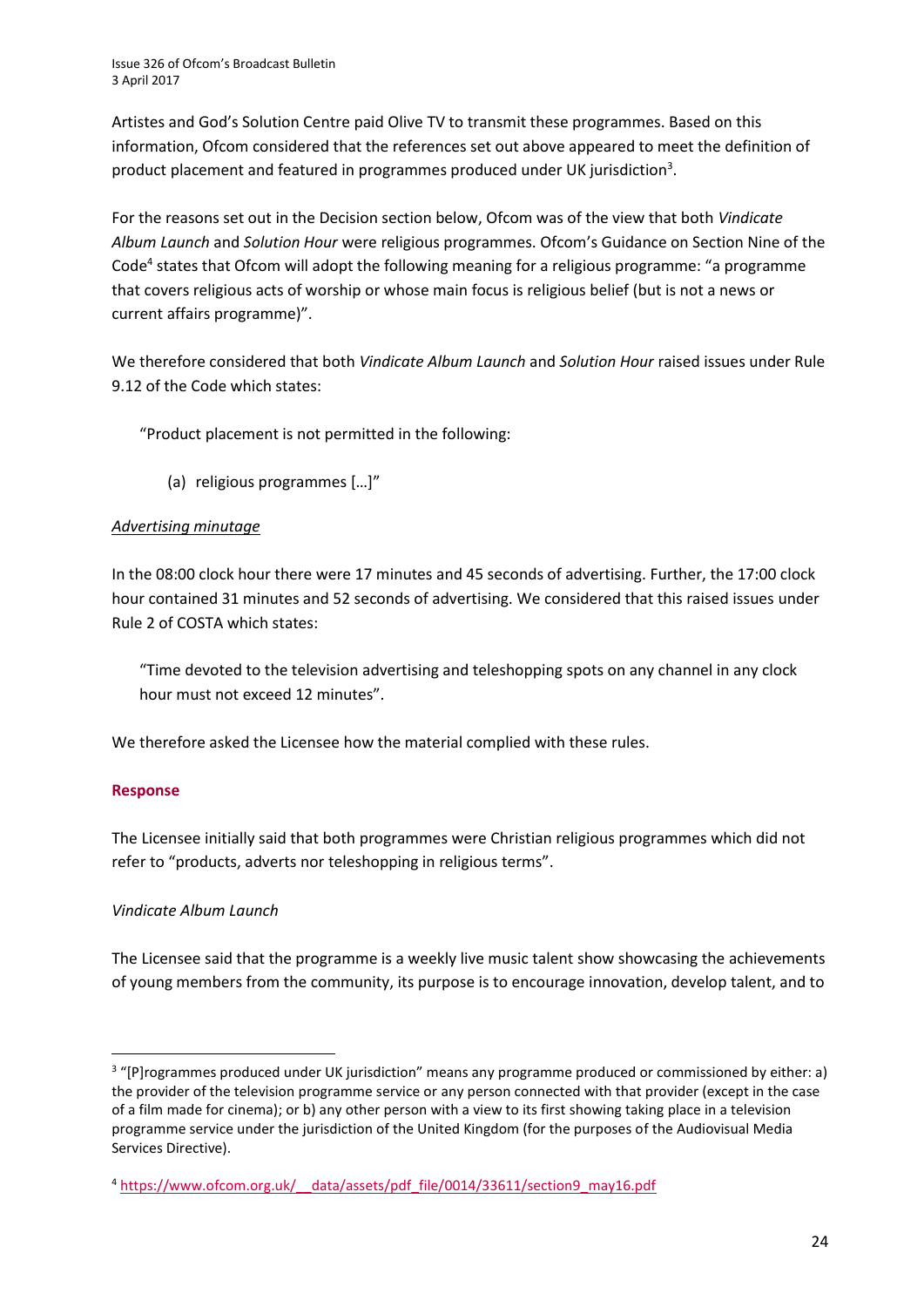keep youths occupied and "off the streets". It stated that 'Vindicate' the album was an example of such a project and was not commercially driven.

The Licensee explained that the music artist and preacher Beni Olive Nkosi, a university student and younger sister of the managing director of Olive TV, was invited by the producer of the programme to discuss the upcoming release of her new album; what led her to become a singer; and the role God plays in her life and work. In its initial response to Ofcom, the Licensee stated that the producer of the programme was Le Chemin des Artistes. However, in its later representations it stated that *Vindicate Album Launch* was an in-house production of Olive TV.

#### *Solution Hour*

The Licensee stated that this programme was editorial and that the Pastor Abbeam Danso, the senior pastor of God's Solution Centre, was "a client" of Olive TV. It continued that the programme was intended to provide adequate details of a particular church or denomination to viewers to assist them in deciding which church and/or church event to attend.

Having considered Ofcom's Preliminary View, that these religious programmes contained product placement, the Licensee acknowledged the breaches of the Code. It stated that the breaches were not international and it recognised that it required additional training. The Licensee welcomed a meeting with Ofcom and further guidance in this area.

#### *Advertising minutage*

The Licensee did not comment on how the material complied with Rule 2 of COSTA.

#### **Decision**

Under the Communications Act 2003 ("the Act"), Ofcom has a statutory duty to set standards for broadcast content as appear to it best calculated to secure specific standards objectives, including that the "product placement requirements…are met…". The Act prohibits the inclusion of product placement in religious television programmes made under UK jurisdiction<sup>5</sup>. This prohibition is reflected in Rule 9.12(a) of the Code.

Another objective is that "that the international obligations of the United Kingdom with respect to advertising included in television and radio services are complied with". These obligations include ensuring compliance with the Audiovisual Media Services ("AVMS") Directive. Article 23 of the AVMS Directive sets out a strict limit on the amount of television advertising that can be transmitted within a clock hour. This requirement is reflected in Rule 2 of COSTA.

Rule 9.12(a)

**<sup>.</sup>** 5 See footnote 2.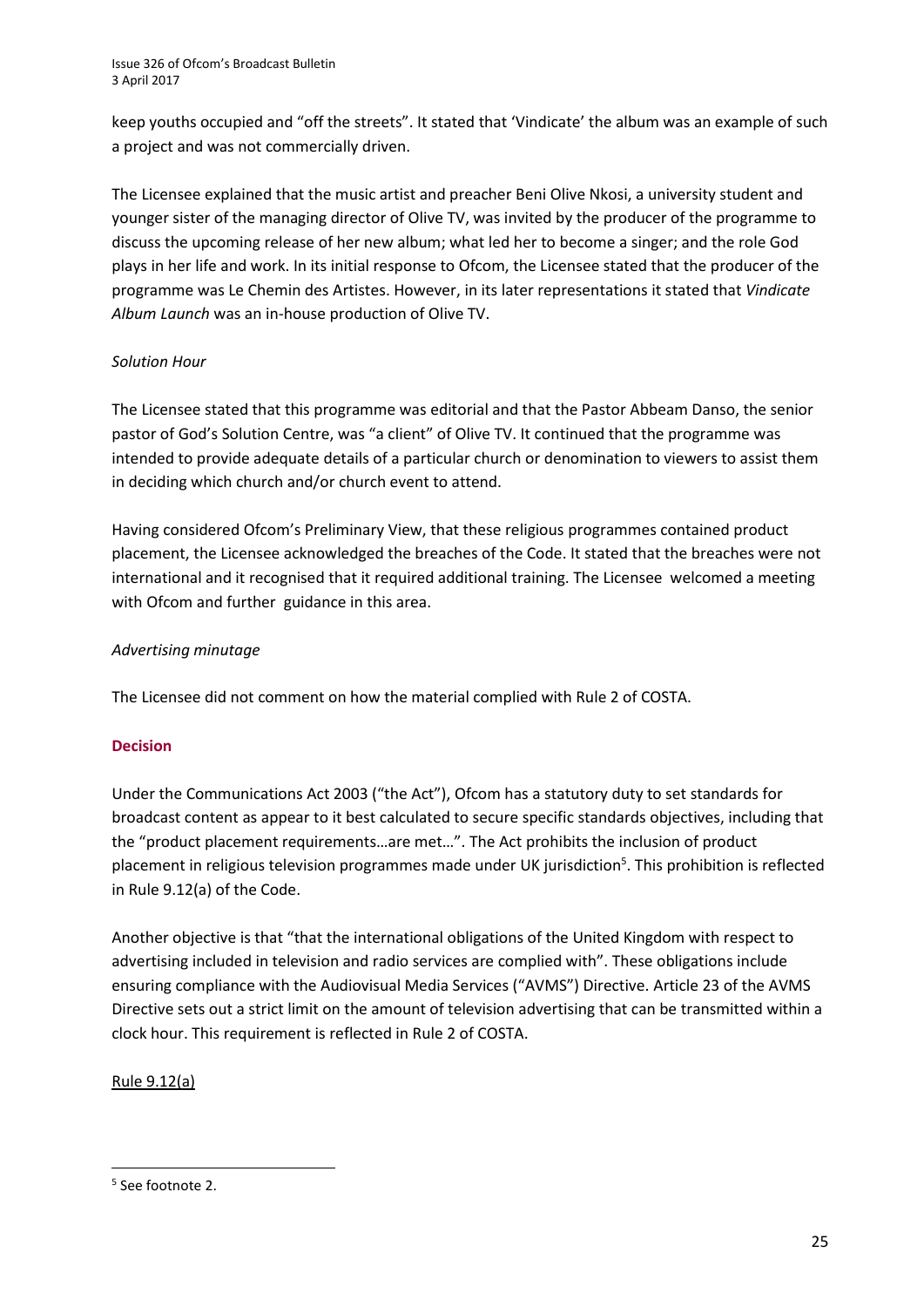Rule 9.12(a) prohibits the inclusion of product placement in religious programmes made under UK jurisdiction.

#### *Vindicate Album Launch*

Ofcom took into account that Olive TV is a religious channel and that the Licensee considered *Vindicate Album Launch* to be a "Christian religious" programme. Ofcom observed that the central theme of the programme consisted of the artist's religious beliefs and experience as a preacher, which provided inspiration for her album and single. In addition, the programme included a discussion on the artist's message behind the new single:

*"I like the message because Vindicate is something we need in our lives as children of God. We are attacked spiritually. There are also some hard situations that can happen to us when we'll ask God to defend us"*.

In Ofcom's view the programme was a "religious programme" as defined in Section Nine of the Code.

Information provided by Olive TV indicated that it had received payment from Le Chemin des Artistes to broadcast this programme, which featured references to Beni Olive Nkosi, her new single and album, the L'Or Mbongo album and the web address for Le Chemin des Artistes. Ofcom considered that these references met the Code's definition of product placement. Our Decision is therefore that the programme was in breach of Rule 9.12(a) of the Code.

#### *Solution Hour*

As *Solution Hour* consisted of lectures and studio discussion on verses from the bible, this programme also met the definition of a religious programme in Section Nine of the Code.

The Licensee broadcast *Solution Hour*, a programme that included references to God's Solution Centre, a registered charity, in return for payment. The Licensee submitted that the programme did not refer to products. However, Ofcom considered that the programme referred to various services provided by the charity.

The fact that an organisation may operate without seeking to make a profit does not preclude it from the product placement rules. In this case, the programme explicitly referred to God's Solution Centre and invited viewers to attend events hosted by the organisation. We therefore considered that the references to God's Solution Centre met the Code's definition of product placement. Because the references were in a religious programme made under UK jurisdiction, our Decision is that the programme was in breach of Rule 9.12(a) of the Code.

#### Rule 2 of COSTA

The amount of advertising on Olive TV exceeded the permitted allowance on two occasions. The 08:00 clock hour exceeded the allowance by 5 minutes and 45 seconds, and the 17:00 clock hour contained 19 minutes and 52 seconds more advertising than permitted.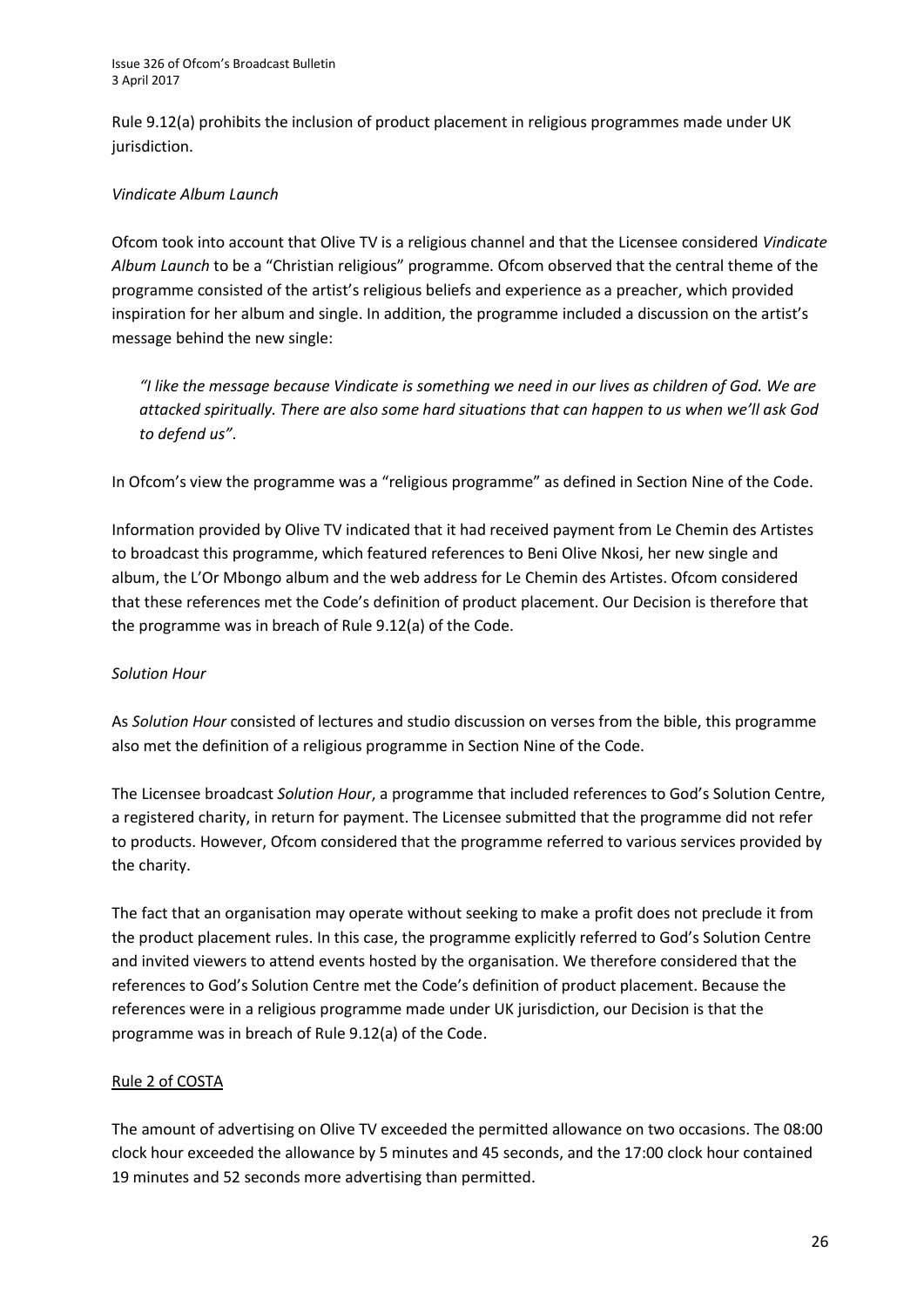Ofcom's Decision is that the material was in breach of Rule 2 of COSTA in each case.

#### **Conclusion**

Ofcom is concerned that the Licensee's comments in this case imply a lack of understanding of the requirements of Section Nine of the Code and COSTA. We are therefore requesting that the Licensee attends a meeting to discuss its compliance arrangements.

#### **Vindicate Album Launch and Solution Hour: Breaches of 9.12(a) of the Code**

#### **Advertising Minutage: Breaches of Rule 2 of COSTA**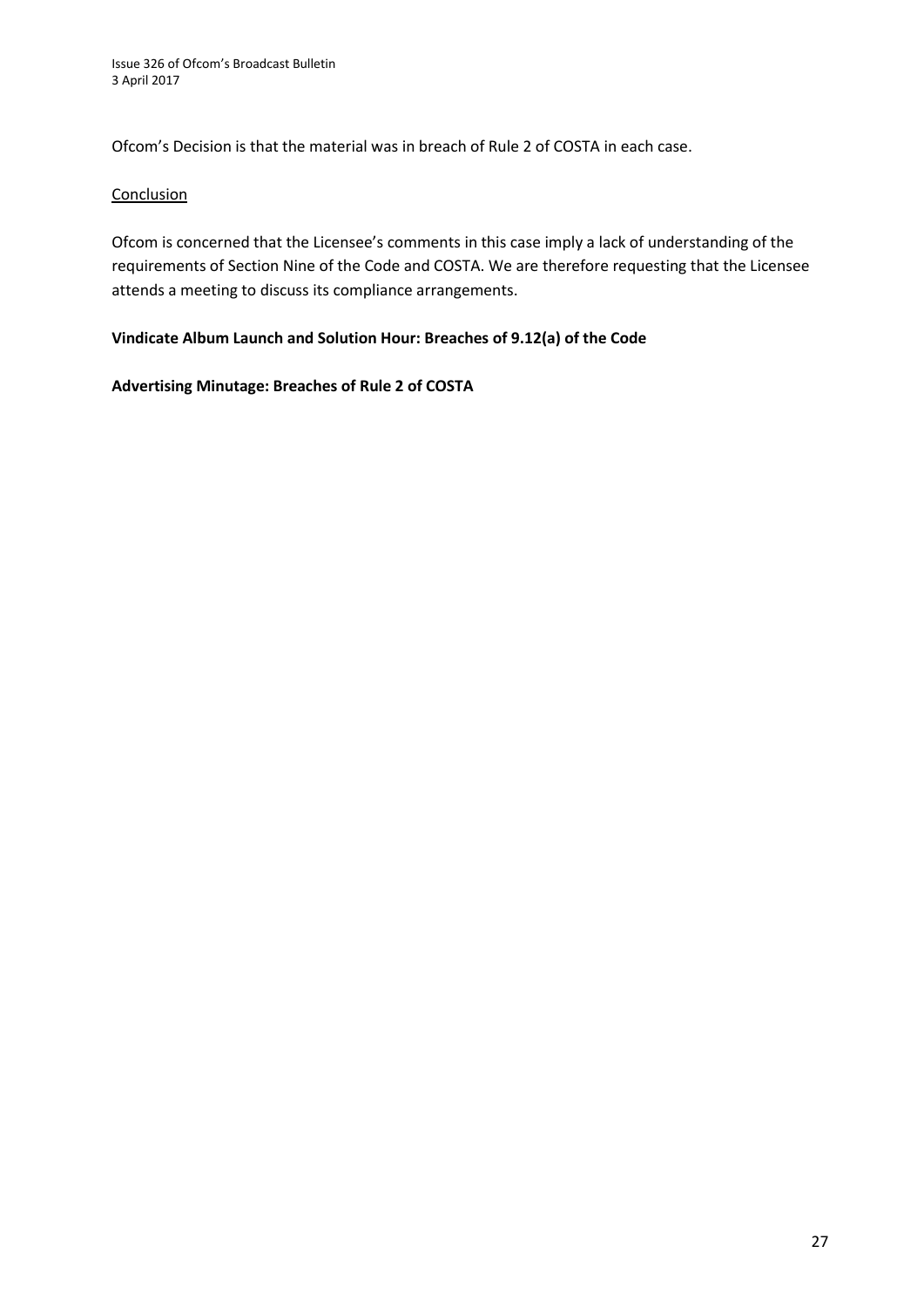### Resolved

### **East Midlands Today**  *BBC1 East Midlands, 30 January 2017, 18:30*

#### **Introduction**

A complainant alerted Ofcom to the inclusion of offensive language in a news report about protests against Donald Trump.

The pre-recorded footage of the protests showed at one point a placard held up by one of the anti-Trump protesters that read *"Fuck Donald Trump"*. This was visible for approximately three seconds.

We considered this language raised issues that warranted investigation under Rule 1.14 of the Code which states:

"The most offensive language must not be broadcast before the watershed…".

We therefore asked the BBC for comments under this rule.

#### **Response**

The BBC said "the programme-makers sincerely regret this unfortunate incident, which we believe is the first of its kind since *East Midlands Today* began broadcasting in 1991". It explained that the material had been edited "under extreme pressure in very limited time". The Licensee however acknowledged the seriousness of the mistake and said that the programme-makers "fully accept that greater care was necessary".

The BBC said that an on-air apology was made at the end of the programme. It explained that "the programme-makers immediately instructed the BBC iPlayer service that the programme should not appear on that platform in order to reduce the harm and offence caused". It also said that "the library archive has been firmly labelled 'restricted'" to avoid any future re-broadcast of the item". The Licensee explained that the Editor had advised the production team of the "seriousness of the matter and spoke with individuals concerned" and "sent a message to all staff urging them to be vigilant for offensive material on any similar occasion".

The Licensee also said it had immediately apologised to "any viewers who contacted the newsroom during and after the programme".

#### **Decision**

**.** 

Reflecting our duties under the Communications Act 2003<sup>6</sup>, Section One of the Code requires that people under eighteen are protected from material in programmes.

<sup>6</sup> <http://www.legislation.gov.uk/ukpga/2003/21/section/319>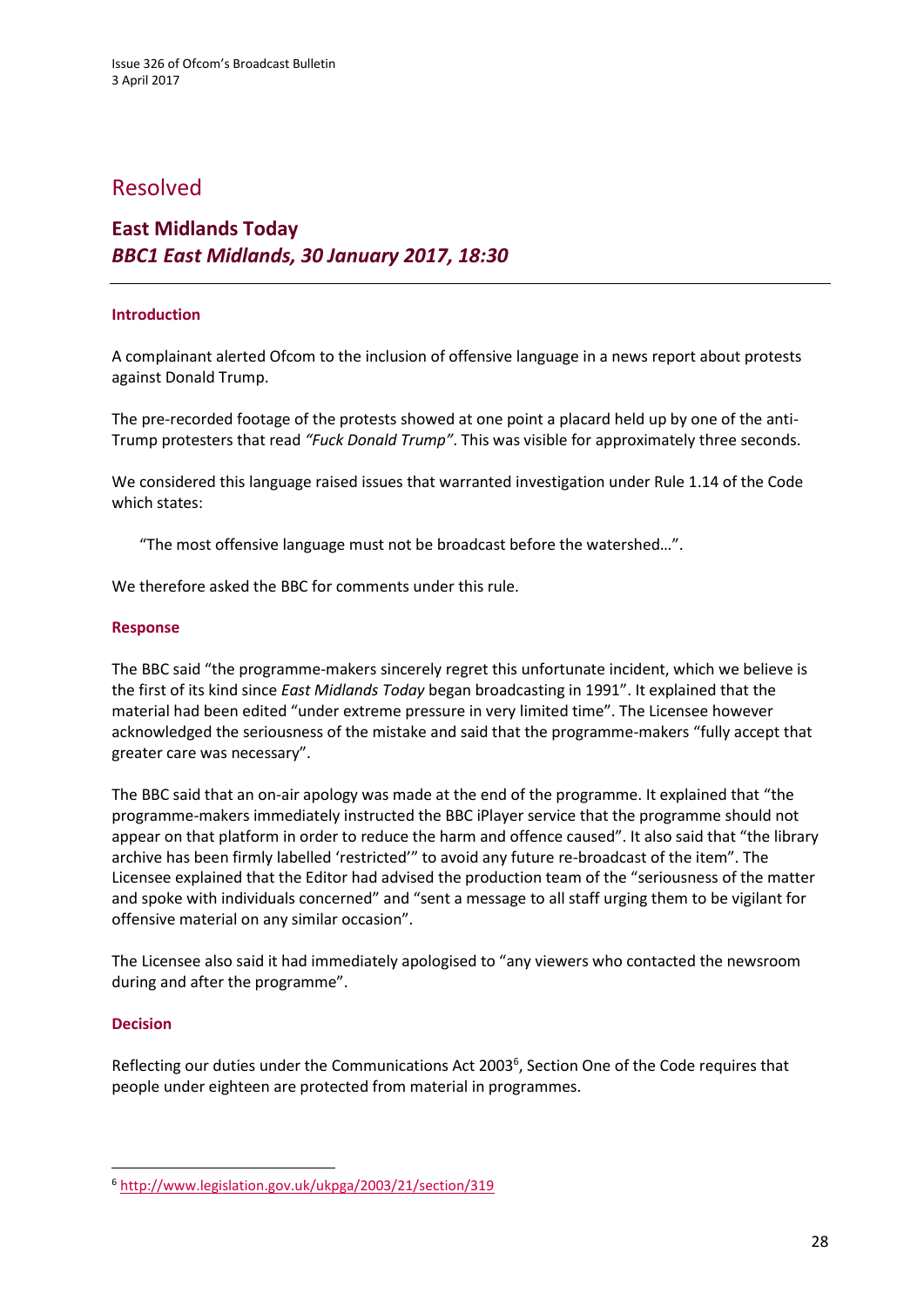Rule 1.14 of the Code states that the most offensive language must not be broadcast before the watershed. Ofcom research on offensive language<sup>7</sup> clearly states that the word "fuck" and similar words are considered by audiences to be among the most offensive language.

In this case, a placard reading *"Fuck Donald Trump"* was clearly legible for three seconds and was shown in a pre-recoded package before the watershed.

Ofcom took into account that the Licensee had: apologised at the end of the programme and apologised immediately to any viewers who had contacted the newsroom; removed the material from any future broadcast on TV and on the BBC iPlayer; and, taken steps to ensure a similar incident will not recur. Our Decision was therefore that the matter was resolved.

#### **Resolved**

**.** 

<sup>7</sup> On 30 September 2016, Ofcom published updated research in this area: Attitudes to potentially offensive language and gestures on television and radio: [\(http://www.ofcom.org.uk/\\_\\_data/assets/pdf\\_file/0022/91624/OfcomOffensiveLanguage.pdf\)](http://www.ofcom.org.uk/__data/assets/pdf_file/0022/91624/OfcomOffensiveLanguage.pdf); [\(http://www.ofcom.org.uk/\\_\\_data/assets/pdf\\_file/0023/91625/OfcomQRG-AOC.pdf\)](http://www.ofcom.org.uk/__data/assets/pdf_file/0023/91625/OfcomQRG-AOC.pdf).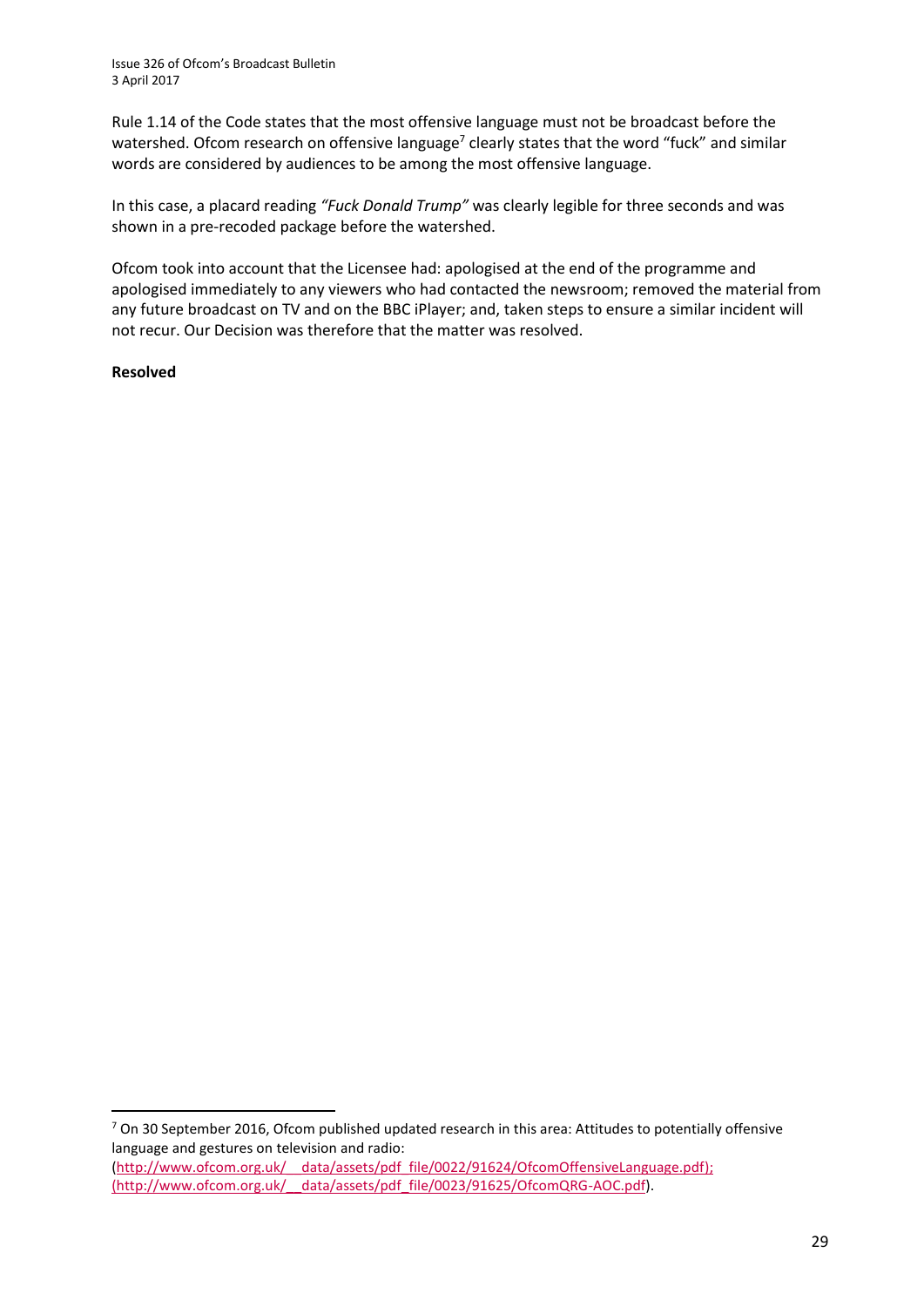# Resolved

# **Football League** *Sky Sports 2, 5 February 2017, 13:57*

A complainant alerted Ofcom to offensive language during live coverage of a match between Huddersfield Town and Leeds United.

The following exchange occurred at approximately 13:57, when the presenter interviewed Man of the Match, Michael Hefele, shortly after the end of the game:

- P: *"Michael, just tell us what that win means. How big a win is this?"*
- MH: *"I think, er, that's a very big win, the whole championship see that Huddersfield Town is a serious team in the championship. And we have no limit, we showed it, we played on the pitch, er, we played our socks off, we were aggressive, we fight until the last minute, I'm, I'm just proud and happy to play with such good talent boys, you know, and I'm just proud".*
- P: *"Sum it up, scoring a winner in the last minute?"*
- MH: *"Yeah, that is my dream, I always want to play in big games, and score in the last minute, and also, yeah, now what I think, what I get, that is a fucking dream, it's er, all the big players get this, and I'm just happy"*.
- P: *"Sorry you…sorry you must apologise for that, you can't use that language on an interview at this time, I'm sorry about that–".*
- MH: *"–sorry–".*
- P: *"–sorry for people at home offended by that language".*

The presenter then ended the interview to talk to another player.

Ofcom considered the material raised issues under Rule 1.14 of the Code, which states:

"The most offensive language must not be broadcast before the watershed…".

We asked Sky UK Limited ("Sky" or "the Licensee") for its comments on how this content complied with this rule.

#### **Response**

Sky apologised for this incident. It added that Michael Hefele had been interviewed as Man of the Match live and immediately after the game when "emotions were still running high". The Licensee also said it was editorially important for him to be interviewed at that point due to him having scored the "pivotal goal" in the match. Sky said this language "was very much an uncharacteristic comment when compared to the responses we usually receive from footballers and therefore completely unexpected". It added that following the offensive language being broadcast: the presenter immediately apologised for the language, prompting "Hefele himself to apologise"; and the presenter reiterated his apology for any offence to viewers before choosing to end the interview and move on to another player.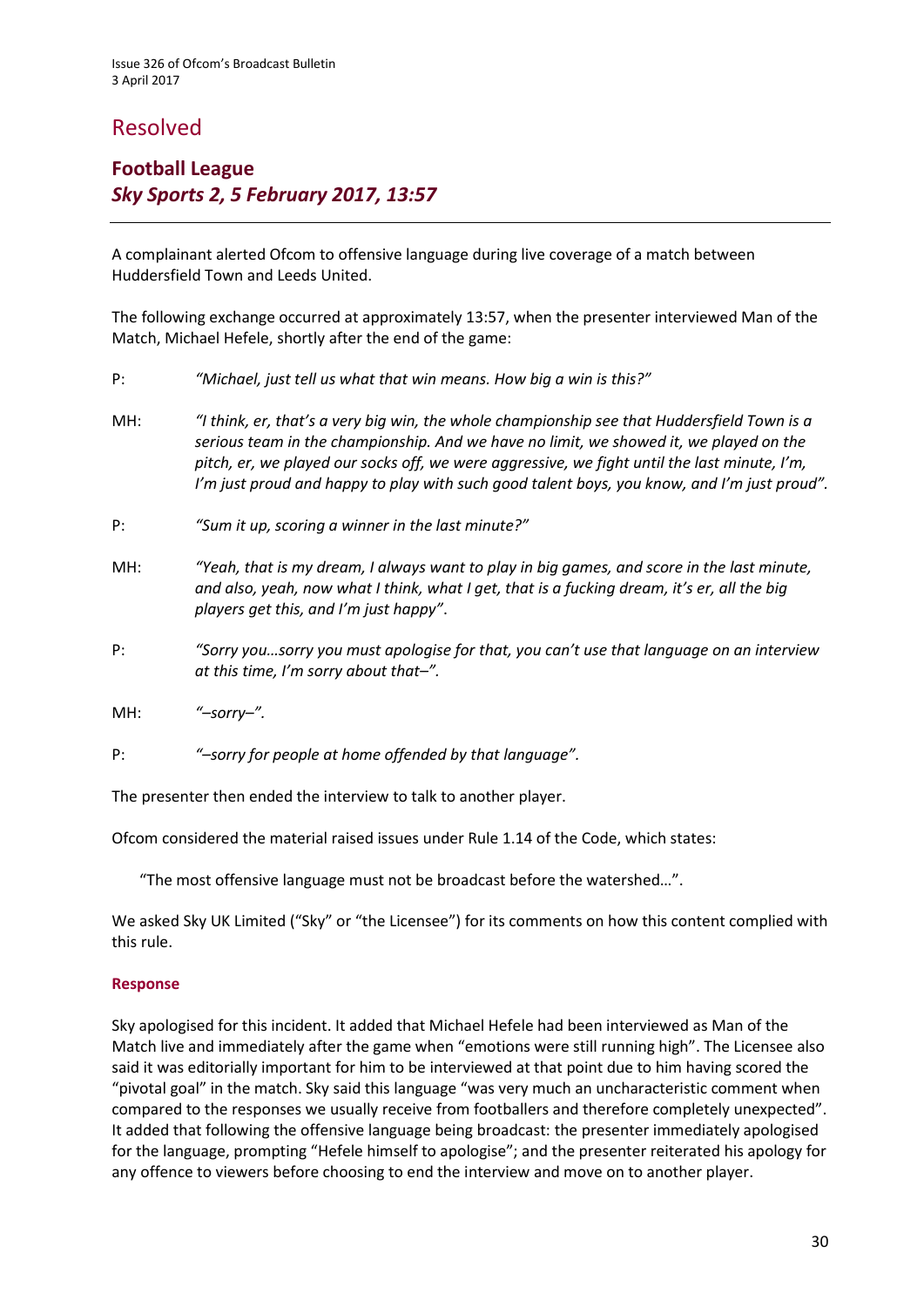Sky said the language "was regrettable but did not occur due to any negligence on [its] part" and that it "took sensible steps to minimise offence".

#### **Decision**

Reflecting our duties under the Communications Act 2003<sup>1</sup>, Section One of the Code requires that people under eighteen are protected from unsuitable material in programmes.

Rule 1.14 states that the most offensive language must not be broadcast before the watershed. Ofcom research<sup>2</sup> on offensive language clearly notes that the word "fuck" and variations of it are considered by audiences to be among the most offensive language.

The use of the word "fucking" at approximately 13:57 was a clear example of the most offensive language being broadcast before the watershed and was in breach of Rule 1.14.

However, Ofcom took into account that: the language took place in the context of a live interview at a sports event; the language was not used in an aggressive manner; and, the presenter immediately apologised twice before promptly ending the interview.

In light of these actions, Ofcom's Decision is that the matter is resolved.

#### **Resolved**

**.** 

[https://www.ofcom.org.uk/\\_\\_data/assets/pdf\\_file/0022/91624/OfcomOffensiveLanguage.pdf](https://www.ofcom.org.uk/__data/assets/pdf_file/0022/91624/OfcomOffensiveLanguage.pdf)

<sup>1</sup> <http://www.legislation.gov.uk/ukpga/2003/21/section/319>

<sup>&</sup>lt;sup>2</sup> Attitudes to potentially offensive language and gestures on TV and radio, September 2016. See page 6 of the Quick Reference Guide: [https://www.ofcom.org.uk/\\_\\_data/assets/pdf\\_file/0023/91625/OfcomQRG-AOC.pdf](https://www.ofcom.org.uk/__data/assets/pdf_file/0023/91625/OfcomQRG-AOC.pdf) See also the main report: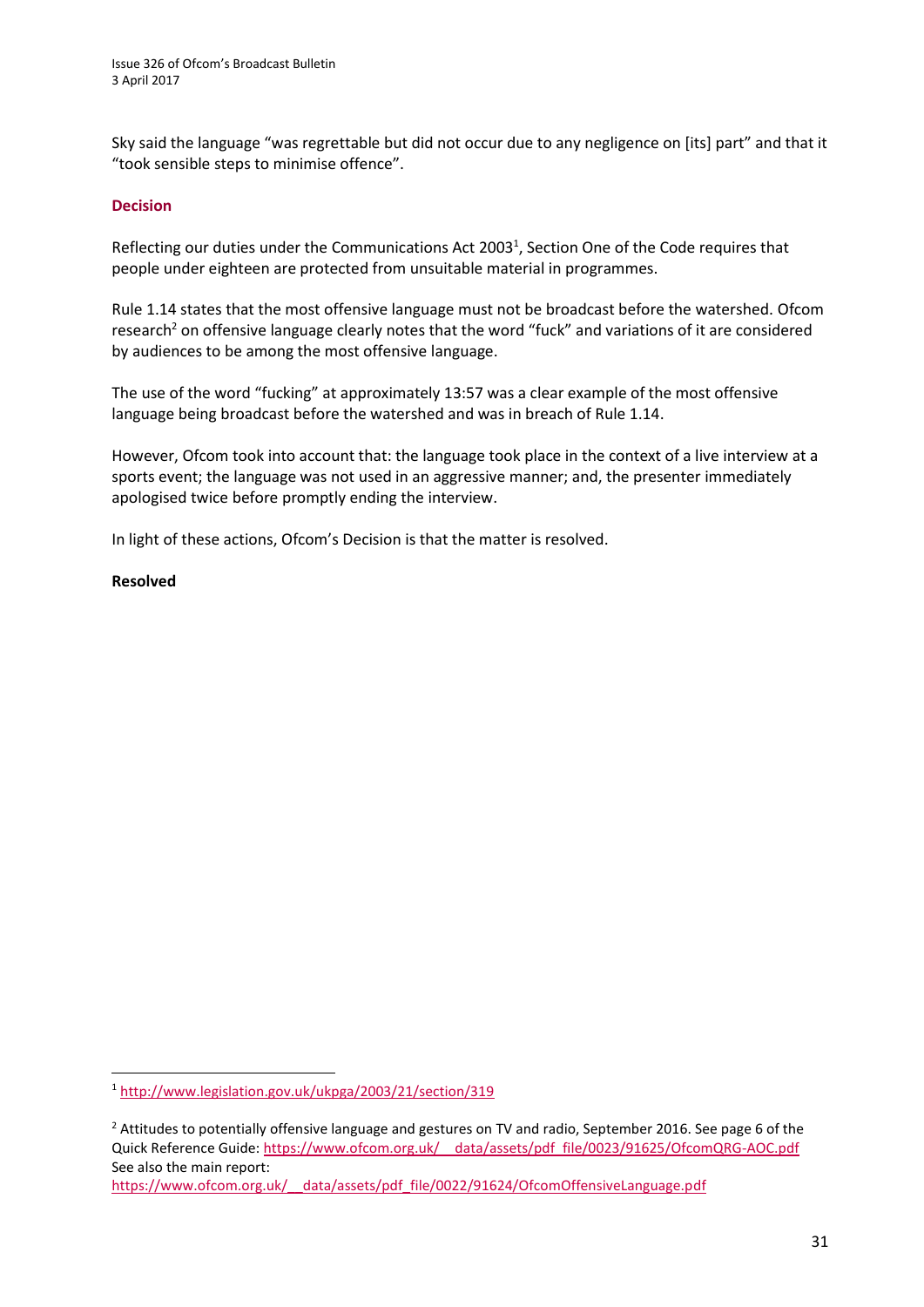# Resolved

### **Broadcast competition** *Channel 5, 9 January 2017, 13:55*

#### **Introduction**

Between 9 January and 12 February 2017, around the programme *Neighbours*, Channel 5 Broadcasting Limited ("Channel 5" or the Licensee) broadcast an invitation for viewers to enter a competition to win a holiday to Melbourne, a *"Neighbours* Tour*"* and £500 spending money. Viewers could enter by premium rate ("PRS") text message costing £1.50 plus the users' standard network rate, or by post.

Channel 5 notified Ofcom that the text message entry route to the competition did not open on time. As a result, viewers who attempted to enter within 10 minutes of the first invitation on 9 January 2017 received a message advising them that the competition had closed and that they had been charged their standard network rate for submitting the text message.

Ofcom considered this raised issues under Rule 2.14 of the Code, which states:

"Broadcasters must ensure that viewers are not materially misled about any broadcast competition".

Ofcom did not consider it necessary to seek formal representations from the Licensee before reaching a Preliminary View in this case but, in line with our published procedures<sup>1</sup>, Channel 5 was provided with an opportunity to make representations on Ofcom's Preliminary View.

#### **Response**

**.** 

The Licensee explained that its PRS service provider was not included on the email distribution list when the details of the competition were confirmed. Consequently, the service provider did not receive instructions to open the lines at a particular time or to test them prior to the opening of the competition.

The Licensee said it is standard practice for its service provider to confirm via email when competition lines are opened. However, Channel 5 explained that on 9 January 2017, it experienced network outages resulting in many staff being unable to use their computers or send or receive emails. It therefore did not question why it did not receive the usual email from its service provider confirming that lines were open.

Channel 5 said that it became aware of the issue when it tested the lines approximately 90 minutes prior to the first broadcast of the invitation to participate. Upon discovering that the lines were not open, it contacted the service provider who took immediate action. Channel 5 said that the service provider was able to open the lines 10 minutes after the competition information was first broadcast.

Channel 5 explained that, although viewers attempting to enter while lines were closed would not have been charged the £1.50 PRS entry fee for the competition, they would have been charged their mobile carrier's standard network charge for one text message – between 10p and 12p per message. The Licensee said that it had identified 528 viewers who had been affected by the error. It said that

<sup>1</sup> [https://www.ofcom.org.uk/\\_\\_data/assets/pdf\\_file/0020/55109/breaches-content-standards.pdf](https://www.ofcom.org.uk/__data/assets/pdf_file/0020/55109/breaches-content-standards.pdf)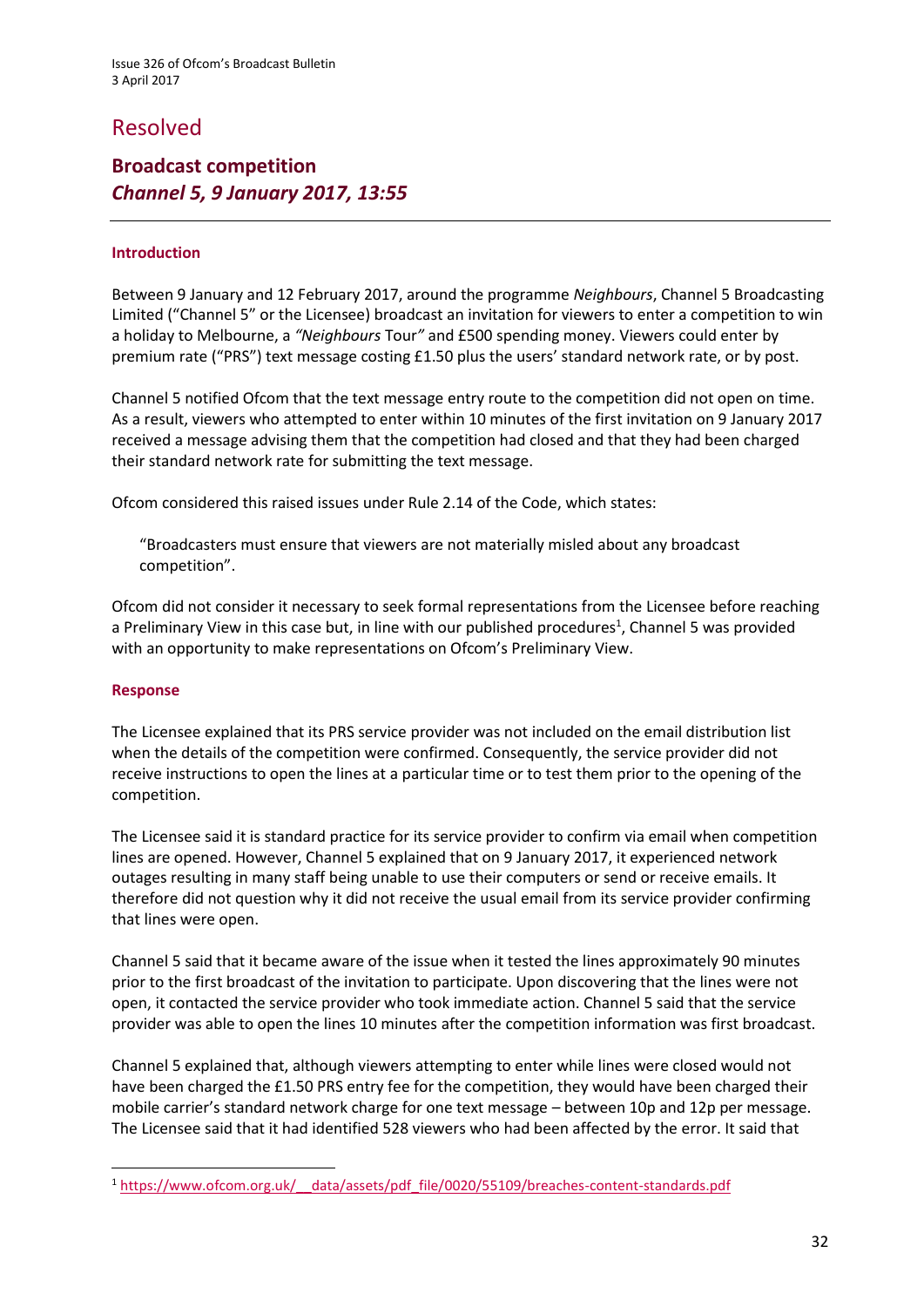each of these viewers were sent a text message which explained the incident<sup>2</sup> and offered a refund of the network charge via cheque. Channel 5 added that it processed 49 refunds and a sum representing the unclaimed amount was donated to charity.

The Licensee said it takes compliance with the Code very seriously and that there are numerous checks along every step of the lifespan of every competition. It added that thorough auditing of these procedures is carried out.

Channel 5 said as a result of this incident, further procedures and checks in the planning stages had been implemented, which it was confident would prevent a recurrence. This included checks to ensure that all relevant parties receive the final email containing competition details.

Channel 5 said that it sincerely regretted and apologised for the error in this case. However, it believed that the issue was "swiftly identified and rectified" and as such did not believe viewers were materially misled.

#### **Decision**

Reflecting our duties under the Communications Act 2003<sup>3</sup>, Section Two of the Code requires that adequate protection is given to viewers and listeners from harmful material in programmes.

Rule 2.14 requires broadcasters to ensure that viewers and listeners are not materially misled about any broadcast competition.

In this case, a human error resulted in lines opening 10 minutes after the first invitation to enter the competition was broadcast. Viewers who responded to the invitation to enter via text message during this time were unable do so but were still charged their standard network rate.

Ofcom took into account: the swift action taken by the Licensee to open the competition lines once it had become aware of the incident; the comprehensive process it put in place to ensure those affected were offered a refund; and the additional measures it had instigated to prevent similar problems arising in future. We also noted that the Licensee had itself alerted Ofcom to this incident.

Taking the above factors into account, Ofcom considered the matter is resolved.

#### **Resolved**

**<sup>.</sup>** <sup>2</sup> The text message stated *"FreeMsg: Sorry you couldn't enter our Neighbours comp today, due to an error it had not opened correctly. For a cheque refund for* [10p/12p] *please text REFUND to* [text message entry number] *by*  07/02/17 with your full name, address and postcode (reply text cost of [10p/12p] will be refunded). Comp now *open if you'd like to try again."*

<sup>3</sup> <http://www.legislation.gov.uk/ukpga/2003/21/section/319>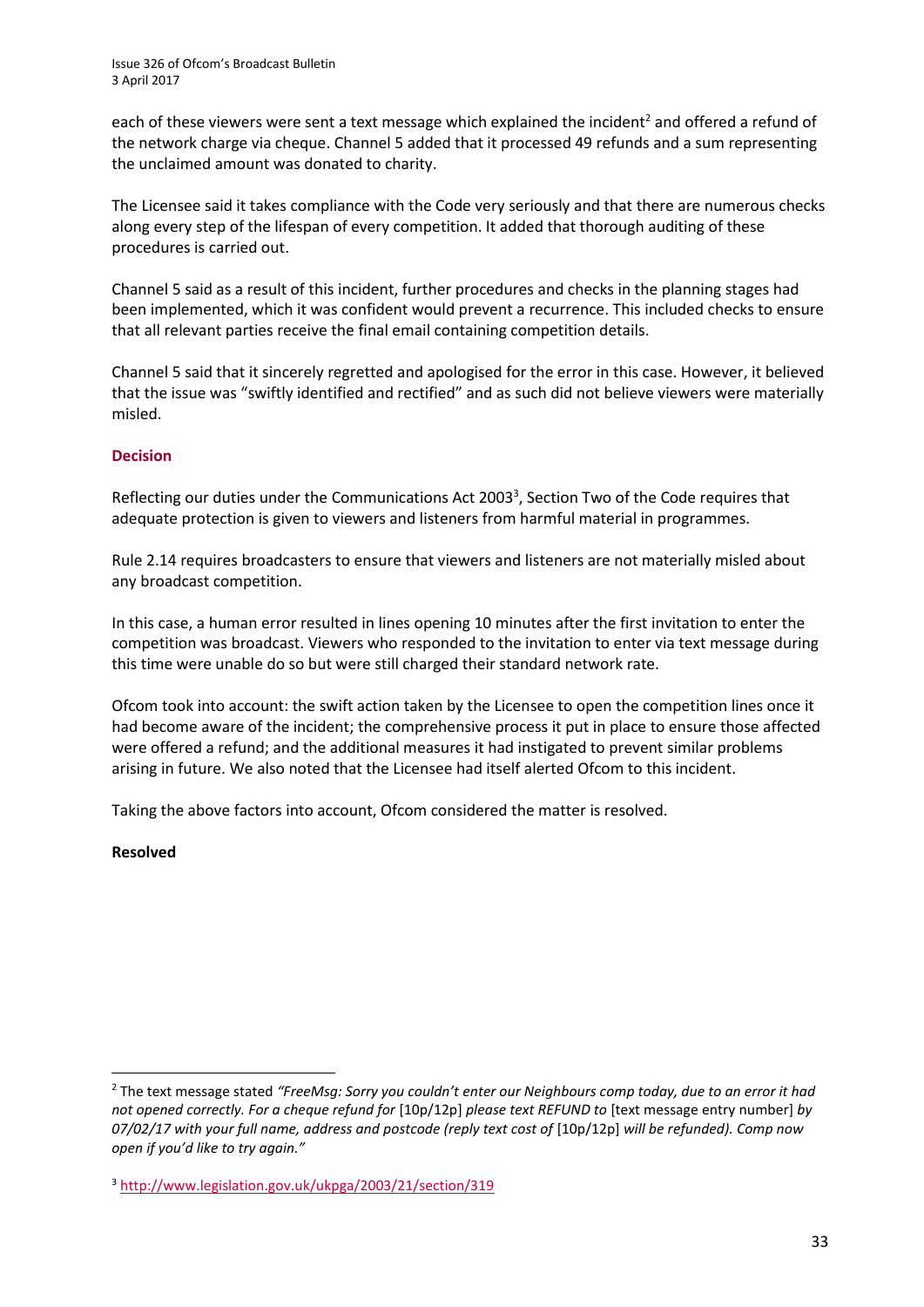# **Broadcast Licence Condition Cases**

# In Breach

# **Production of recordings** *West Hull Community Radio, 8, 9 and 10 December 2016*

#### **Introduction**

West Hull Community Radio ("WHCR") is a community radio station located in Hull. WHCR is for the West Hull communities of Riverside, West and Wyke areas. The licence is held by West Hull Community Radio Limited (or "the Licensee").

To assess a complaint regarding WHCR's compliance with its Key Commitments<sup>1</sup>, Ofcom requested recordings of the Licensee's output on 8, 9 and 10 December 2016.

The Licensee initially provided recordings by the Ofcom's deadline. However, the audio appeared to be incomplete because the output for 8 and 9 December was identical. Ofcom requested clarification from WHCR, who explained it had made an error in uploading the files and that it would send new files immediately. Despite repeated requests, the Licensee failed to provide the requested recordings by the deadlines set<sup>2</sup>. After some time, the Licensee did provide further recordings, but Ofcom noted that they were also incomplete. Eventually, the Licensee supplied the remaining recordings.

Ofcom considered that this raised potential issues under Licence Condition 8(2)(b) which states:

"8(2) In particular the Licensee shall:

(b) at the request of Ofcom forthwith produce to Ofcom any... recording for examination or reproduction...".

Ofcom therefore asked the Licensee for its formal comments on its compliance with this licence condition.

#### **Response**

The Licensee did not provide any representations.

#### **Decision**

**.** 

In each broadcaster's licence there is a condition requiring the licensee to comply with any request by Ofcom to produce recordings of programmes as broadcast. For community radio licences, this is reflected in Licence Condition 8(2)(b).

<sup>&</sup>lt;sup>1</sup> 'Key Commitments' form part of each community radio station's licence and are contained in an annex to the licence. They set out how the station will serve its target community and include a description of the programme service.

<sup>&</sup>lt;sup>2</sup> The Licensee stated that it had posted the recordings to Ofcom but did not provide proof of postage when requested.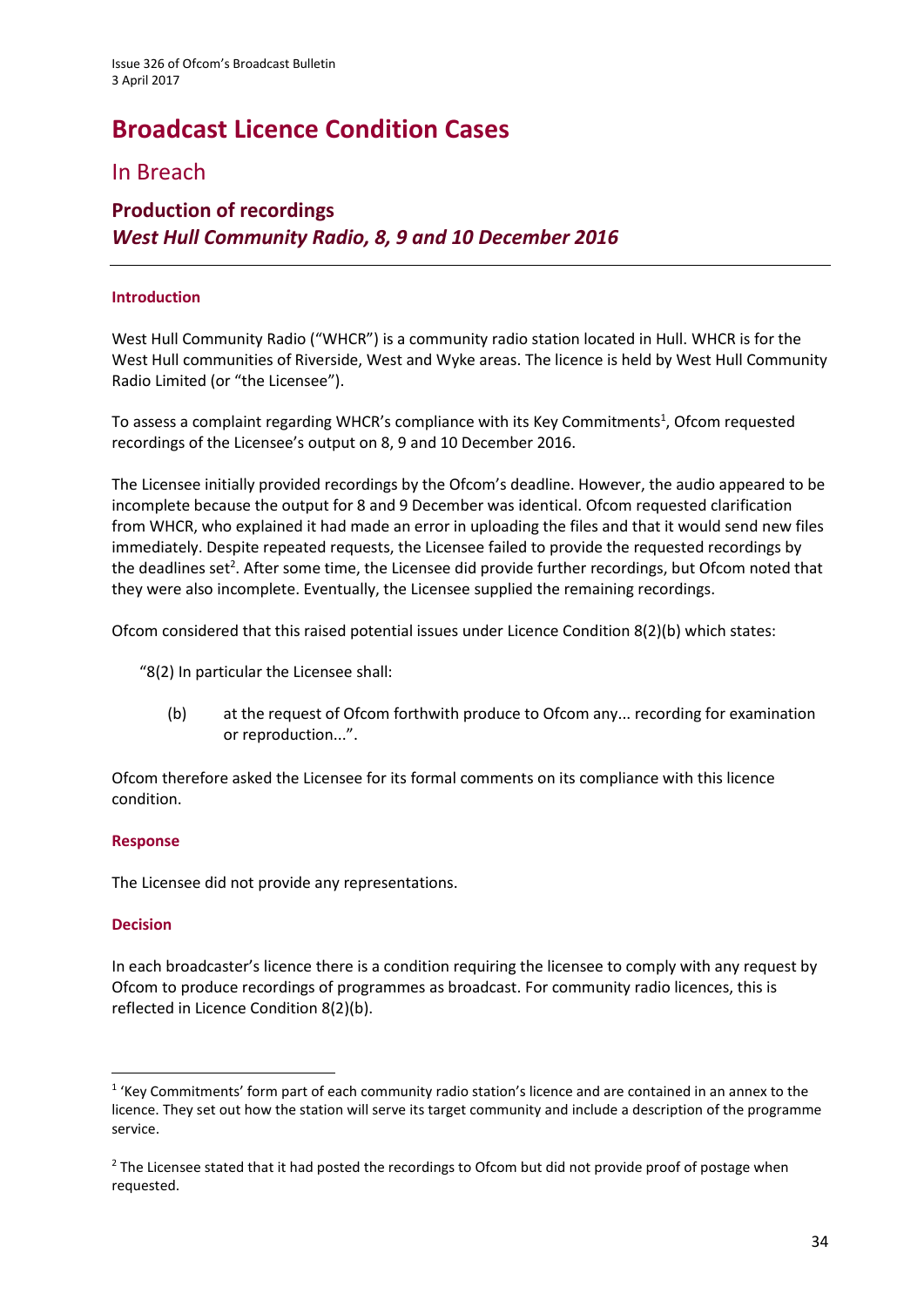The Licensee did not provide the requested recordings within the deadlines set by Ofcom. Ofcom's view was therefore that West Hull Community Radio Limited had breached Condition 8(2)(b) of its community radio licence.

This failure by West Hull Community Radio Limited comply with Condition 8(2)(b) represents a significant breach of its licence, because it resulted in Ofcom being unable to fulfil its statutory duty properly to assess and regulate broadcast content in this case in a timely manner.

We will monitor the Licensee's arrangements to provide recordings to Ofcom in due course, and should similar compliance issues arise, we will consider taking further regulatory action.

#### **Breach of Licence Condition 8(2)(b) of the community radio licence held by West Hull Community Radio Limited (licence number 000056BA)**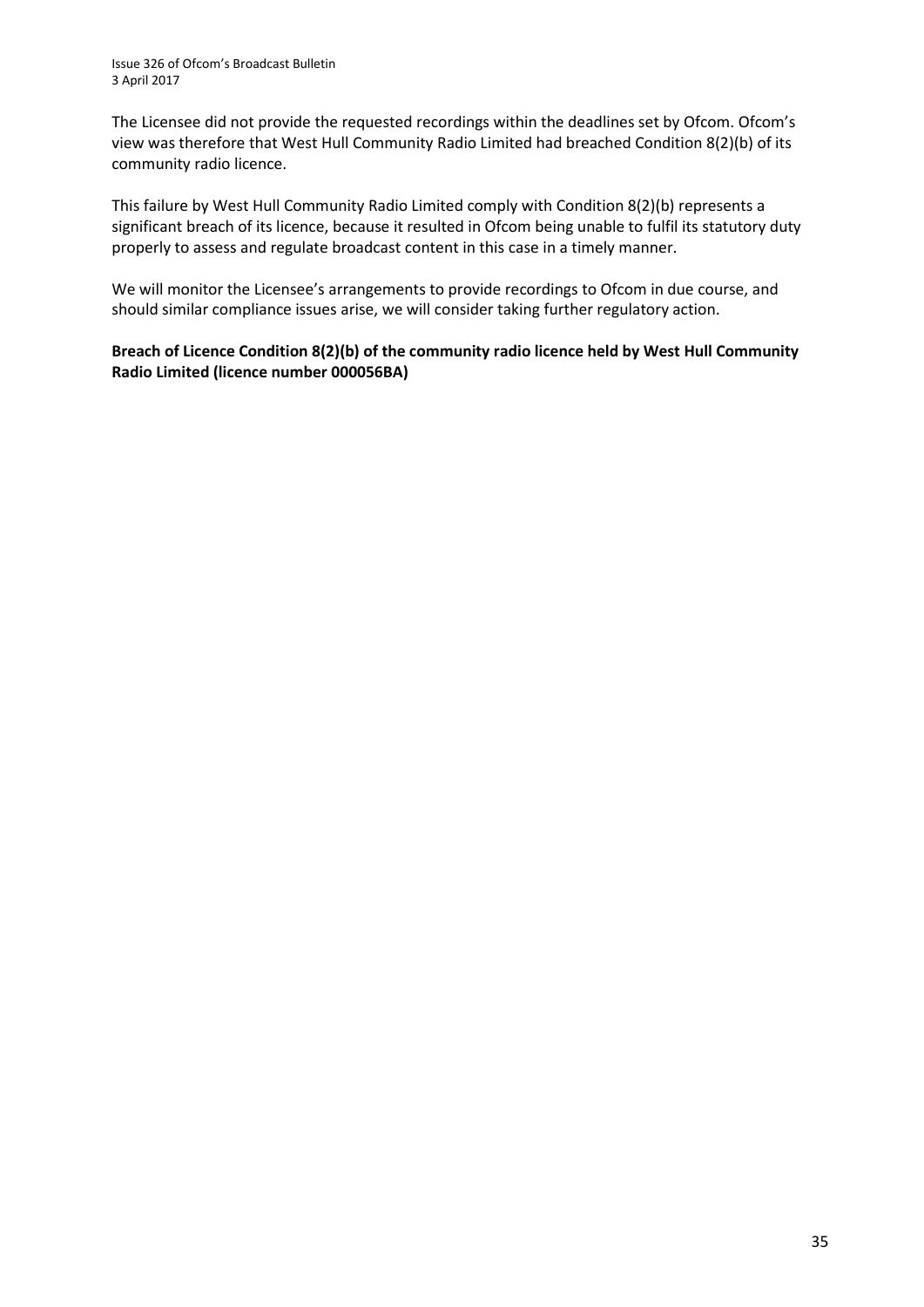# Broadcasting licensees' late payment of licence fees

Ofcom is partly funded by the broadcast licence fees it charges television and radio licensees. Ofcom has a statutory duty to ensure that the fees paid by licensees meet the cost of Ofcom's regulation of broadcasting. The approach Ofcom takes to determining licensees' fees is set out in the Statement of Charging Principles<sup>1</sup>. Detail on the fees and charges payable by licensees is set out in Ofcom's Tariff Tables $2$ .

The payment of a licence fee is a requirement of a broadcasting licence<sup>3</sup>. Failure by a licensee to pay its licence fee when required represents a significant and fundamental breach of a broadcast licence, as it means that Ofcom may be unable properly to carry out its regulatory duties.

#### **In Breach**

 $\overline{a}$ 

The following radio licensees failed to pay their annual licence fees by the required payment date. These licensees have therefore breached their broadcast licences.

The outstanding payments have now been received by Ofcom. Ofcom will not be taking any further regulatory action in these cases.

| Licensee                         | Licence Number | Service Name         |
|----------------------------------|----------------|----------------------|
| Afro Caribbean Millennium Centre | CR000037BA     | New Style Radio 98.7 |
| Panjab Radio Ltd                 | DN101356BA     | Panjab Radio         |

**Breaches of Licence Conditions 3(2) in Part 2 of the Schedule of the relevant licences.**

<sup>1</sup> [http://stakeholders.ofcom.org.uk/binaries/consultations/socp/statement/charging\\_principles.pdf](http://stakeholders.ofcom.org.uk/binaries/consultations/socp/statement/charging_principles.pdf)

<sup>&</sup>lt;sup>2</sup> [http://www.ofcom.org.uk/content/about/annual-reports-plans/tariff-tables/Tariff\\_Tables\\_2015\\_16.pdf](http://www.ofcom.org.uk/content/about/annual-reports-plans/tariff-tables/Tariff_Tables_2015_16.pdf)

<sup>3</sup> As set out in Licence Condition 3 for radio licensees and Licence Condition 4 for television licensees.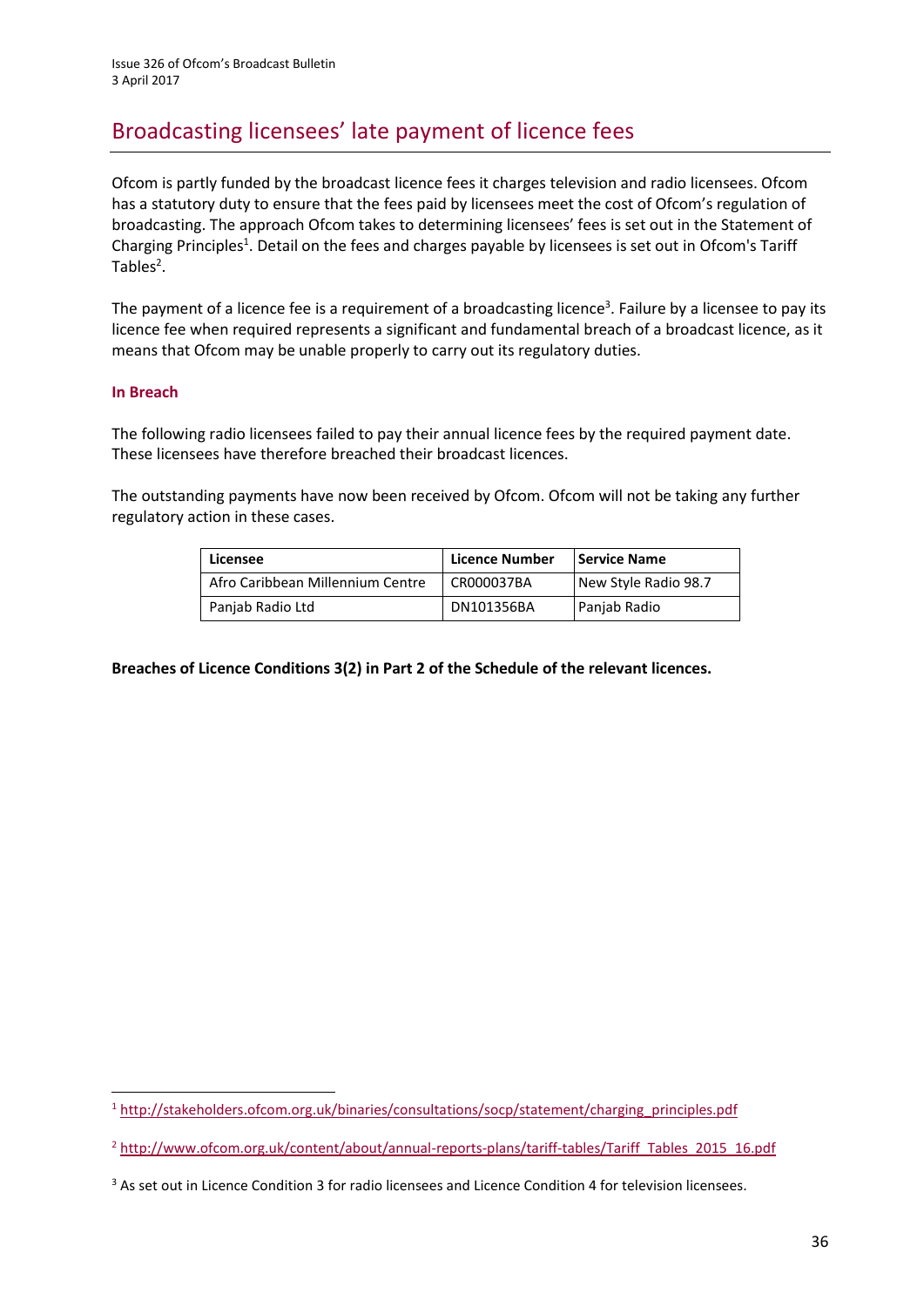# **Broadcast Fairness and Privacy cases** Not Upheld

# **Complaint by Mrs A on behalf of Mr B** *Rookies, ITV, 6 September 2016*

#### **Summary**

Ofcom has not upheld this complaint of unwarranted infringement of privacy made by Mrs A on behalf of her son, Mr B.

The programme included footage of Mr B after his arrest for suspicion of attempted murder. He was shown sitting on the ground speaking to police officers about the incident and as he was led away to the police van. Mr B was not named in the programme and his face was blurred. His voice was heard in the programme, but its pitch was altered.

Ofcom found that Mr B had a limited legitimate expectation of privacy in relation to the filming and subsequent broadcast of the footage of him without his consent. However, on balance, this did not outweigh the broadcaster's right to freedom of expression and the public interest in the particular circumstances of the case. Therefore, we considered that Mr B's privacy was not unwarrantably infringed either in connection with the obtaining of the footage or its subsequent broadcast.

#### **Programme summary**

On 6 September 2016, ITV broadcast an episode of *Rookies*, a series which followed seven probationary police officers from their initial training, being accompanied by experienced "mentor" police officers, through to patrolling on their own.

The probationary police officers were shown embarking on their final shifts with their mentors and then, going out on patrol on their own. One of the probationary police officers, "Anthony", was shown as he started his first shift alone. The programme's narrator said:

*"Suddenly, a call comes through regarding a violent incident in a park. The attacker* [Mr B] *appears to have fled the scene".*

Anthony explained:

*"Someone's been stabbed. Allegedly been stabbed in the torso. They've lost consciousness. The world and his missus are all on their way and I'm caught up by these red lights once again. I'm 20 minutes away".*

Anthony was then shown as he drove to the scene of the incident. The narrator said:

*"As Anthony is about to arrive at the scene, he discovers that two other officers have already apprehended the alleged attacker".* 

As Anthony got out of the police car, two police officers were shown with Mr B, as he said:

*"He was the one that started this".*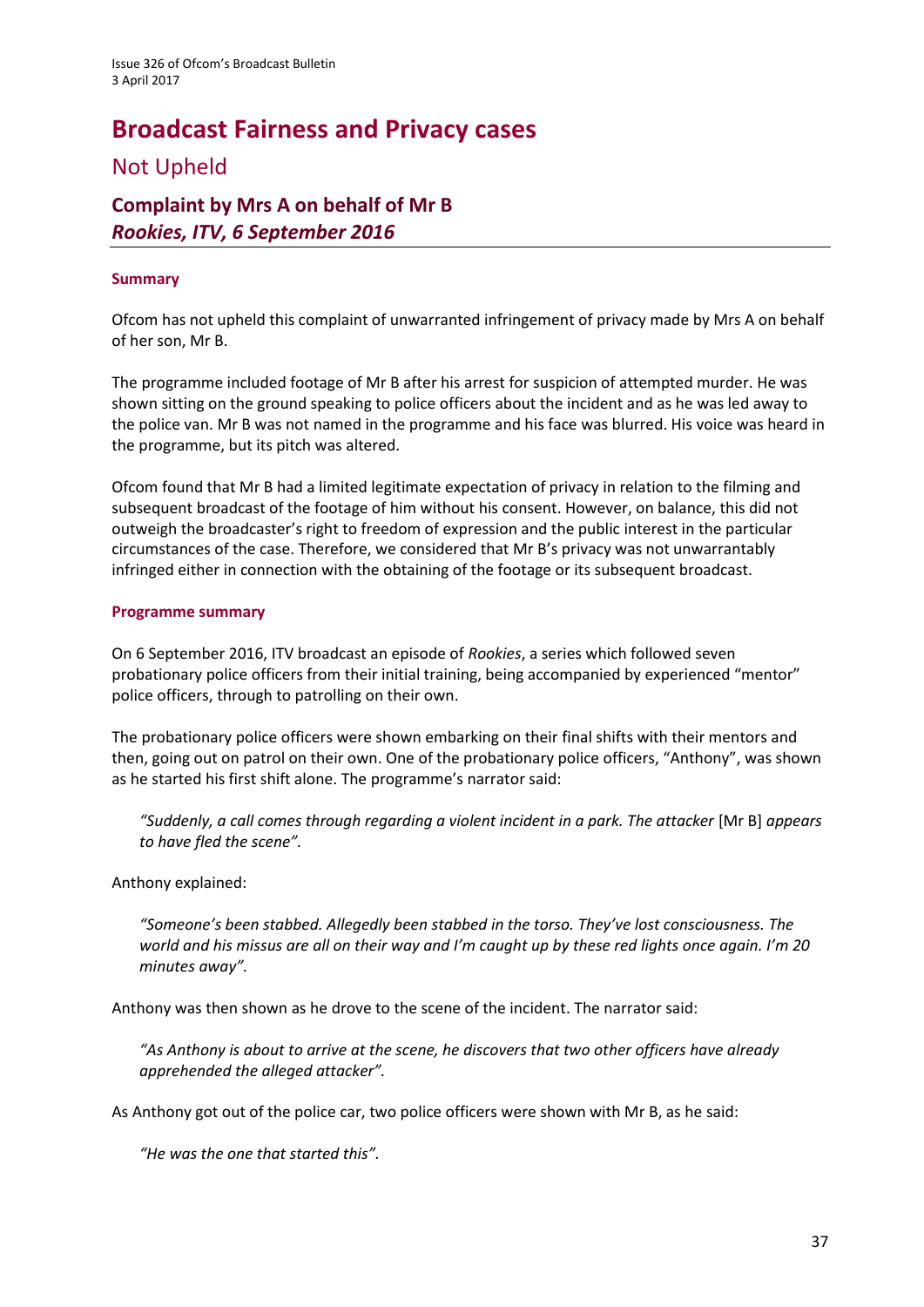Mr B, who was 17 years old, was then shown sitting on the ground. His face was blurred. A police officer was sat beside him with two other police officers stood around him. Mr B said:

*"He saw my knife, he clearly saw that and then he was like 'stab me'. He told me to. Why, why would he tell me to stab him with a knife? Why would he tell me that? He told me to, he told me to stab him so I done it".*

Mr B was then shown being led by the police officers to a police van. As Mr B got into the police van, he said: *"He told me to. He told me to stab him, so I did".* 

The narrator said:

*"The incident is being treated as an attempted murder. The crime scene is in a park, half a mile away. Anthony has been asked to cordon off the area as quickly as possible".*

Footage of Anthony at the crime scene was shown as he spoke to another police officer about what was required of him. The other police officer said:

*"I've seen here, this is where the alleged victim's been stabbed… so what we need to do is encompass the whole scene with this here* [crime scene tape] *and the part where witnesses have been".* 

Anthony was shown as he cordoned off the crime scene. He said:

*"A young man has been stabbed. So, we're looking at attempted murder here, so at the moment I'm cordoning off the crime scene as he was stabbed just over there. We've got one in custody as he made a significant statement when I was there: 'he told me to stab him so I did'. I think the knife is still outstanding, so hopefully the dog can locate it".* 

Anthony was then shown as he made a log of the crime scene and spoke to another police officer at the scene who said:

*"We've arrived, suspects been laying, sorry, victims been laying down here, there's been an injury to his sternum – one puncture knife wound. He's been picked up, in and out of consciousness,* [and] *taken to St George's, St Thomas' in London. That's where we're at. Suspect in custody. Two witnesses to speak to".* 

Footage of Scenes of Crime Officers was shown and the narrator said that: *"Anthony has some vital evidence of his own to share with his sergeant and lead detective on the case".* 

The Police Sergeant read from Anthony's scene log and said:

*"Significant statement 'he told me to stab him so I did'. Where has that significant statement come from?"*

The following conversation then took place:

Anthony: *"Him. He said it as he was in cuffs sitting on the floor".* 

Police Sergeant: *"Did you hear that?"*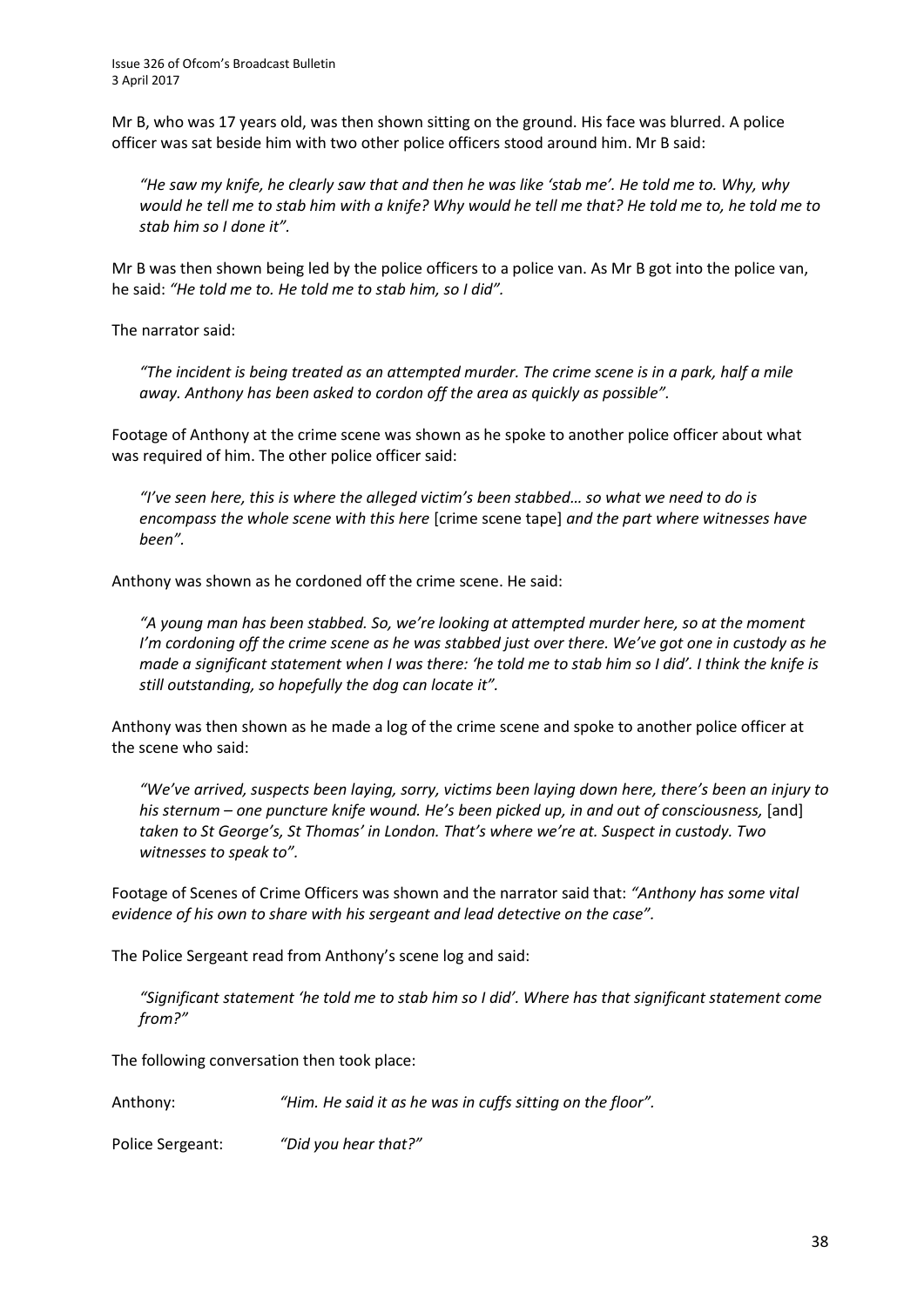| Anthony:                | "I heard it yeah"                                                                                                                                                                                              |
|-------------------------|----------------------------------------------------------------------------------------------------------------------------------------------------------------------------------------------------------------|
| Police Sergeant:        | "Are the other officers aware of that?"                                                                                                                                                                        |
| Anthony:                | "Yeah, they were sitting there with him".                                                                                                                                                                      |
| <b>Police Sergeant:</b> | "Did you get that, he made a significant statement about it?"                                                                                                                                                  |
| Detective:              | "What did he say?"                                                                                                                                                                                             |
| Anthony:                | "When he was sat on the floor, he said 'he told me to stab him, so I did' and he<br>kept going on about 'why would he ask me to stab him? I'm gonna get in<br>trouble. He told me to do it,' stuff like that". |

The detective explained that it was Anthony's responsibility to guard the crime scene.

The narrator concluded this part of the programme by stating:

*"The charge was later downgraded to GBH with intent and possession of an offensive weapon. The attacker pleaded guilty in court and was remanded in custody for sentencing".* 

No further footage of or reference to Mr B was included in the programme.

#### **Summary of the complaint and broadcaster's response**

a) Mrs A complained that Mr B's privacy was unwarrantably infringed in connection with the obtaining of material included in the programme as broadcast because his arrest was filmed without consent.

ITV said that when filming an observational documentary about the work of the police, it is often the case that the police and film crew will attend the scene of a reported crime with little prior knowledge of the incident beyond the basic details provided to them. In this case, all that was known to the police and camera crew when they attended the scene was that a suspect had been apprehended following a stabbing in a local park. No other information, for example, about the age of the suspect, was known to them.

ITV said that Mr B was arrested in a public place on suspicion of a very serious violent offence, that of attempted murder. It added that he appeared to admit on the spot that he had stabbed his victim. In these circumstances, ITV said that there was no legitimate expectation of privacy in the commission of a serious crime, or its aftermath, and that the material was obtained by proportionate means. In particular, it said that the programme makers filmed openly and Mr B made no objection to its presence at the time. ITV added that it would have been impractical to seek his consent explicitly by interrupting his interaction with the police at that particular time and in any event his consent was not required to film this incident.

If, however, Ofcom considered that Mr B had a legitimate expectation of privacy in these circumstances, then ITV said that the filming was warranted in the context of an observational documentary about police work, and the range of unpredictable and challenging situations that a probationary police officer may have to deal with.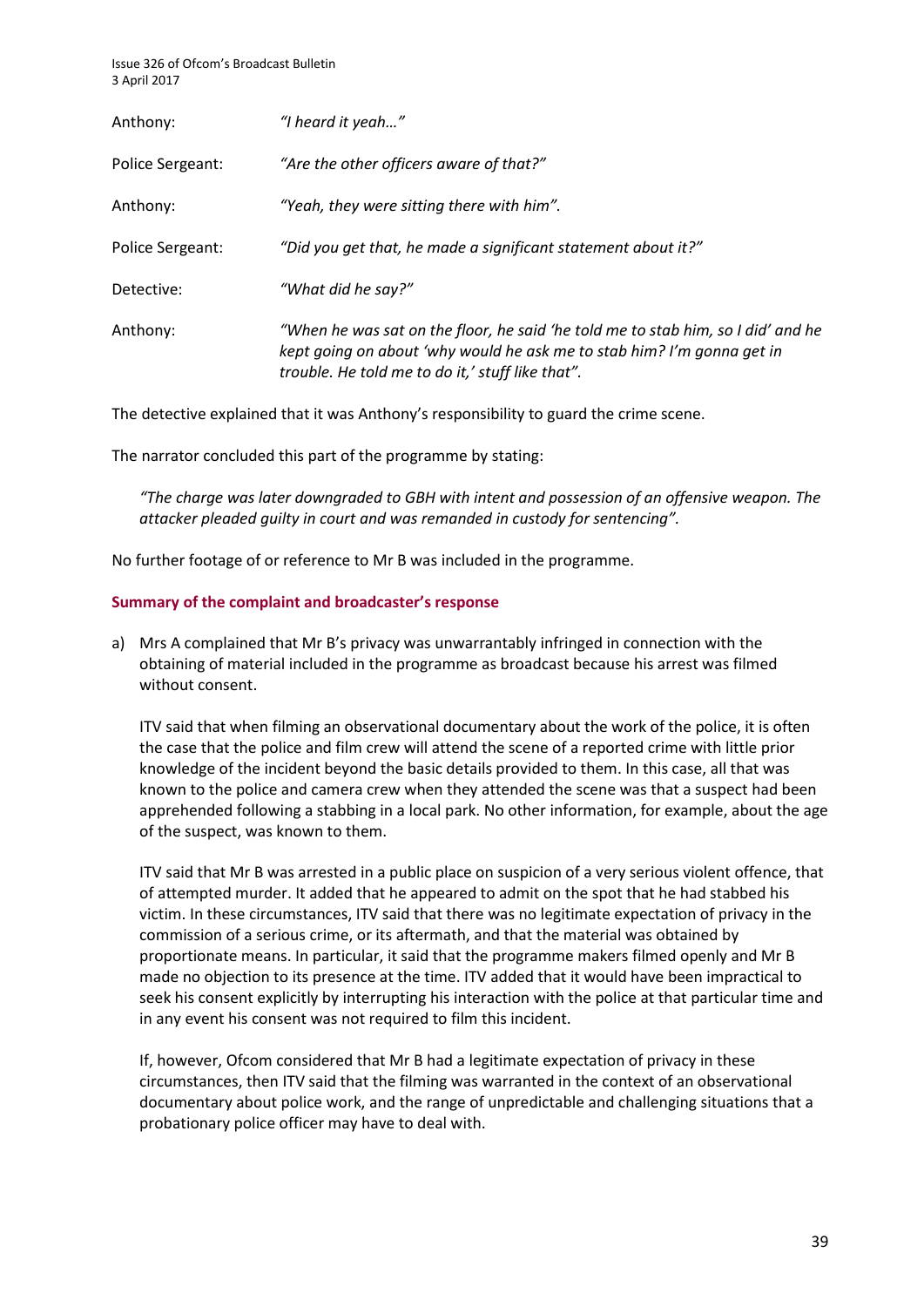b) Mrs A also complained that Mr B's privacy was unwarrantably infringed in the programme as broadcast because footage of his arrest was broadcast without consent and prior to the completion of the court proceedings. Mrs A said that her son was recognisable from the footage, as there had been no attempt to disguise his voice, and that he had been identified from the footage by "numerous people", including a boy who had recognised her son and by "relative strangers".

Further, Mrs A said that because her son was 17 years old at the time of arrest, not in a position to give consent due to his mental health and in a state of heightened distress, the consent of his parents should have been obtained prior to the broadcast of the footage.

Mrs A said that there were reporting restrictions in place for her son's subsequent trial, and the court did not allow press coverage of the trial because it was not considered to be in the public interest. Mrs A said that the programme makers were also aware of Mr B's court date and therefore knew the programme would be broadcast prior to the completion of the court proceedings.

ITV said that it did not consider the inclusion of the footage in the programme without the consent of Mr B or his parents constituted an unwarranted infringement of his privacy. This was because, ITV said, Mr B had no reasonable expectation of privacy in the circumstances of having been arrested and having later pleaded guilty to a serious offence.

If, however, Ofcom considered that Mr B did have a legitimate expectation of privacy in these circumstances, then ITV said that the inclusion of the footage in the programme was warranted, in the context of an observational documentary about police work.

ITV said that following the filming, the programme makers obtained more information about the incident and so were aware that Mr B was aged 17 at the time of his arrest. Therefore, the broadcaster said that taking into account the relevant provisions of the Code, and the reporting restrictions imposed by statute and by a specific court order in this case, the programme makers were particularly careful to ensure that Mr B's identity was concealed by blurring his face and, contrary to Mrs A's belief, altering the pitch of Mr B's voice in the footage of his arrest.

ITV added that Mr B was filmed briefly, and that no personal information about him was disclosed other than that he was a young man who had been arrested and later pleaded guilty to grievous bodily harm with intent and possession of an offensive weapon. The broadcaster said that if Mr B was identifiable to some people watching the programme then it was likely to be as a result of their previous knowledge of the facts of the case, and not because they recognised him from the footage. ITV said that the location of the incident is a "relatively small area" and that Mr B and his victim were known to each other. In addition, ITV stated that there was local press reporting of the incident prior to the broadcast of the programme.

ITV said that it did not accept that the express consent of Mr B or his parents was required for the broadcast of this footage in the circumstances of the case. The broadcaster noted Mrs A's comments about the mental health of her son at the time, but it stated that the court apparently did not find Mr B's mental health to be an obstacle to accepting his capacity to plead guilty to grievous bodily harm with intent.

Further, ITV said that in the circumstances, namely where Mr B had already pleaded guilty to a serious offence, it decided it was warranted to feature him (with his identity obscured and voice disguised) without his consent or that of his parents.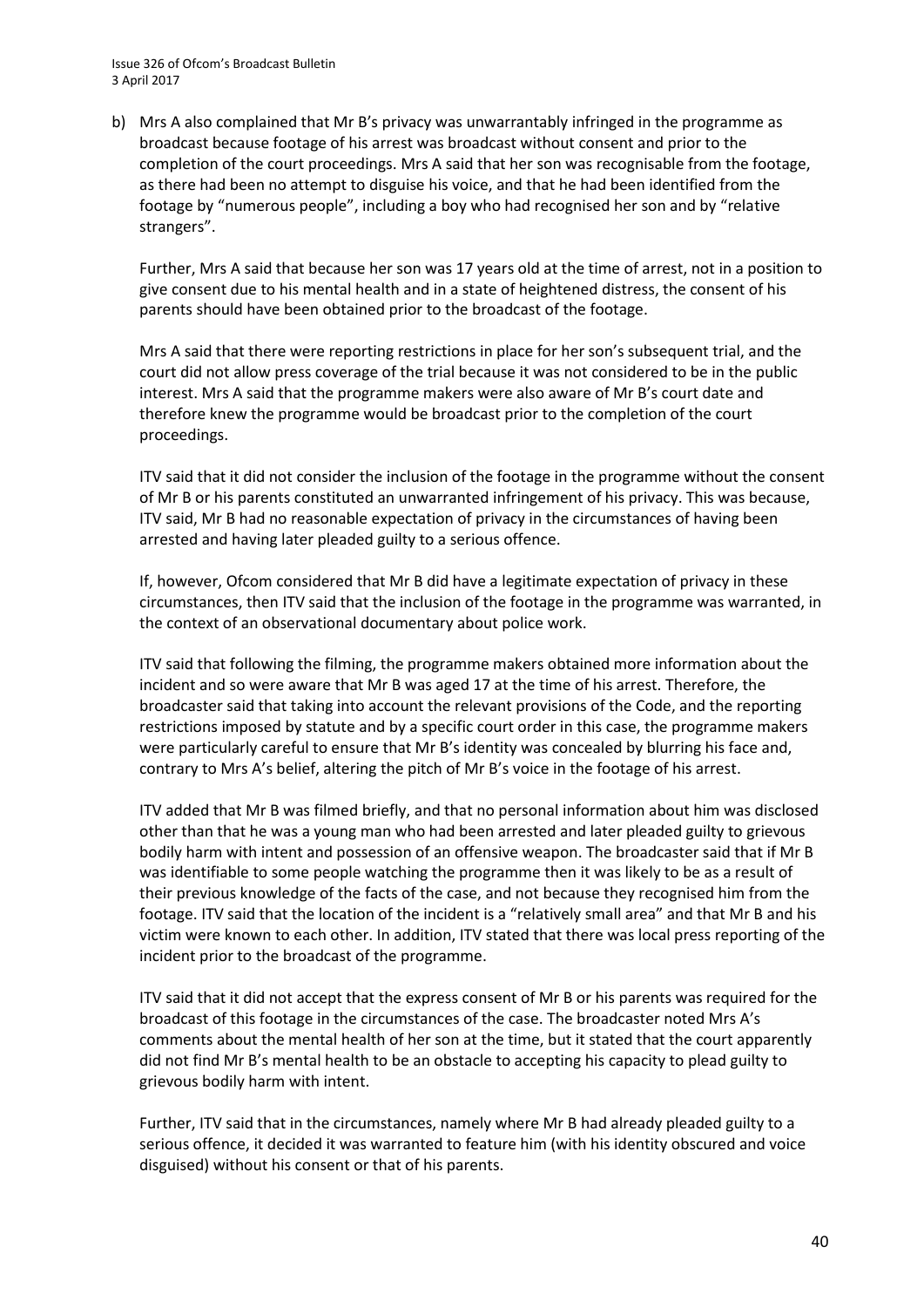ITV stated that insofar as it was relevant to Mrs A's complaint, it was aware of an Order dated 8 July 2016 under Section 45 of the Youth Justice and Criminal Evidence Act 1999, which prohibited the publication of anything likely to lead members of the public to identify the defendant in connection with the proceedings while he is under 18. ITV said that as Mr B was not identified in the programme, the reporting restriction was complied with in the broadcast of the programme.

ITV reiterated that the local press reported the incident at the time it occurred, and later reported more detailed information about Mr B's family background and the circumstances of the assault after the sentencing hearing, which ITV said the programme had deliberately omitted.

ITV said that it was aware that Mr B had pleaded guilty and was awaiting sentence when the broadcast was shown. The broadcaster stated that Mr B pleaded guilty to grievous bodily harm with intent and possession of a bladed weapon in July 2016 and the programme was transmitted nearly two months later, on 6 September 2016. ITV added that the sentencing hearing took place after the broadcast, when Mr B was sentenced to four years' imprisonment. ITV said that broadcasting the programme prior to the sentencing hearing could not amount to a breach of Mr B's privacy, nor did it amount to contempt of court as Mrs A had suggested.

ITV concluded that although it regretted that Mrs A and her son were distressed by the broadcast of the programme, having committed a serious crime, Mr B had no reasonable expectation of privacy in the filming or in the broadcast of the footage of his arrest, and there was no unwarranted infringement of his privacy in the making of the programme.

#### **Ofcom's Preliminary View**

Ofcom prepared a Preliminary View on this case that the complaint should be not upheld. Both the complainant and the broadcaster were given the opportunity to make representations on the Preliminary View. The complainant did not submit any representations. ITV made the following representations on the Preliminary View.

ITV said that in considering whether or not Mr B had a legitimate expectation of privacy, Ofcom should have taken into consideration that at the time of filming, Mr B had been arrested on suspicion of having committed a serious crime of violence, a crime to which he confessed and to which he later pleaded guilty. In these circumstances ITV said that his expectation of privacy should have been limited and in particular to Mr B's case, that expectation should have been reduced to "zero".

ITV also said that in the circumstances of the case, the programme makers were not required to seek or obtain Mr B's consent to be filmed, or to obtain his or his parent's consent to include this material in the broadcast programme.

#### **Decision**

Ofcom's statutory duties include the application, in the case of all television and radio services, of standards which provide adequate protection to members of the public and all other persons from unwarranted infringement of privacy in, or in connection with the obtaining of material included in, programmes in such services.

In carrying out its duties, Ofcom has regard to the need to secure that the application of these standards is in the manner that best guarantees an appropriate level of freedom of expression. Ofcom is also obliged to have regard, in all cases, to the principles under which regulatory activities should be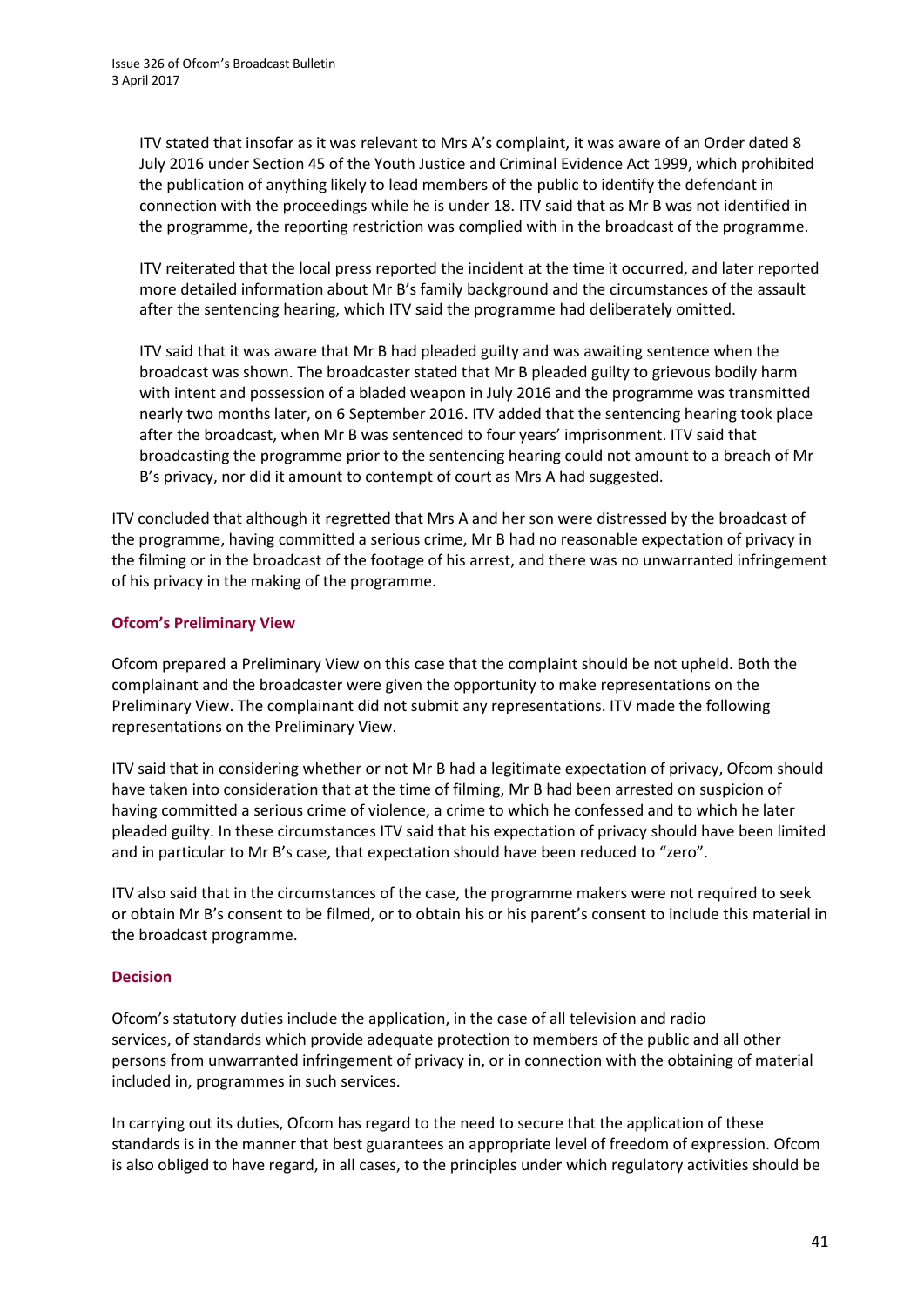transparent, accountable, proportionate and consistent and targeted only at cases in which action is needed.

In reaching this decision, we carefully considered all the relevant material provided by both parties. This included a recording of the programme as broadcast and transcript, the unedited footage and transcript, and both parties' written submissions. Ofcom also took into account the representations made by ITV on the Preliminary View. However, Ofcom concluded that none of the further points raised by ITV materially affected the outcome of not upholding this complaint.

In Ofcom's view, the individual's right to privacy has to be balanced against the competing rights of the broadcaster to freedom of expression. Neither right as such has precedence over the other and where there is a conflict between the two, it is necessary to intensely focus on the comparative importance of the specific rights. Any justification for interfering with or restricting each right must be taken into account and any interference or restriction must be proportionate. This is reflected in how Ofcom applies Rule 8.1 which states that any infringement of privacy in programmes, or in connection with obtaining material included in programmes, must be warranted.

a) We first considered the complaint that Mr B's privacy was unwarrantably infringed in connection with the obtaining of material included in the programme as broadcast because his arrest was filmed without consent.

Ofcom had regard to Practices 8.5 and 8.9. Practice 8.5 states that any infringement of privacy in the making of a programme should be with the person's and/or organisation's consent or be otherwise warranted. Practice 8.9 states that the means of obtaining material must be proportionate in all the circumstances and in particular to the subject matter of the programme.

We assessed the extent to which Mr B had a legitimate expectation of privacy in the particular circumstances in which the material included in the programme was obtained.

We noted ITV's view that Mr B could not have a legitimate expectation of privacy in circumstances where he had been arrested on suspicion of having committed a serious violent crime and had later pleaded guilty to that crime. However, in our view, someone is not necessarily deprived of a legitimate expectation of privacy because he or she was involved in criminal conduct. Ofcom considers that the test as to whether a legitimate expectation of privacy arises is objective: it is fact-sensitive and must always be assessed in light of the circumstances in which the person concerned finds him or herself. Ofcom therefore approaches each case on its facts. It is important to note that some activities may be of such a private nature that filming or recording, even in a public place, could involve an infringement of privacy.

We recognised that Mr B was filmed after he had been arrested on suspicion of attempted murder and that the incident, and his subsequent apprehension, had occurred in a public place and in full view of any members of the public who happened to be in the area at the time. The programme makers filmed Mr B openly and it was apparent in the unedited footage that he did not object to being filmed. However, Mr B had been filmed from a distance and it did not appear that anyone had informed him about the presence of the cameras. It was not clear to Ofcom therefore whether, at the time of the incident, Mr B was aware that he was being filmed by the programme makers and that the footage, potentially, would be used in a programme.

At the time of filming, Mrs A said that her son was 17 years old; had mental health issues; and, was in a state of heightened distress. We also took into account that Mr B had been filmed in the aftermath to him having committed a serious crime and that it was clear from the unedited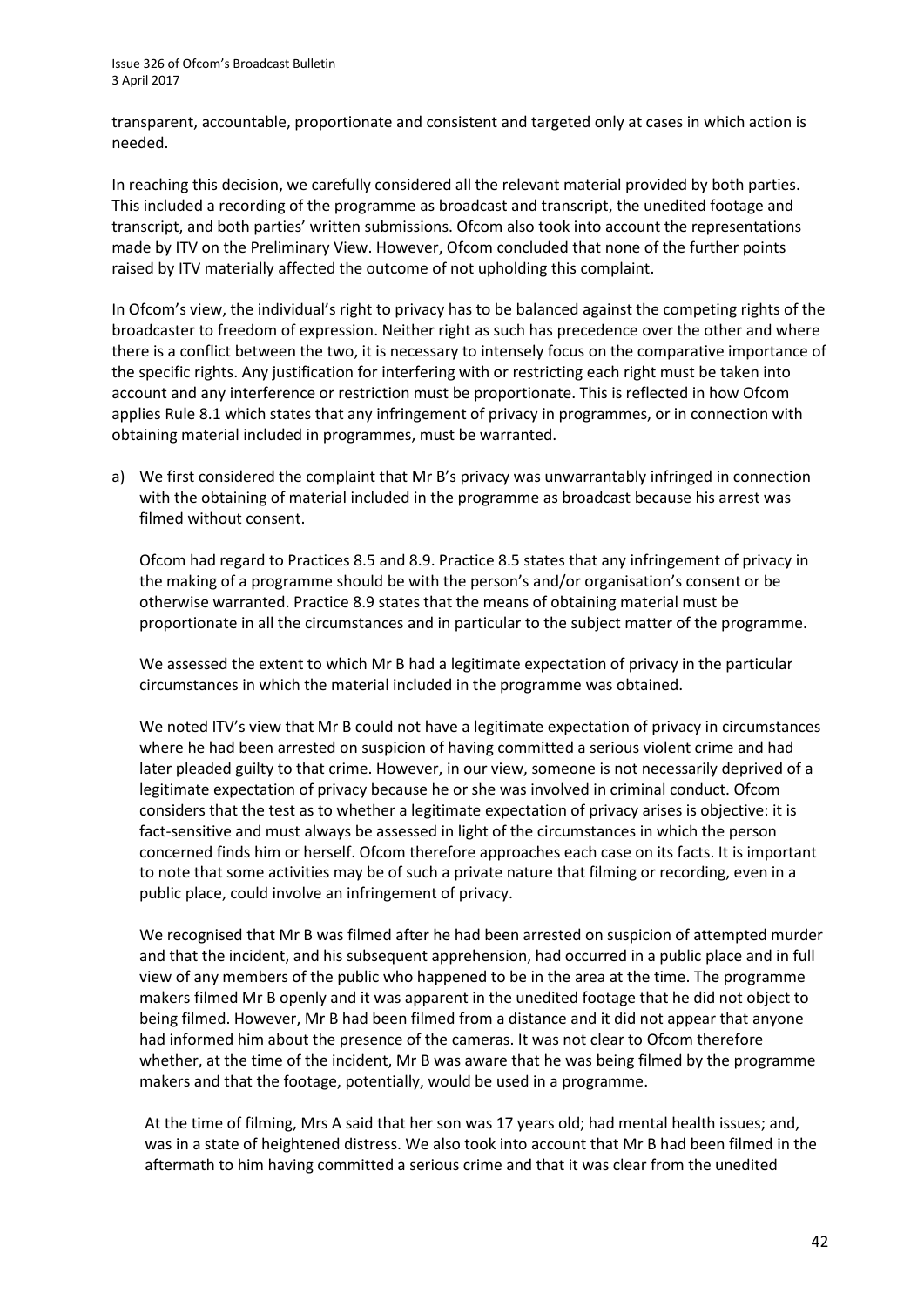footage and footage subsequently included in the programme as broadcast, that he was upset and distressed by the incident and his actions. Taking the above factors into account, we considered that Mr B was filmed in a sensitive situation and had a legitimate expectation of privacy, albeit limited by the fact that the filming was conducted in a public place.

Ofcom also took into account the broadcaster's statement that the programme makers had not requested Mr B's consent to obtain the material given the circumstances in which he was filmed.

Ofcom then considered whether the infringement into Mr B's privacy was warranted. In doing so, we assessed the broadcaster's competing right to freedom of expression and the audience's right to receive information and ideas without unnecessary interference.

The Code states that "warranted" has a particular meaning. Where broadcasters wish to justify an infringement of privacy, they should be able to demonstrate why, in the particular circumstances of the case, it is warranted. If the reason is that it is in the public interest, the broadcaster should be able to demonstrate that the public interest outweighs the right to privacy. Examples of public interest could include revealing or detecting crime, protecting public health and safety, exposing misleading claims by individuals or organisations or disclosing incompetence that affects the public.

Ofcom considered carefully ITV's reasoning for why the filming was justified in the public interest. Ofcom acknowledged that there was a genuine public interest in the making of observational programmes of this nature and in the filming of the probationary police officers as they carried out their training and duties. Therefore, we accepted that it was in the public interest to convey to viewers an understanding of the nature of police work and the kind of difficult and challenging situations probationary police officers face. In particular, we considered that the filming of Mr B was important as it enabled the broadcaster to illustrate the specific challenges probationary police officers such as Anthony encountered when dealing with incidents of very serious crime.

We also considered whether, in accordance with Practice 8.9, the material had been obtained proportionately in all the circumstances and was relevant to the subject matter of the programme. The footage was obtained while the programme makers followed a probationary police officer as he carried out his official duties. As noted above, the filming appeared to be open and unobtrusive in that it was filmed from a distance. Given that the programme makers had little prior knowledge of the incidents they would be attending, we did not consider that they were in a position, nor would it have been realistic, to have obtained Mr B's prior consent to filming him. Given these circumstances, and taking into account the public interest in obtaining the material, Ofcom considered that the means of obtaining the footage had been proportionate and was relevant to the subject matter.

Taking all the above factors into account, Ofcom considered that, on balance, the broadcaster's right to freedom of expression and the public interest in obtaining the footage of Mr B's arrest outweighed his privacy in the circumstances of this case. Therefore, there was no unwarranted infringement of Mr B's privacy in connection with the obtaining of material included in the programme.

b) Mrs A also complained that Mr B's privacy was unwarrantably infringed in the programme as broadcast because footage of his arrest was broadcast without consent and prior to the completion of the court proceedings. Mrs A said that her son was recognisable from the footage, as there had been no attempt to disguise his voice, and that he had been identified from the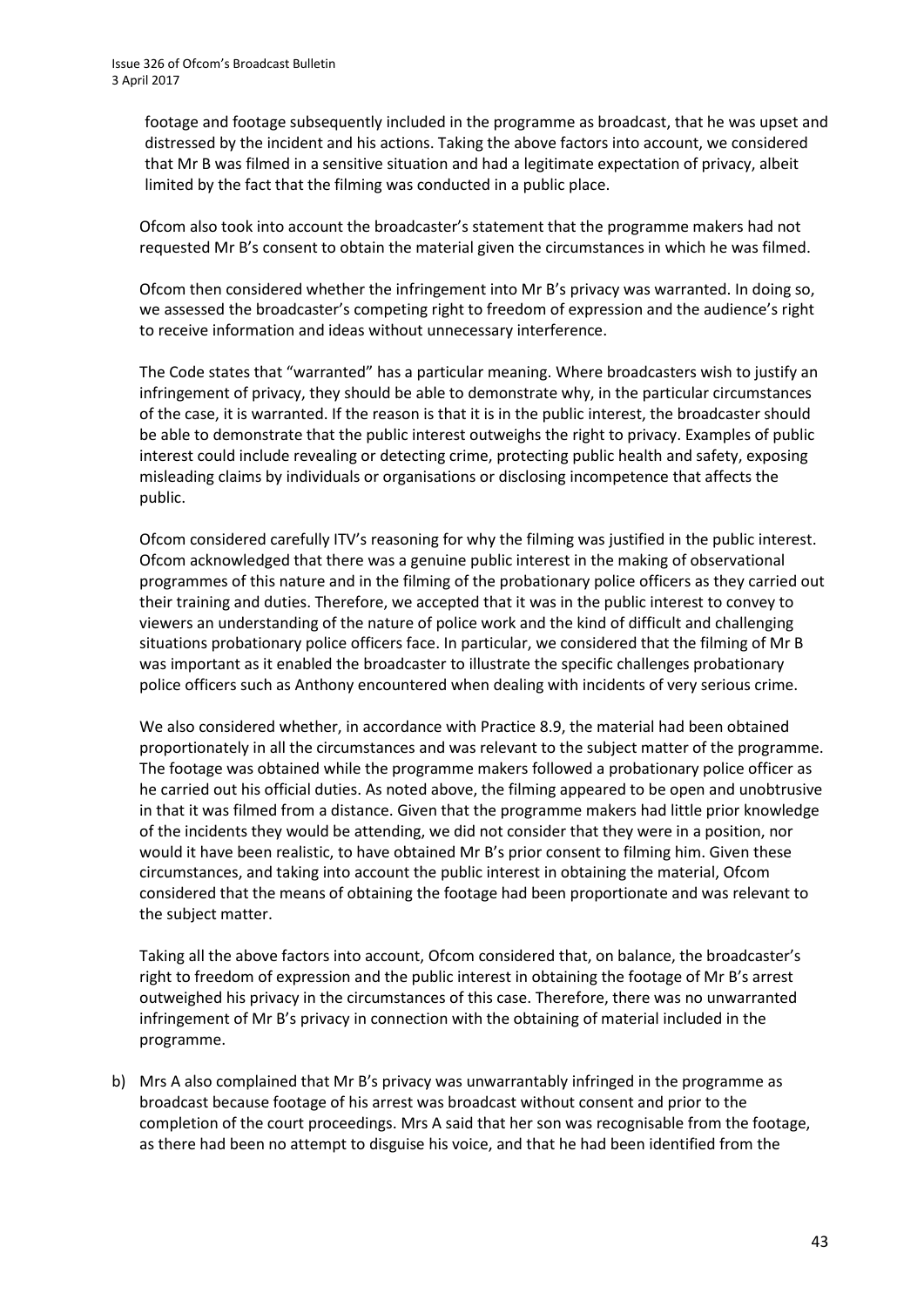footage by "numerous people", including a boy who had recognised her son and by "relative strangers".

We had regard to Practices 8.4 and 8.6 of the Code. Practice 8.4 states that broadcasters should ensure that words, images or actions filmed or recorded in, or broadcast from, a public place, are not so private that prior consent is required before broadcast from the individual or organisation concerned, unless broadcasting without their consent is warranted. Practice 8.6 states that if the broadcast of a programme would infringe the privacy of a person, consent should be obtained before the relevant material is broadcast, unless the infringement of privacy is warranted.

Ofcom also had regard to Practice 8.21, which states that where a programme features a person aged under 16 or a vulnerable person in a way that infringes privacy, consent must be obtained from: a parent, guardian or other person of 18 or over in loco parentis; and wherever possible, the person concerned; unless the subject matter is trivial or uncontroversial and the participation minor, or it is warranted to proceed without consent.

We first considered the extent to which Mr B had a legitimate expectation of privacy in relation to footage of him included in the programme. As noted in head a), the test applied by Ofcom as to whether a legitimate expectation of privacy arises is objective: it is fact sensitive and must always be judged in light of the circumstances in which the individual concerned finds him or herself. Ofcom therefore approaches each case on its particular facts.

We considered that the footage of Mr B included in the programme was brief and other than revealing his reaction to the incident, no private or sensitive information about him was disclosed in the programme. We also recognised that at the date of broadcast, Mr B had already pleaded guilty to grievous bodily harm with intent and possession of an offensive weapon. However, we also took into account that Mrs A said that Mr B was 17 years old when the programme was broadcast, had mental health issues and, that the footage showed him in a state of heightened distress.

There was a court order in place which prohibited the publication of anything likely to lead members of the public to identify Mr B while he was under 18 years old. Mrs A asserted that despite the steps taken by the broadcaster to disguise her son's identity, people had been able to identify Mr B from the footage as broadcast. Mrs A stated that there had been no attempt to disguise Mr B's voice in the programme. However, having carefully examined the unedited footage and footage as broadcast, it was clear to Ofcom that the pitch of Mr B's voice had been altered. Further, Mr B was not named in the programme, his face was blurred, and there were no personal details about him disclosed. Therefore, given the steps taken by the broadcaster, we considered that the programme did not identify Mr B to members of the public. To the extent that Mr B may have been recognisable from the footage, we considered that this would only have been to a very limited number of people who already knew him and were likely to already have knowledge of his involvement in the incident.

Taking all the factors into account, we considered that Mr B had a legitimate expectation of privacy with regard to the inclusion of the footage which showed him in a sensitive situation. However, we considered that any infringement of Mr B's legitimate expectation of privacy was limited by the circumstances in which he had been filmed, i.e. in a public place.

We took into account the broadcaster's statement that neither the programme makers nor the broadcaster had sought the consent of Mr B, or of Mrs A on his behalf. Therefore, Ofcom went on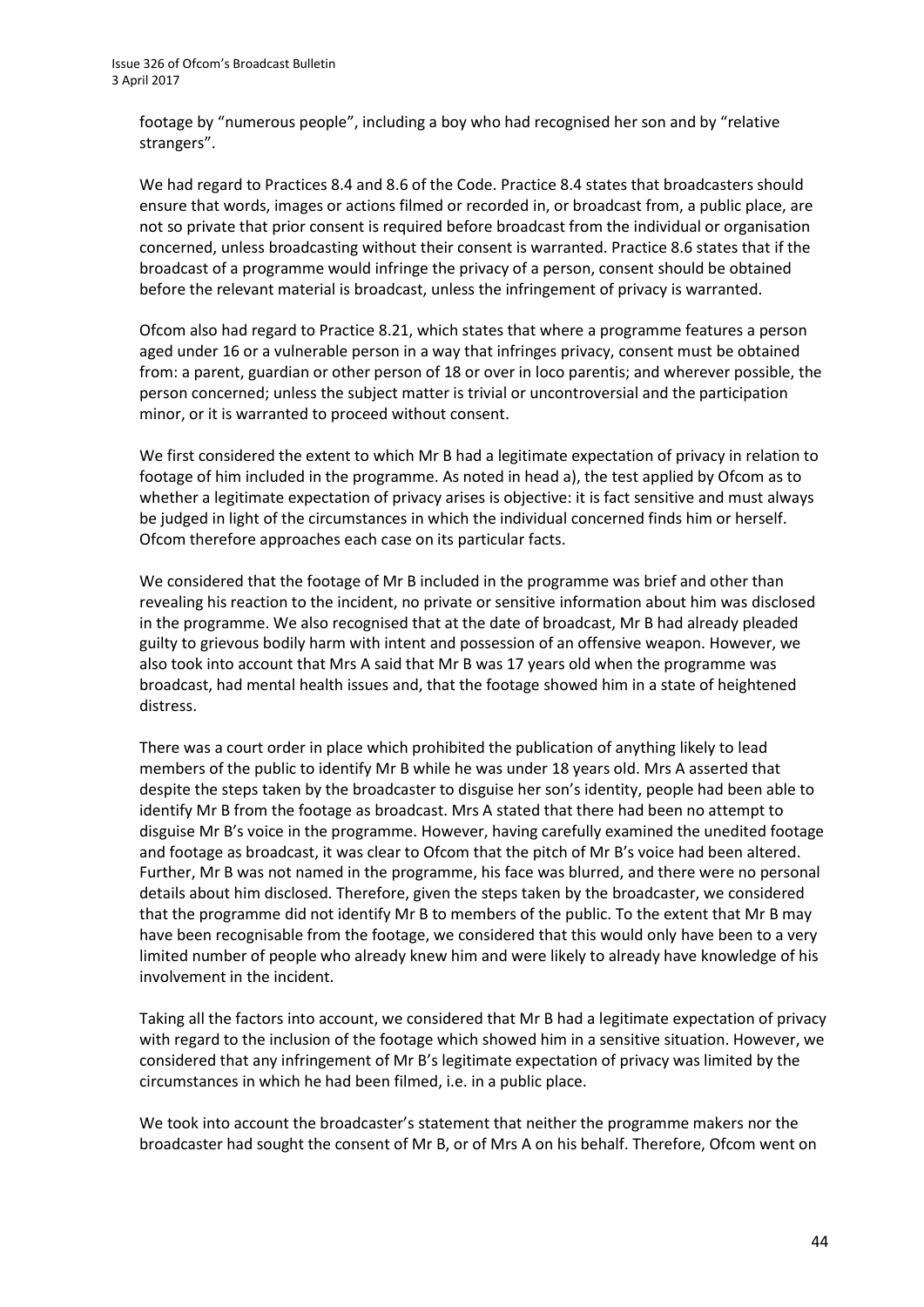to consider whether the infringement of Mr B's privacy was "warranted" within the meaning set out in the Code (see above under head a)).

We carefully balanced Mr B's right to privacy with regard to the inclusion of the relevant footage of him in the programme with the broadcaster's right to freedom of expression and the audience's right to receive the information broadcast without unnecessary interference. We considered that there was a genuine public interest in the programme including the footage of Mr B to convey to viewers an understanding of the work undertaken by probationary police officers and the kind of difficult and challenging situations they face. It provided an illustration of the specific challenges probationary police officers such as Anthony encountered when dealing with very serious crimes. We therefore considered that, on balance, the public interest in broadcasting the footage outweighed Mr B's right to privacy.

Given all the factors set out above, Ofcom considered that there was no unwarranted infringement of Mr B's privacy in the inclusion of the footage of him in the programme as broadcast.

**Ofcom has not upheld Mr B's complaint of unwarranted infringement of privacy in connection with the obtaining of material included in the programme and in the programme as broadcast.**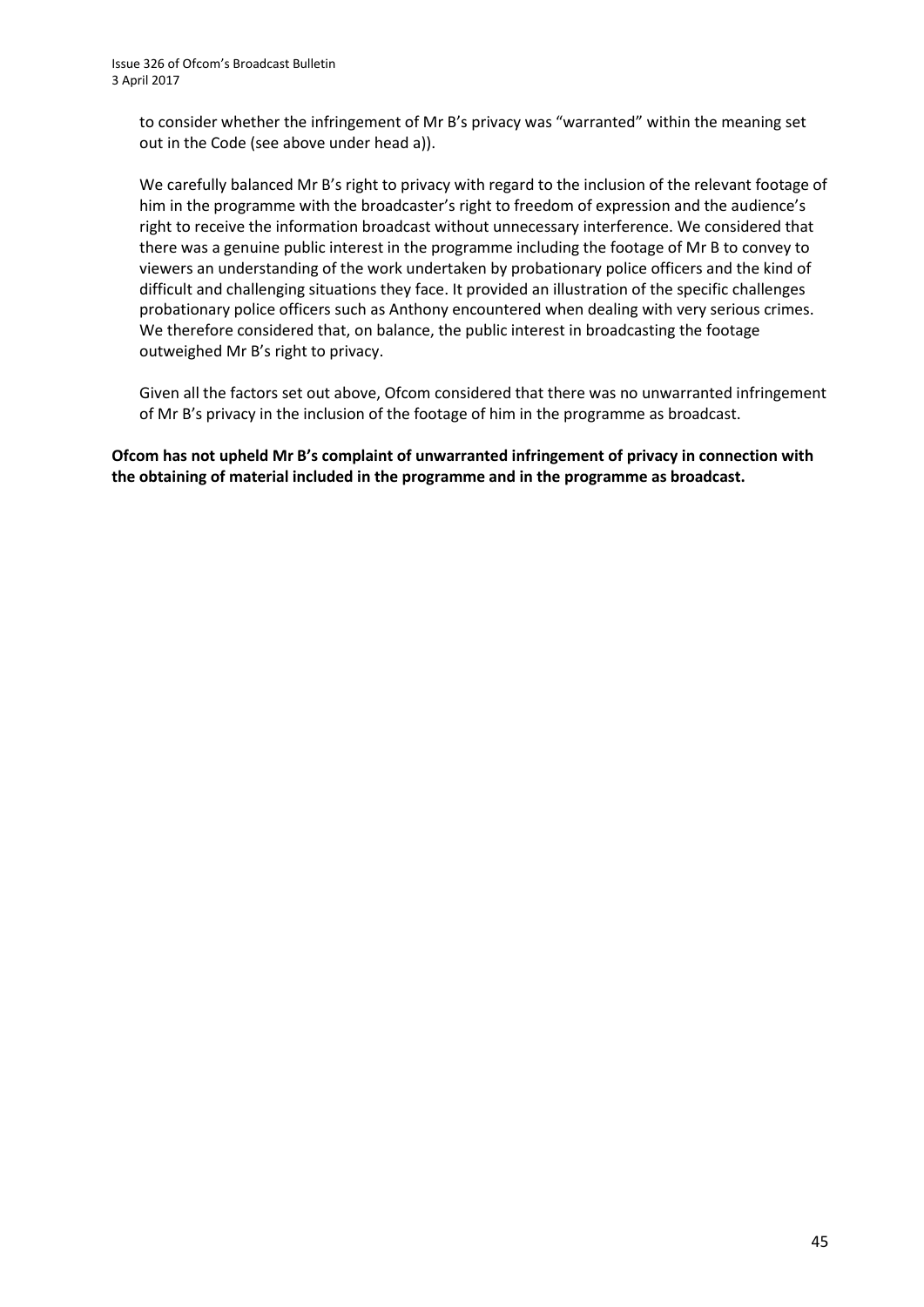**.** 

# **Investigations Not in Breach**

Here are alphabetical lists of investigations that Ofcom has completed between 13 and 26 March 2017 and decided that the broadcaster or service provider did not breach Ofcom's codes, rules, licence conditions or other regulatory requirements<sup>1</sup>.

**Investigations conducted under the Procedures for investigating breaches of content standards for television and radio**

| Programme     | <b>Broadcaster</b> | Transmission<br>date | <b>Categories</b>               |
|---------------|--------------------|----------------------|---------------------------------|
| Katie Hopkins | LBC 97.3 FM        | 29/01/2017           | Generally accepted<br>standards |

For more information about how Ofcom conducts investigations about content standards on television and radio programmes, go to:

[https://www.ofcom.org.uk/\\_\\_data/assets/pdf\\_file/0020/55109/breaches-content-standards.pdf](https://www.ofcom.org.uk/__data/assets/pdf_file/0020/55109/breaches-content-standards.pdf)

<sup>&</sup>lt;sup>1</sup> A new BBC Royal Charter and Agreement was published in December 2016, which made Ofcom, not the BBC Trust, the independent regulator of the BBC from 3 April 2017. On 29 March 2016, Ofcom published new procedures for handling complaints and investigations about BBC programmes. At the same time, Ofcom also published new procedures for handling complaints and investigations about all other broadcasters and on demand service providers. The investigations in the tables on this page were all considered under Ofcom's previous procedures which were in force at the time.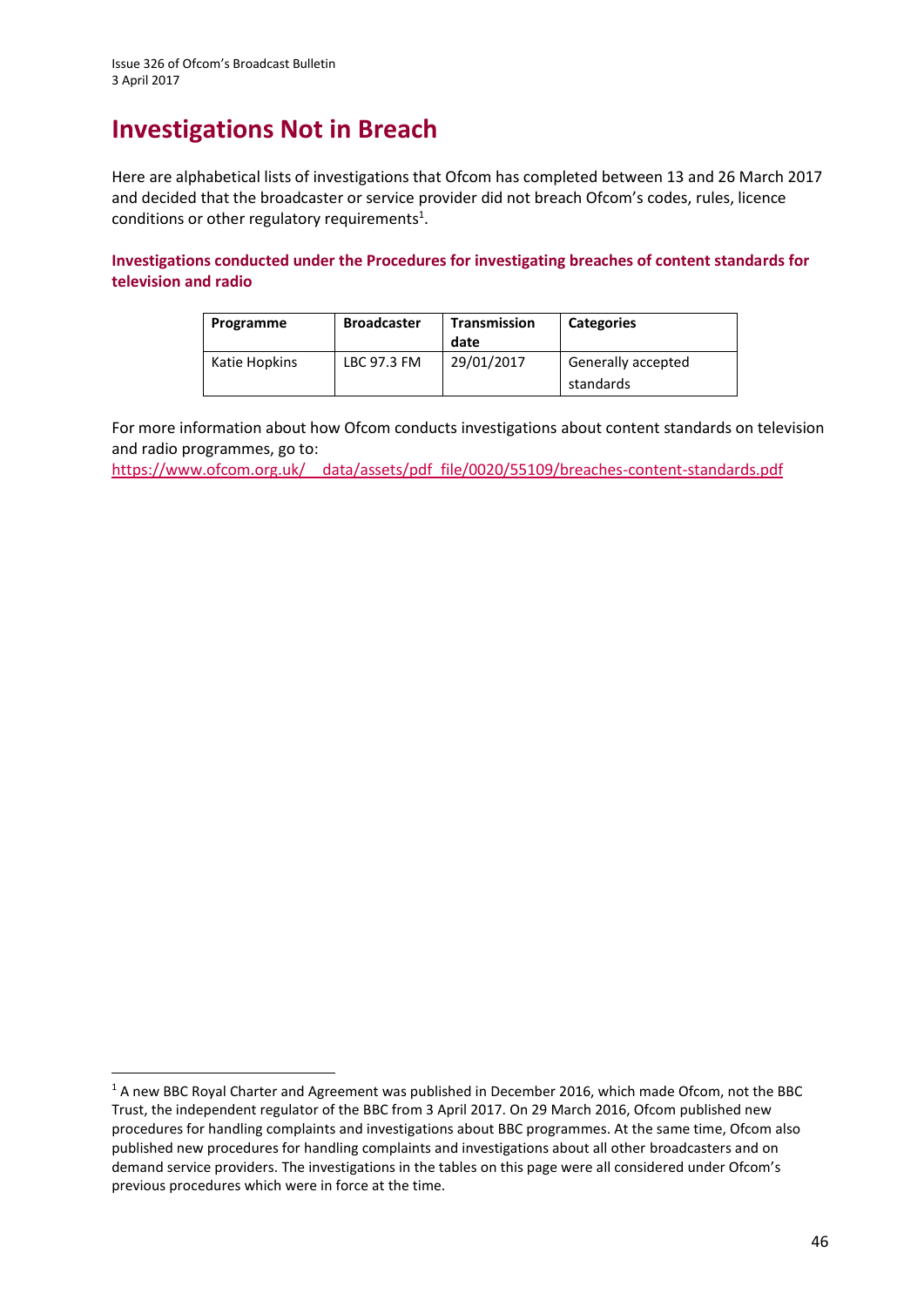**.** 

# **Complaints assessed, not investigated**

Here are alphabetical lists of complaints that, after careful assessment, Ofcom has decided not to pursue between 13 and 26 March 2017 because they did not raise issues warranting investigation<sup>1</sup>.

#### **Complaints assessed under the Procedures for investigating breaches of content standards for television and radio**

For more information about how Ofcom assesses complaints about content standards on television and radio programmes, go to:

[https://www.ofcom.org.uk/\\_\\_data/assets/pdf\\_file/0020/55109/breaches-content-standards.pdf](https://www.ofcom.org.uk/__data/assets/pdf_file/0020/55109/breaches-content-standards.pdf)

| Programme                   | <b>Broadcaster</b> | <b>Transmission Date</b> | <b>Categories</b>      | <b>Number of</b> |
|-----------------------------|--------------------|--------------------------|------------------------|------------------|
|                             |                    |                          |                        | complaints       |
| Sex Pod (trailer)           | 5Star              | 16/03/2017               | Sexual material        | 1                |
| Geoff Lloyd                 | Absolute Radio     | 28/02/2017               | Religious/Beliefs      | $\mathbf{1}$     |
|                             |                    |                          | discrimination/offence |                  |
| <b>BBC News</b>             | BBC <sub>1</sub>   | 07/03/2017               | Sexual material        | $\mathbf{1}$     |
| <b>BBC News</b>             | BBC <sub>1</sub>   | 21/03/2017               | Other                  | $\mathbf{1}$     |
| <b>BBC News</b>             | BBC <sub>1</sub>   | 22/03/2017               | Generally accepted     | $\mathbf{1}$     |
|                             |                    |                          | standards              |                  |
| <b>BBC News</b>             | BBC <sub>1</sub>   | 22/03/2017               | Privacy                | $\mathbf{1}$     |
| <b>BBC News</b>             | BBC <sub>1</sub>   | 22/03/2017               | Scheduling             | $\mathbf{1}$     |
| <b>BBC News</b>             | BBC <sub>1</sub>   | 23/03/2017               | Crime and disorder     | $\mathbf{1}$     |
| Call the Midwife            | BBC <sub>1</sub>   | 12/03/2017               | Sexual material        | $\mathbf{1}$     |
| EastEnders                  | BBC <sub>1</sub>   | 21/02/2017               | Sexual material        | $\overline{2}$   |
| EastEnders                  | BBC <sub>1</sub>   | 21/03/2017               | Outside of remit       | $\mathbf{1}$     |
| Let's Sing and Dance        | BBC <sub>1</sub>   | 11/03/2017               | Under 18s in           | $\mathbf{1}$     |
| for Comic Relief            |                    |                          | programmes             |                  |
| Let's Sing and Dance        | BBC <sub>1</sub>   | 18/03/2017               | Transgender            | $\overline{3}$   |
| for Comic Relief            |                    |                          | discrimination/offence |                  |
| Life in Immigration         | BBC <sub>1</sub>   | 27/02/2017               | Race                   | $\mathbf{1}$     |
| Town: Panorama              |                    |                          | discrimination/offence |                  |
| Six Nations: France v       | BBC <sub>1</sub>   | 18/03/2017               | Gender                 | 3                |
| Wales                       |                    |                          | discrimination/offence |                  |
| Six Nations: France v       | BBC <sub>1</sub>   | 18/03/2017               | Offensive language     | $\mathbf{1}$     |
| Wales                       |                    |                          |                        |                  |
| Taboo                       | BBC <sub>1</sub>   | 11/02/2017               | Violence               | $\mathbf{1}$     |
| The Big Questions           | BBC <sub>1</sub>   | 12/03/2017               | Race                   | $\mathbf{1}$     |
|                             |                    |                          | discrimination/offence |                  |
| <b>Tracey Ullman's Show</b> | BBC <sub>1</sub>   | 25/02/2017               | Religious/Beliefs      | $\mathbf{1}$     |
|                             |                    |                          | discrimination/offence |                  |

<sup>&</sup>lt;sup>1</sup> A new BBC Royal Charter and Agreement was published in December 2016, which made Ofcom, not the BBC Trust, the independent regulator of the BBC from 3 April 2017. On 29 March 2016, Ofcom published new procedures for handling complaints and investigations about BBC programmes. At the same time, Ofcom also published new procedures for handling complaints and investigations about all other broadcasters and on demand service providers. The complaints in the tables on this page were all considered under Ofcom's previous procedures which were in force at the time.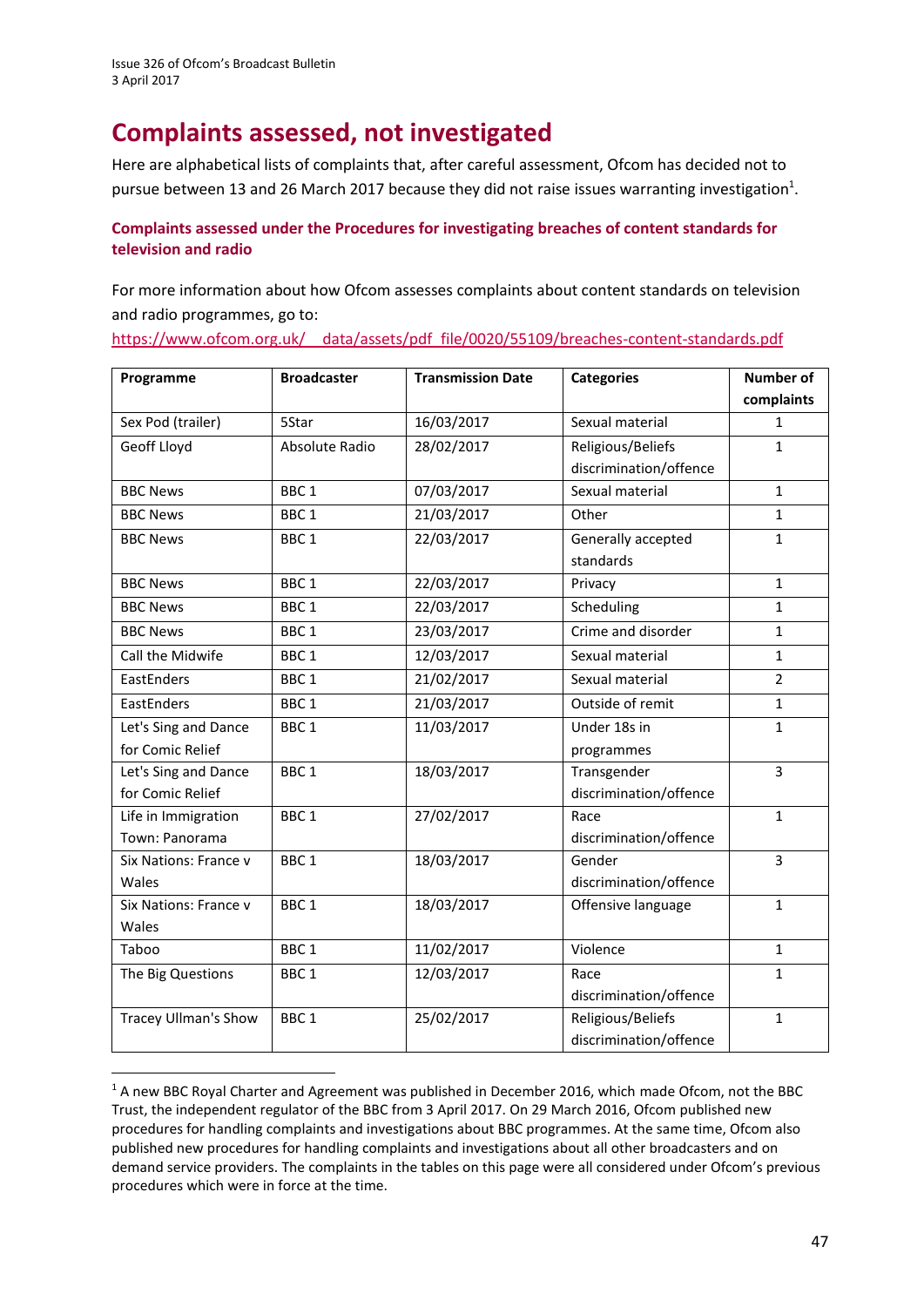| Programme              | <b>Broadcaster</b>     | <b>Transmission Date</b> | <b>Categories</b>      | Number of      |
|------------------------|------------------------|--------------------------|------------------------|----------------|
|                        |                        |                          |                        | complaints     |
| <b>BBC London News</b> | <b>BBC 1 London</b>    | 09/03/2017               | Race                   | 1              |
|                        |                        |                          | discrimination/offence |                |
| Live at the Apollo     | BBC <sub>2</sub>       | 04/03/2017               | Race                   | 1              |
|                        |                        |                          | discrimination/offence |                |
| London Road            | BBC <sub>2</sub>       | 05/03/2017               | Generally accepted     | 1              |
|                        |                        |                          | standards              |                |
| The Daily Politics     | BBC <sub>2</sub>       | 10/03/2017               | Privacy                | $\mathbf{1}$   |
| <b>Top Gear</b>        | BBC <sub>2</sub>       | 05/03/2017               | Animal welfare         | $\overline{2}$ |
| <b>Top Gear</b>        | BBC <sub>2</sub>       | 05/03/2017               | Offensive language     | 1              |
| <b>BBC News</b>        | <b>BBC Channels</b>    | Various                  | Religious/Beliefs      | 1              |
|                        |                        |                          | discrimination/offence |                |
| The Radio 1 Breakfast  | <b>BBC Radio 1</b>     | 10/03/2017               | Scheduling             | 1              |
| Show with Nick         |                        |                          |                        |                |
| Grimshaw               |                        |                          |                        |                |
| Ace                    | <b>BBC Radio 1Xtra</b> | 27/02/2017               | Gender                 | 1              |
|                        |                        |                          | discrimination/offence |                |
| Jeremy Vine            | <b>BBC Radio 2</b>     | 20/02/2017               | Crime and disorder     | $\mathbf{1}$   |
| The Now Show           | <b>BBC Radio 4</b>     | 04/03/2017               | Sexual material        | $\mathbf{1}$   |
| Today                  | <b>BBC Radio 4</b>     | 06/03/2017               | Race                   | 1              |
|                        |                        |                          | discrimination/offence |                |
| <b>Soul Sessions</b>   | <b>BET</b>             | 18/02/2017               | Race                   | $\mathbf{1}$   |
|                        |                        |                          | discrimination/offence |                |
| Competition            | Capital FM             | Various                  | Competitions           | 1              |
|                        | (Liverpool)            |                          |                        |                |
| <b>Bodge and Matt</b>  | Capital FM (North      | 06/03/2017               | Sexual material        | 1              |
| <b>Breakfast show</b>  | East)                  |                          |                        |                |
| We Bare Bears          | Cartoon Network        | 09/03/2017               | Religious/Beliefs      | 1              |
|                        |                        |                          | discrimination/offence |                |
| A Killing in My Family | Channel 4              | 08/03/2017               | Scheduling             | 1              |
| (trailer)              |                        |                          |                        |                |
| Brooklyn 99            | Channel 4              | 14/03/2017               | Gender                 | 1              |
|                        |                        |                          | discrimination/offence |                |
| Channel 4 News         | Channel 4              | 10/02/2017               | Due impartiality/bias  | $\mathbf{1}$   |
| Come Dine With Me      | Channel 4              | 24/02/2017               | Sexual orientation     | $\overline{2}$ |
|                        |                        |                          | discrimination/offence |                |
| Couples Come Dine      | Channel 4              | 13/03/2017               | Race                   | $\mathbf 1$    |
| with Me                |                        |                          | discrimination/offence |                |
| Gogglebox              | Channel 4              | 06/03/2017               | Generally accepted     | $\mathbf{1}$   |
|                        |                        |                          | standards              |                |
| Mutiny (trailer)       | Channel 4              | 28/02/2017               | Offensive language     | 1              |
| The Jump               | Channel 4              | 05/03/2017               | Sexual material        | 3              |
| The Secret Life of the | Channel 4              | 07/03/2017               | Offensive language     | $\overline{2}$ |
| Zoo                    |                        |                          |                        |                |
| Advertisement          | Channel 5              | 12/03/2017               | Advertising content    | 1              |
| Celebrity Sex Pod      | Channel 5              | 01/03/2017               | Sexual material        | 1              |
| (trailer)              |                        |                          |                        |                |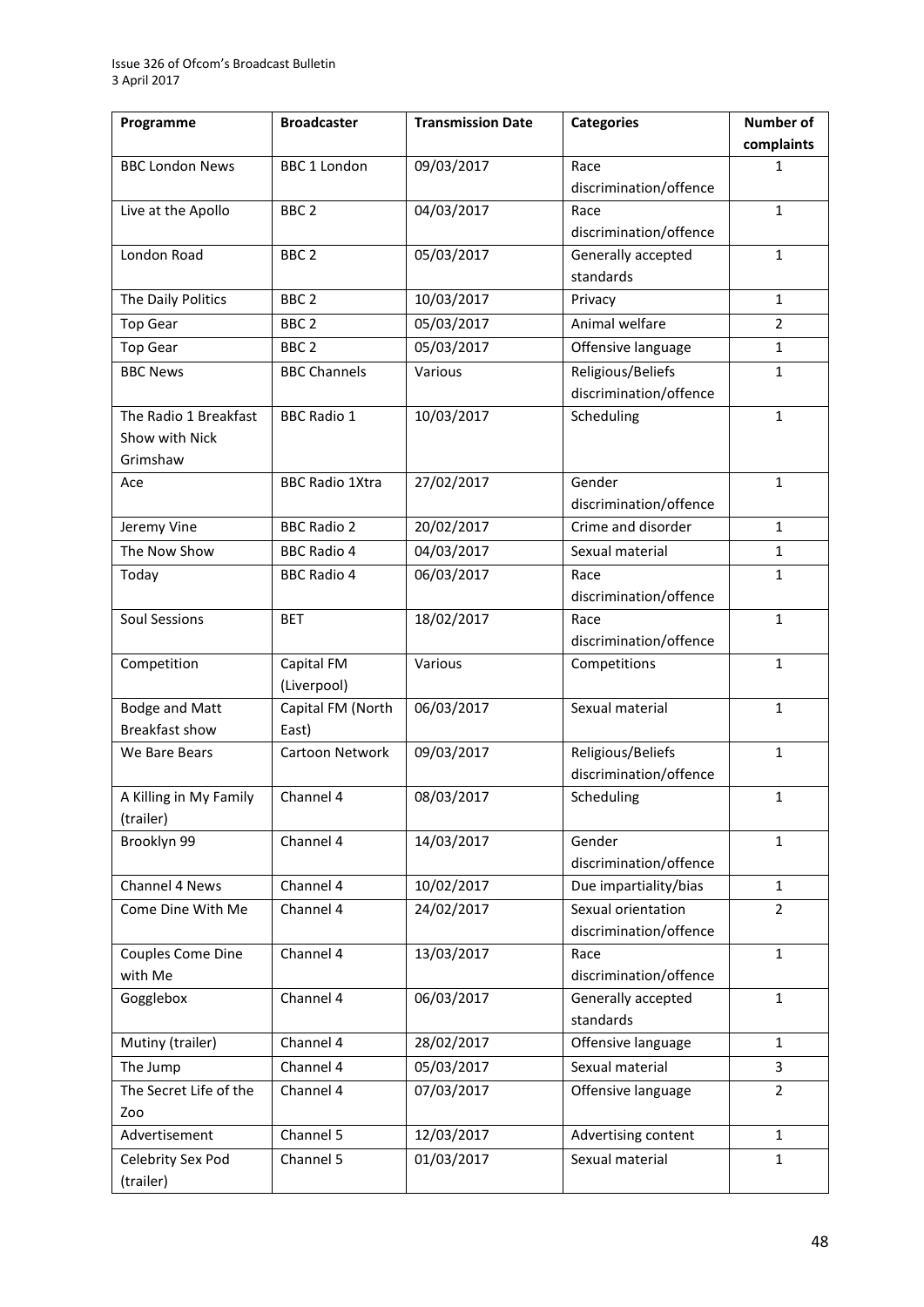| Programme                   | <b>Broadcaster</b> | <b>Transmission Date</b> | <b>Categories</b>              | <b>Number of</b> |
|-----------------------------|--------------------|--------------------------|--------------------------------|------------------|
|                             |                    |                          |                                | complaints       |
| <b>NCIS</b>                 | Channel 5          | 08/02/2017               | Advertising minutage           | 1                |
| <b>NCIS</b>                 | Channel 5          | 01/03/2017               | Scheduling                     | $\mathbf{1}$     |
| Neighbours                  | Channel 5          | 13/03/2017               | Sexual material                | $\mathbf{1}$     |
| The Nightmare               | Channel 5          | 09/03/2017               | Offensive language             | 1                |
| Neighbour Next Door         |                    |                          |                                |                  |
| When TV Goes                | Channel 5          | 17/03/2017               | Generally accepted             | $\mathbf{1}$     |
| Horribly Wrong              |                    |                          | standards                      |                  |
| Fort Boyard Ultimate        | <b>CITV</b>        | 11/03/2017               | Animal welfare                 | $\mathbf{1}$     |
| Challenge                   |                    |                          |                                |                  |
| <b>Classic FM Dating</b>    | Classic FM         | Various                  | Materially misleading          | $\mathbf{1}$     |
| (trailer)<br><b>Suits</b>   |                    | 26/02/2017               | Gender                         | $\mathbf{1}$     |
|                             | Dave               |                          | discrimination/offence         |                  |
| E-bay's sponsorship of      | Discovery Channel  | 20/03/2017               | Sponsorship credits            | $\mathbf{1}$     |
| Motoring on                 | / Discovery Turbo  |                          |                                |                  |
| Discovery                   |                    |                          |                                |                  |
| Hungry House's              | E <sub>4</sub>     | Various                  | Sponsorship                    | $\mathbf{1}$     |
| sponsorship of The Big      |                    |                          |                                |                  |
| <b>Bang Theory</b>          |                    |                          |                                |                  |
| <b>Timeless</b>             | E4                 | 08/03/2017               | Advertising minutage           | $\mathbf{1}$     |
| Lissi and the Wild          | Filmbox            | 03/12/2016               | Offensive language             | 1                |
| Emperor                     |                    |                          |                                |                  |
| Carpetright's               | Home / Really      | 04/03/2017               | Sponsorship credits            | $\mathbf{1}$     |
| sponsorship of              |                    |                          |                                |                  |
| programming                 |                    |                          |                                |                  |
| Niall's Mid-Morning         | <b>Hot Radio</b>   | 06/03/2017               | Offensive language             | 1                |
| Bit                         | 102.8FM (Poole)    |                          |                                |                  |
| Benidorm                    | <b>ITV</b>         | 08/03/2017               | Generally accepted             | $\mathbf{1}$     |
|                             |                    |                          | standards<br>Religious/Beliefs |                  |
| Broadchurch                 | <b>ITV</b>         | 13/03/2017               | discrimination/offence         | $\mathbf{1}$     |
| <b>Coronation Street</b>    | <b>ITV</b>         | 10/03/2017               | Sexual material                | $\mathbf{1}$     |
| <b>Coronation Street</b>    | ITV                | 15/03/2017               | Generally accepted             | 6                |
|                             |                    |                          | standards                      |                  |
| Emmerdale                   | <b>ITV</b>         | 06/03/2017               | Violence                       | $\overline{2}$   |
| Emmerdale                   | <b>ITV</b>         | 07/03/2017               | Generally accepted             | $\mathbf{1}$     |
|                             |                    |                          | standards                      |                  |
| Emmerdale                   | ITV                | 08/03/2017               | Sexual material                | $\mathbf{1}$     |
| Emmerdale                   | ITV                | 09/03/2017               | Religious/Beliefs              | $\mathbf{1}$     |
|                             |                    |                          | discrimination/offence         |                  |
| Emmerdale                   | <b>ITV</b>         | 09/03/2017               | Sexual material                | 14               |
| Emmerdale                   | ITV                | 14/03/2017               | Scheduling                     | 1                |
| Emmerdale                   | ITV                | 14/03/2017               | Sexual material                | $\mathbf{1}$     |
| <b>Good Morning Britain</b> | <b>ITV</b>         | 21/02/2017               | Generally accepted             | $\mathbf{1}$     |
|                             |                    |                          | standards                      |                  |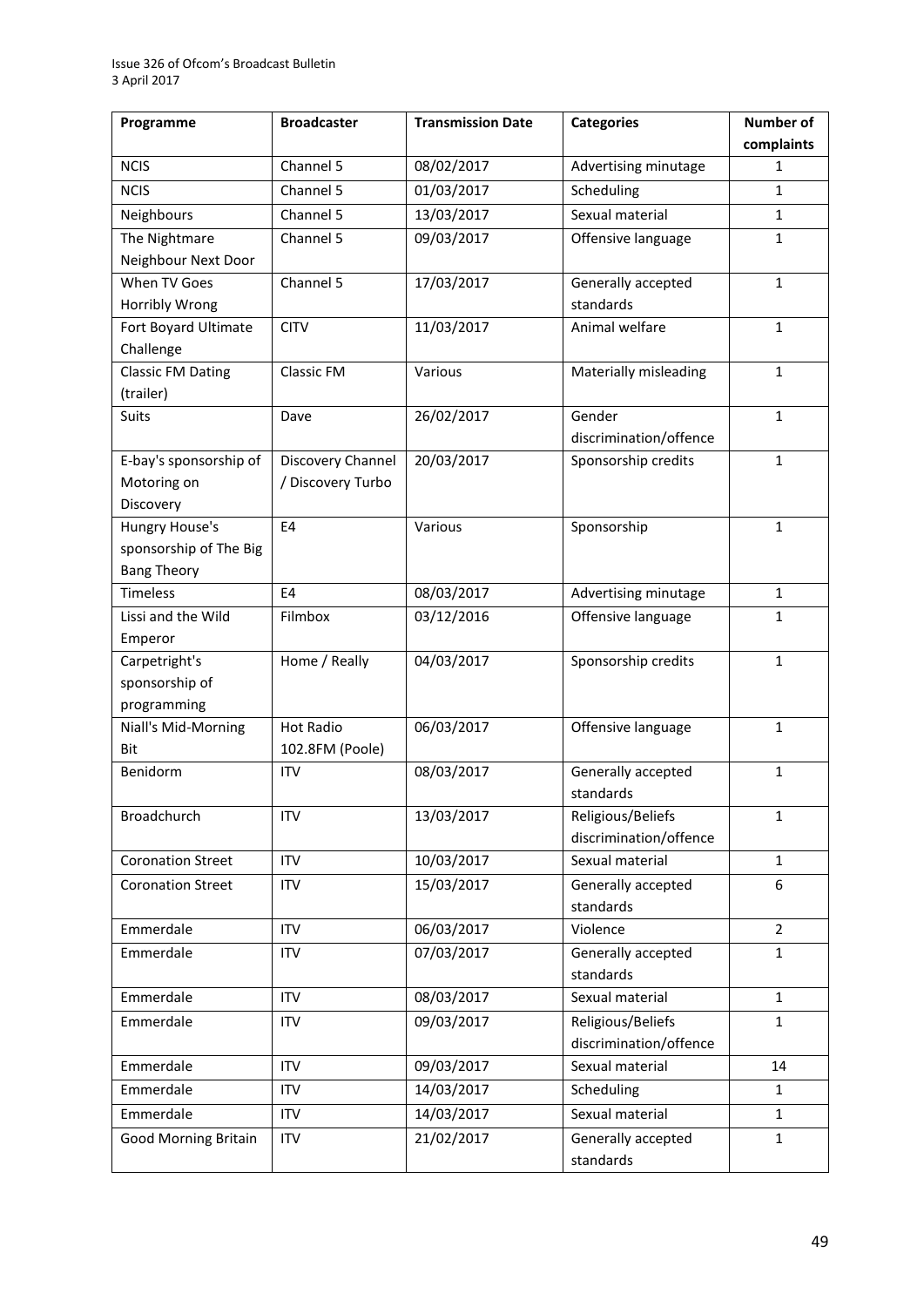| Programme                              | <b>Broadcaster</b> | <b>Transmission Date</b> | <b>Categories</b>                       | Number of      |
|----------------------------------------|--------------------|--------------------------|-----------------------------------------|----------------|
|                                        |                    |                          |                                         | complaints     |
| <b>Good Morning Britain</b>            | <b>ITV</b>         | 08/03/2017               | Gender                                  | 1              |
|                                        |                    |                          | discrimination/offence                  |                |
| <b>Good Morning Britain</b>            | <b>ITV</b>         | 10/03/2017               | Drugs, smoking,                         | $\mathbf{1}$   |
|                                        |                    |                          | solvents or alcohol                     |                |
| <b>Good Morning Britain</b>            | <b>ITV</b>         | 13/03/2017               | Due accuracy                            | $\mathbf{1}$   |
| <b>ITV News</b>                        | ITV                | 06/03/2017               | Generally accepted                      | $\mathbf{1}$   |
|                                        |                    |                          | standards                               |                |
| <b>ITV News</b>                        | <b>ITV</b>         | 19/03/2017               | Other                                   | $\mathbf{1}$   |
| <b>ITV News Special</b>                | <b>ITV</b>         | 22/03/2017               | Generally accepted                      | 6              |
|                                        |                    |                          | standards                               |                |
| Party Political                        | <b>ITV</b>         | 02/03/2017               | Race                                    | $\mathbf{1}$   |
| Broadcast by the                       |                    |                          | discrimination/offence                  |                |
| Labour Party                           |                    |                          |                                         |                |
| Play to the Whistle                    | <b>ITV</b>         | 07/03/2017               | Generally accepted                      | $\mathbf{1}$   |
|                                        |                    |                          | standards                               |                |
| Sainsbury's                            | <b>ITV</b>         | 20/02/2017               | Sponsorship credits                     | $\mathbf{1}$   |
| sponsorship of ITV                     |                    |                          |                                         |                |
| Showcase Drama                         |                    |                          |                                         |                |
| Scrambled                              | <b>ITV</b>         | 04/03/2017               | Race                                    | $\mathbf{1}$   |
|                                        |                    |                          | discrimination/offence                  |                |
| Six Nations: Ireland v                 | <b>ITV</b>         | 18/03/2017               | Charity appeals                         | $\mathbf{1}$   |
| England                                |                    |                          |                                         |                |
| The Chase                              | <b>ITV</b>         | 09/03/2017               | Gender                                  | $\mathbf{1}$   |
|                                        |                    |                          | discrimination/offence                  |                |
| The Jeremy Kyle Show                   | <b>ITV</b>         | 28/02/2017               | Race                                    | $\mathbf{1}$   |
|                                        |                    |                          | discrimination/offence                  |                |
| The Nightly Show with                  | <b>ITV</b>         | 24/02/2017               | Sexual material                         | $\mathbf{1}$   |
| David Walliams                         |                    |                          |                                         |                |
| (trailer)                              |                    | 13/03/2017               |                                         |                |
| The Nightly Show with<br>Davina McCall | <b>ITV</b>         |                          | Offensive language                      | $\mathbf{1}$   |
| The Nightly Show with                  | <b>ITV</b>         | 09/03/2017               | Offensive language                      | $\overline{2}$ |
| John Bishop                            |                    |                          |                                         |                |
| The Voice UK                           | <b>ITV</b>         | 11/03/2017               | Voting                                  | $\mathbf{1}$   |
| This Morning                           | <b>ITV</b>         | 09/02/2017               | Materially misleading                   | $\mathbf{1}$   |
|                                        |                    |                          | Promotion of                            |                |
| This Morning                           | <b>ITV</b>         | 01/03/2017               |                                         | $\mathbf{1}$   |
| You've Been Framed                     | <b>ITV</b>         | 04/03/2017               | products/services<br>Generally accepted | $\mathbf{1}$   |
|                                        |                    |                          | standards                               |                |
| <b>ITV Granada News</b>                | <b>ITV Granada</b> | 23/02/2017               | Elections/Referendums                   | $\mathbf{1}$   |
|                                        |                    |                          |                                         |                |
| Guidance                               | ITV <sub>2</sub>   | 12/03/2017               | Offensive language                      | $\mathbf{1}$   |
| Ibiza Weekender                        | ITV <sub>2</sub>   | 11/03/2017               | Generally accepted                      | $\mathbf{1}$   |
|                                        |                    |                          | standards                               |                |
| You've Been Framed                     | $ITY2+1$           | 27/02/2017               | Race                                    | $\mathbf{1}$   |
|                                        |                    |                          | discrimination/offence                  |                |
| Live Racing                            | ITV4               | 11/02/2017               | Other                                   | $\mathbf{1}$   |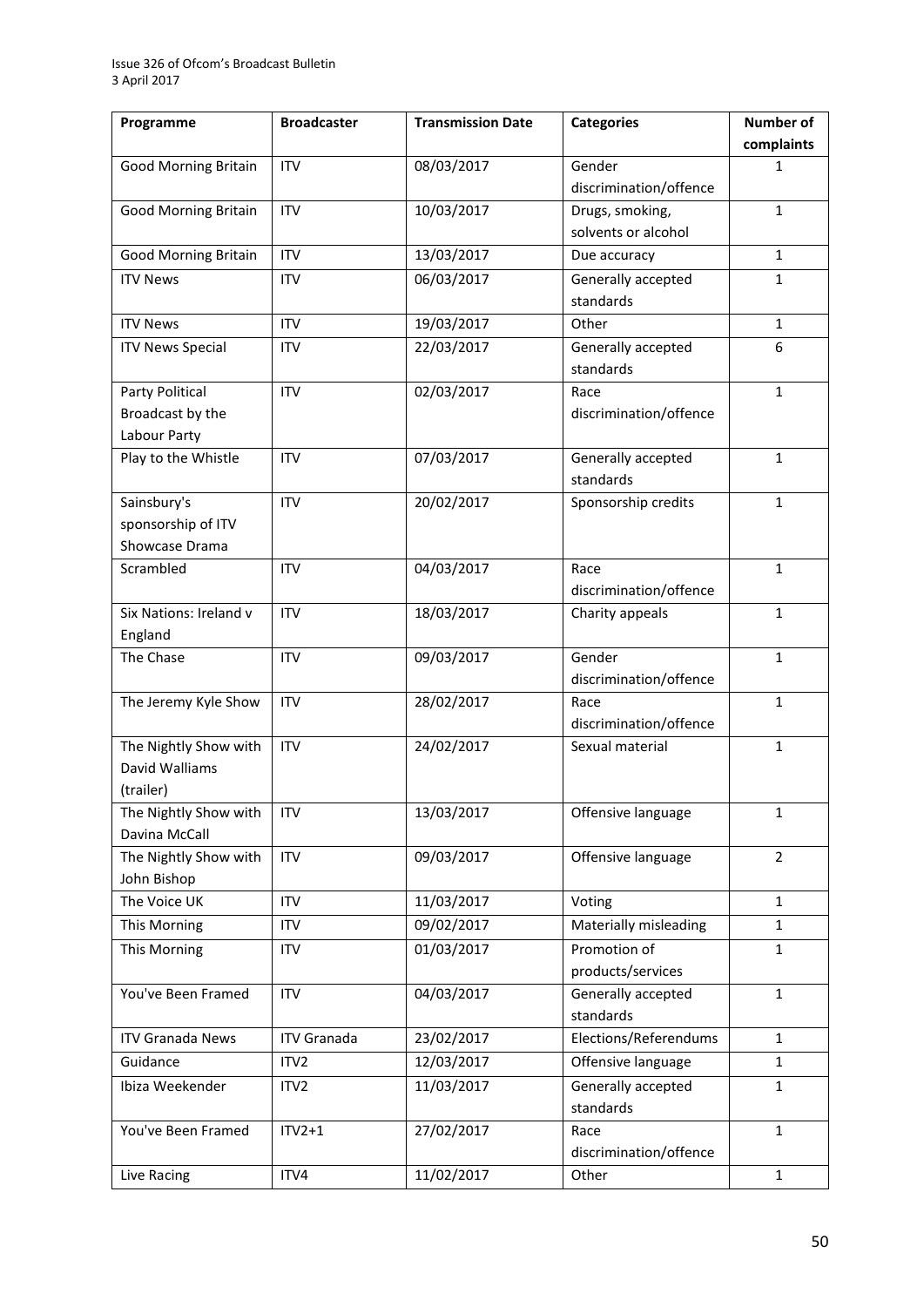| Programme                   | <b>Broadcaster</b>      | <b>Transmission Date</b> | <b>Categories</b>      | <b>Number of</b> |
|-----------------------------|-------------------------|--------------------------|------------------------|------------------|
|                             |                         |                          |                        | complaints       |
| <b>Kiss 100</b>             | <b>Kiss 100</b>         | 25/02/2017               | Offensive language     | 1                |
| Drivetime                   | LBC 97.3 FM             | 01/03/2017               | Due accuracy           | $\mathbf{1}$     |
| Iain Dale                   | LBC 97.3 FM             | 22/02/2017               | Generally accepted     | 1                |
|                             |                         |                          | standards              |                  |
| Nick Ferrari                | LBC 97.3 FM             | 21/03/2017               | Other                  | $\mathbf{1}$     |
| Kaajal                      | Lyca Dil Se Radio       | 01/02/2017               | Competitions           | 1                |
| Come Dine With Me           | More4                   | 07/03/2017               | Dangerous behaviour    | 1                |
| Benefits by the Sea:        | My5                     | 03/03/2017               | Animal welfare         | $\mathbf 1$      |
| Jaywick                     |                         |                          |                        |                  |
| My Family                   | n/a                     | Various                  | Animal welfare         | $\mathbf{1}$     |
| <b>Britain's Most Evil</b>  | Pick                    | 19/03/2017               | Scheduling             | $\mathbf{1}$     |
| Killers (trailer)           |                         |                          |                        |                  |
| The Big Drive Home          | Q Radio                 | 03/02/2017               | Competitions           | $\mathbf{1}$     |
| with Owen & Yazz            |                         |                          |                        |                  |
| News Beat 2016              | Samaa                   | 01/01/2017               | Religious/Beliefs      | $\mathbf{1}$     |
|                             |                         |                          | discrimination/offence |                  |
| <b>Sky News</b>             | <b>Sky News</b>         | 22/03/2017               | Scheduling             | 22               |
| <b>Sky News</b>             | <b>Sky News</b>         | 22/03/2017               | Under 18s in           | 4                |
|                             |                         |                          | programmes             |                  |
| <b>Sky News</b>             | <b>Sky News</b>         | 23/03/2017               | Other                  | $\mathbf{1}$     |
| Sky News at 10              | <b>Sky News</b>         | 23/02/2017               | Materially misleading  | 1                |
| (trailer)                   |                         |                          |                        |                  |
| Live Nissan Super           | Sky Sports 1            | 26/02/2017               | Offensive language     | $\mathbf{1}$     |
| Sunday                      |                         |                          |                        |                  |
| Soccer AM                   | Sky Sports 1            | 25/02/2017               | Scheduling             | $\mathbf{1}$     |
| The Gloves Are Off          | Sky Sports 1            | 27/02/2017               | Disability             | 1                |
|                             |                         |                          | discrimination/offence |                  |
| <b>Indian Wells Masters</b> | Sky Sports 3            | 14/03/2017               | Materially misleading  | 1                |
| Live World Golf             | Sky Sports 4            | 03/03/2017               | Advertising minutage   | 1                |
| Championship                |                         |                          |                        |                  |
| <b>STV News</b>             | STV                     | 09/03/2017               | Due impartiality/bias  | 3                |
| <b>Greg Upwards Show</b>    | Sunshine Radio          | 09/03/2017               | Drugs, smoking,        | 1                |
|                             | (Herefordshire)         |                          | solvents or alcohol    |                  |
| Law and Order: SVU          | Syfy                    | 08/02/2017               | Materially misleading  | $\mathbf{1}$     |
| (trailer)                   |                         |                          |                        |                  |
| Music Hall                  | <b>Talking Pictures</b> | 21/03/2015               | Other                  | $\mathbf{1}$     |
|                             | <b>TV</b>               |                          |                        |                  |
| Programming                 | TruTV                   | Various                  | Scheduling             | 1                |
| BBC Asian Network /         | Twitter                 | 18/03/2017               | Outside of remit       | 3                |
| Shazia Awan                 |                         |                          |                        |                  |
| Channel 4 News              | YouTube                 | 10/02/2017               | Due impartiality/bias  | $\mathbf{1}$     |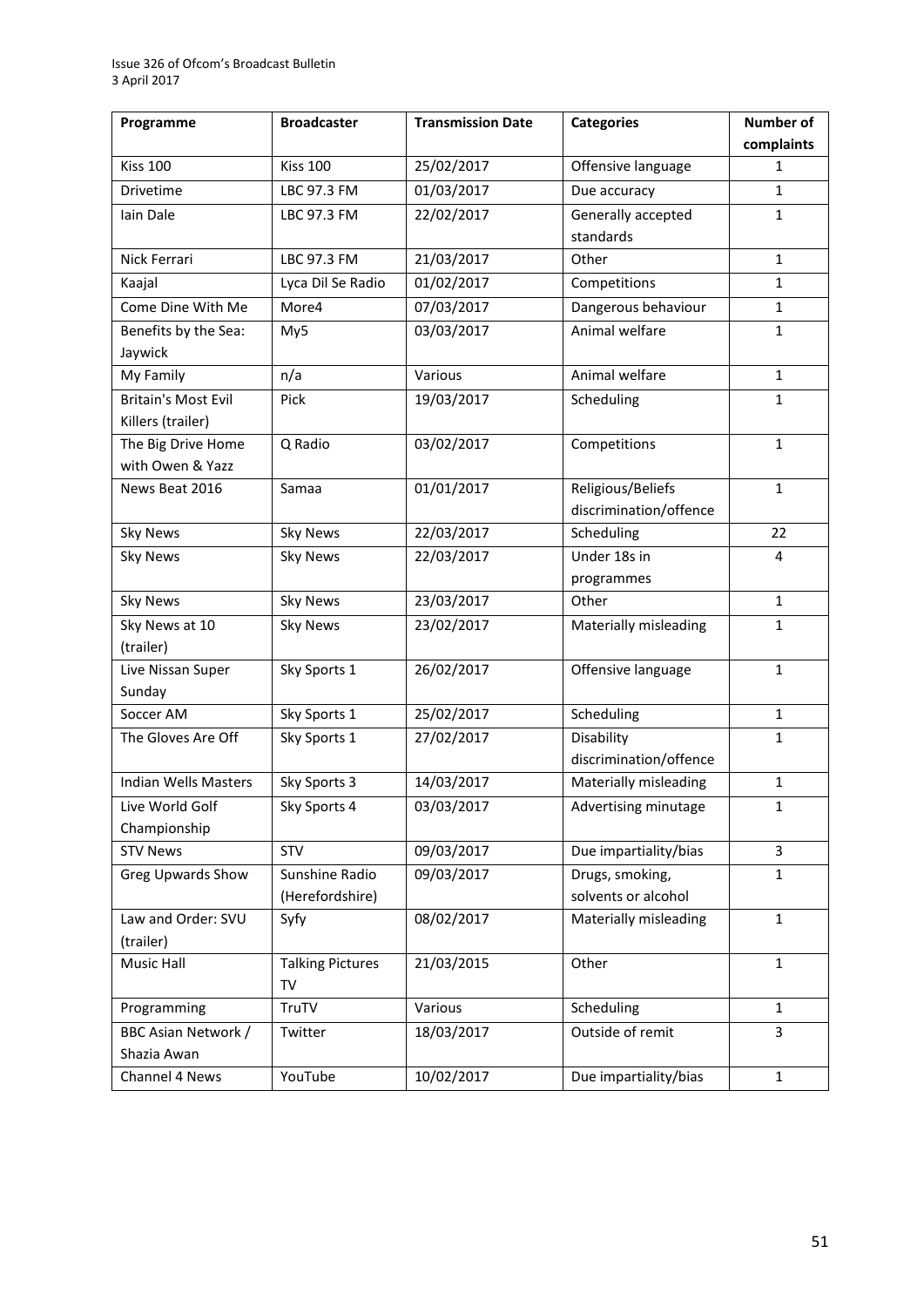**.** 

# **Complaints outside of remit**

Here are alphabetical lists of complaints received by Ofcom that fell outside of our remit. This is because Ofcom is not responsible for regulating the issue complained about. For example, the complaints were about the content of television, radio or on demand adverts or an on demand service does not fall within the scope of regulation<sup>1</sup>.

For more information about what Ofcom's rules cover, go to: [https://www.ofcom.org.uk/tv-radio-and](https://www.ofcom.org.uk/tv-radio-and-on-demand/how-to-report-a-complaint/what-does-ofcom-cover)[on-demand/how-to-report-a-complaint/what-does-ofcom-cover](https://www.ofcom.org.uk/tv-radio-and-on-demand/how-to-report-a-complaint/what-does-ofcom-cover)

#### **Complaints about television or radio programmes**

For more information about how Ofcom assesses complaints about television and radio programmes, go to[: https://www.ofcom.org.uk/\\_\\_data/assets/pdf\\_file/0020/55109/breaches-content-standards.pdf](https://www.ofcom.org.uk/__data/assets/pdf_file/0020/55109/breaches-content-standards.pdf)

| Programme                 | <b>Broadcaster</b>      | <b>Transmission Date</b> | <b>Categories</b>     | Number of    |
|---------------------------|-------------------------|--------------------------|-----------------------|--------------|
|                           |                         |                          |                       | complaints   |
| <b>BBC Breakfast News</b> | BBC <sub>1</sub>        | 16/03/2017               | Due impartiality/bias | 1            |
| <b>BBC News</b>           | <b>BBC News website</b> | 18/03/2017               | Outside of remit      | 1            |
| Today                     | <b>BBC Radio 4</b>      | 21/03/2017               | Due impartiality/bias | $\mathbf{1}$ |
| Advertisement             | Channel 5               | 12/03/2017               | Advertising content   | 1            |
| Advertisement             | Channel 5               | 23/03/2017               | Advertising content   | 1            |
| Advertisement             | Dave                    | 20/03/2017               | Advertising content   | $\mathbf{1}$ |
| Advertisement             | ITV                     | 18/03/2017               | Advertising content   | 3            |
| Advertisement             | <b>ITV</b>              | 19/03/2017               | Advertising content   | 1            |
| Advertisement             | <b>ITV</b>              | 22/03/2017               | Advertising content   | 1            |
| Advertisement             | ITV <sub>3</sub>        | 18/03/2017               | Advertising content   | 1            |
| Advertisement             | n/a                     | 24/03/2017               | Advertising content   | $\mathbf{1}$ |
| Advertisement             | Quest                   | 18/03/2017               | Advertising content   | 1            |
| Advertisement             | <b>Sky News</b>         | 10/03/2017               | Advertising content   | 1            |
| Advertisement             | Talksport               | 18/03/2017               | Advertising content   | 1            |
| Advertisement             | <b>Travel Channel</b>   | 14/03/2017               | Advertising content   | $\mathbf{1}$ |

<sup>&</sup>lt;sup>1</sup> A new BBC Royal Charter and Agreement was published in December 2016, which made Ofcom, not the BBC Trust, the independent regulator of the BBC from 3 April 2017. On 29 March 2016, Ofcom published new procedures for handling complaints and investigations about BBC programmes. At the same time, Ofcom also published new procedures for handling complaints and investigations about all other broadcasters and on demand service providers. The complaints in the tables on this page were all considered under Ofcom's previous procedures which were in force at the time.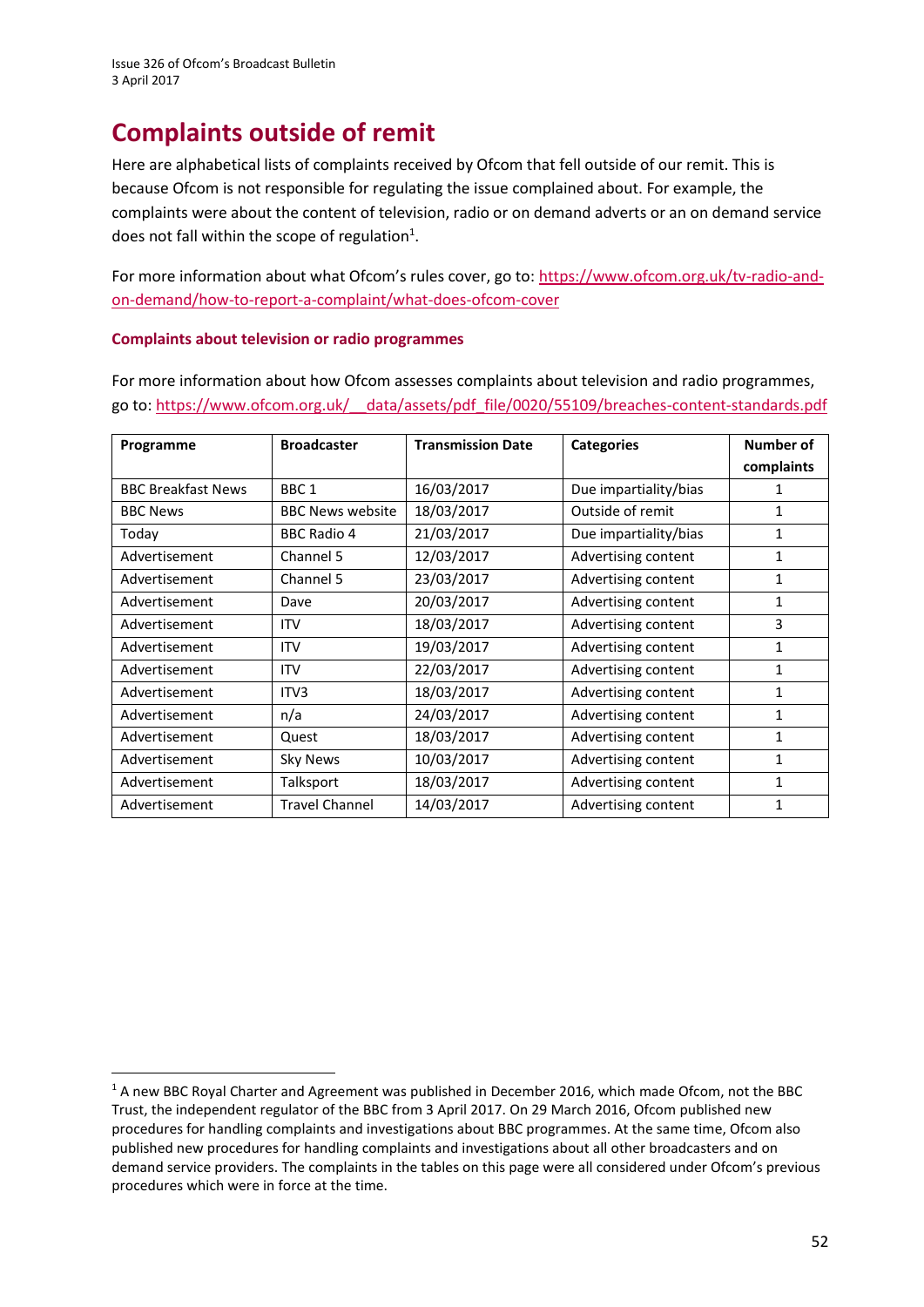# **Investigations List**

**.** 

If Ofcom considers that a broadcaster or service provider may have breached its codes, rules, licence condition or other regulatory requirements, it will start an investigation.

**It is important to note that an investigation by Ofcom does not necessarily mean the broadcaster or service provider has done anything wrong. Not all investigations result in breaches of the codes, rules, licence conditions or other regulatory requirements being recorded.**

Here are alphabetical lists of new investigations launched between 13 and 26 March 2017<sup>1</sup>.

**Investigations launched under the Procedures for investigating breaches of content standards for television and radio**

| Programme                    | <b>Broadcaster</b>           | <b>Transmission date</b> |
|------------------------------|------------------------------|--------------------------|
| <b>Broadcast competition</b> | 5USA                         | 8 January 2017           |
| <b>Scott Mills</b>           | <b>BBC Radio 1</b>           | 15 March 2017            |
| Marche Bike Tour             | <b>Bike</b>                  | 6 February 2017          |
| <b>Medical Detectives</b>    | <b>CBS Reality</b>           | 20 February 2017         |
| <b>Channel 4 News</b>        | Channel 4                    | 22 March 2017            |
| <b>ITV News London</b>       | <b>ITV London</b>            | 16 March 2017            |
| <b>Botched</b>               | Kanal 5                      | 17 February 2017         |
| <b>Drive Time</b>            | North Manchester FM<br>106.6 | 21 February 2017         |
| Taste of Asia competition    | <b>SAB TV</b>                | 18 February 2017         |
| Sam Rocks Rugby              | Sam FM Bristol               | 26 February 2017         |
| Sikh Channel News Report     | Sikh Channel                 | 18 February 2017         |
| Latin Hot                    | Swindon 105.5 FM             | 7 January 2017           |

<sup>&</sup>lt;sup>1</sup> A new BBC Royal Charter and Agreement was published in December 2016, which made Ofcom, not the BBC Trust, the independent regulator of the BBC from 3 April 2017. On 29 March 2016, Ofcom published new procedures for handling complaints and investigations about BBC programmes. At the same time, Ofcom also published new procedures for handling complaints and investigations about all other broadcasters and on demand service providers. The investigations in the tables on this page were all considered under Ofcom's previous procedures which were in force at the time.